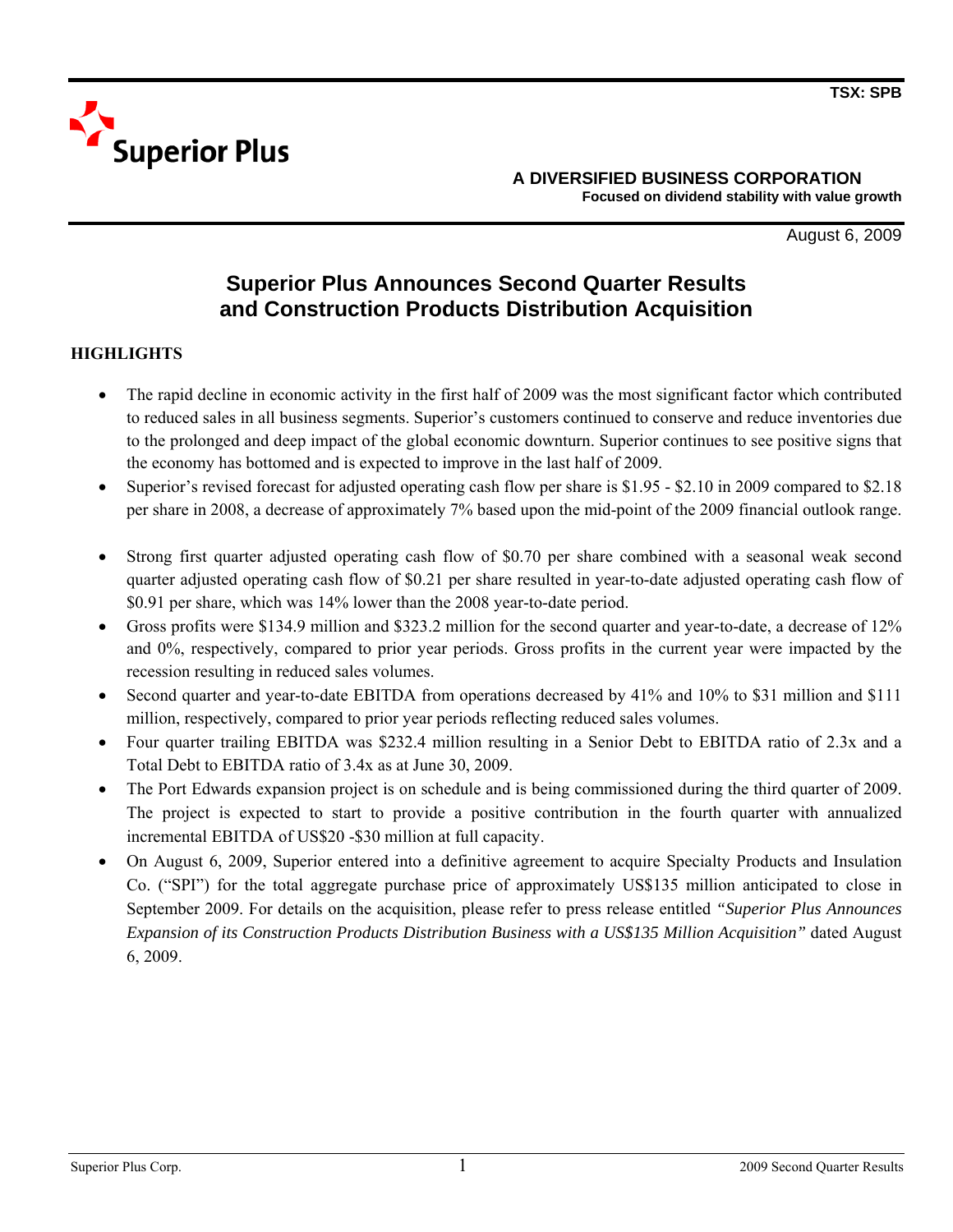### **FINANCIAL SUMMARY**

|                                         | Three months ended June 30, |         | Six months ended June 30, |         |
|-----------------------------------------|-----------------------------|---------|---------------------------|---------|
| (millions of dollars except per share   | 2009                        | 2008    | 2009                      | 2008    |
| <i>amounts</i> )                        |                             |         |                           |         |
| Revenue                                 | 454.4                       | 567.2   | 1,057.9                   | 1,248.6 |
| Gross profit                            | 134.9                       | 153.3   | 323.2                     | 323.2   |
|                                         |                             |         |                           |         |
| EBITDA from operations <sup>(1)</sup>   | 31.0                        | 52.7    | 111.0                     | 123.4   |
| Interest                                | (7.7)                       | (8.4)   | (18.0)                    | (18.2)  |
| Cash taxes                              | (1.2)                       | (4.2)   | (6.2)                     | (5.9)   |
| Corporate costs                         | (3.2)                       | (2.0)   | (6.6)                     | (5.5)   |
| Adjusted operating cash flow $^{(1)}$   | 18.9                        | 38.1    | 80.2                      | 93.8    |
|                                         |                             |         |                           |         |
| Adjusted operating cash flow per share, | \$0.21                      | \$0.43  | \$0.91                    | \$1.06  |
| basic $(1)(2)$ and diluted $(1)(3)$     |                             |         |                           |         |
| Dividends/Distributions paid per        | \$0.405                     | \$0.405 | \$0.81                    | \$0.80  |
| share/unit                              |                             |         |                           |         |

<sup>(1)</sup> EBITDA from operations and adjusted operating cash flow are key performance measures used by management to evaluate the performance of Superior. These measures are defined under Non-GAAP Financial Measures in Management's Discussion and Analysis of the 2009 Second Quarter Results.

<sup>(2)</sup> The weighted average number of shares outstanding for the three months ended June 30, 2009 is 88.4 million (2008 – 88.4 million)

 $^{(3)}$  For the three and six months ended June 30, 2009 and 2008, there were no dilutive instruments.

### **FINANCIAL OUTLOOK**

"The length and depth of the global recession has made forecasting the recovery of the businesses difficult, but Superior has responded swiftly to minimize the short-term impact of the recession. Superior is well-positioned and diversified to capitalize on the recovery and future opportunities given its strong balance sheet and operational expertise. We have navigated through one of the most severe economic downturns in the past century and remain committed to stability of dividends and creating value growth for our shareholders," said Chairman and Chief Executive Officer Grant Billing.

|                                                 | $2009^{(1)}$  | $2009^{(2)(4)}$ |
|-------------------------------------------------|---------------|-----------------|
| (millions of dollars, except per share amounts) | Prior         | Current         |
| <b>EBITDA</b> from operations                   |               |                 |
| Propane Distribution                            | 95-105        | 95-105          |
| <b>Specialty Chemicals</b>                      | $100 - 110$   | $95 - 105$      |
| <b>Construction Products Distribution</b>       | $20 - 27$     | $20 - 25$       |
| <b>Fixed-Price Energy Services</b>              | $9 - 12$      | $9-12$          |
| Adjusted operating cash flow per share          | $$2.00-S2.15$ | $$1.95 - $2.10$ |
| Dividends paid per share                        | \$1.62        | \$1.62          |
| Senior Debt/EBITDA Ratio <sup>(3)</sup>         | 1.9           | 1.9             |
| Total Debt/EBITDA Ratio <sup>(3)</sup>          | 2.9           | <b>3.0</b>      |

(1) As provided in Superior's First Quarter 2009 Financial Results.<br>(2) The assumptions, definitions, and risk factors relating to the Ei

(2) The assumptions, definitions, and risk factors relating to the Financial Outlook are discussed in Management's Discussion and Analysis of the 2009 Second Quarter Results.

- <sup>(3)</sup> Superior's debt ratios take into account the impact of the off-balance sheet receivable sales program amounts, the efficiency and growth projects and excludes Port Edwards project debt of \$150 million (US\$130 million) as well as project EBITDA contribution. Including the Port Edwards project debt with no corresponding EBITDA would result in a year-end Senior Debt to EBITDA ratio of 2.6x and Total Debt to EBITDA ratio of 3.7x.
- $(4)$  The current 2009 financial outlook does not include any benefit or cost associated with the proposed acquisition of SPI anticipated to close in September 2009.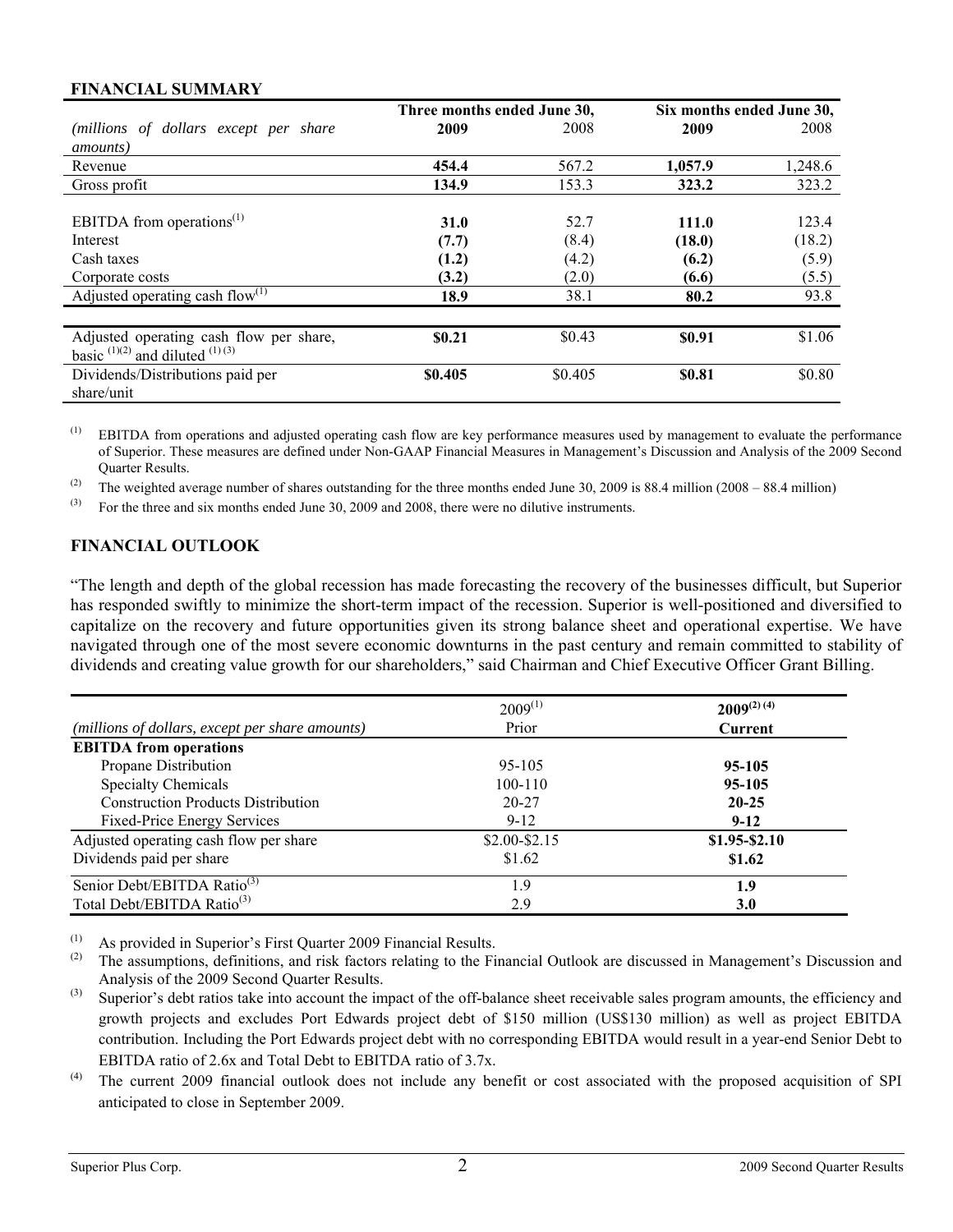Superior has revised its annual expectations for adjusted operating cash flow by \$0.05 to be \$1.95 - \$2.10 per share in 2009 based upon year-to-date results and its current outlook for the remainder of 2009. The forecast decrease in EBITDA from operations has been partially offset by reduced interest costs and lower income taxes as compared to the previous outlook provided in the 2009 First Quarter Results. Superior's financial outlook for 2010 adjusted operating cash flow has been decreased to \$2.05 - \$2.25 from its previous first quarter outlook of \$2.20 - \$2.40 to reflect a deeper more prolonged slowdown in economic activity. The current financial outlook for 2009 and 2010 does not include any benefit or cost associated with the proposed acquisition of SPI anticipated to close in September 2009. Superior expects to update its financial outlook upon completion of the SPI transaction at the next quarterly release of its financial statements.

Although the timing of the recovery remains uncertain, Superior continues to see positive signs that the economy has bottomed and is expected to improve in the last half of 2009. Superior's successful marketing programs, focused cost cutting initiatives, anticipated demand from its customers, and a successful closing of the SPI acquisition are expected to provide support for a solid finish to the year and an improved outlook in 2010. The Port Edwards expansion project continues to remain on time and is scheduled to be commissioned during the third quarter of 2009. The Port Edwards expansion project will require the closure of the facility for approximately 4-6 weeks and this reduced production is included in the current 2009 financial outlook.

|                                           | Three months ended June 30, |              | Six months ended June 30, |              |  |
|-------------------------------------------|-----------------------------|--------------|---------------------------|--------------|--|
| (millions of dollars)                     | $2009^{(1)}$                | $2008^{(1)}$ | $2009^{(1)}$              | $2008^{(1)}$ |  |
| <b>EBITDA</b> from operations:            |                             |              |                           |              |  |
| Propane Distribution                      | 4.7                         | 129          | 49.6                      | 50.8         |  |
| <b>Specialty Chemicals</b>                | 20.2                        | 25.7         | 52.3                      | 51.7         |  |
| <b>Construction Products Distribution</b> | 3.3                         | 11.0         | 4.8                       | 15.8         |  |
| <b>Fixed-Price Energy Services</b>        | 2.8                         |              | 4.3                       | 5.1          |  |
|                                           | <b>31.0</b>                 | 52.7         | 111.0                     | 1234         |  |

#### **SEGMENTED INFORMATION**

(1) EBITDA from operations is a key performance measure used by management to evaluate the performance of Superior. This measure is defined under Non-GAAP Financial Measures in Management's Discussion and Analysis of the 2009 Second Quarter Results.

## **Propane Distribution**

- EBITDA from operations were \$4.7 million and \$49.6 million for the second quarter and first half of 2009, a decrease of \$8.2 million and \$1.2 million, respectively, compared to prior year periods, primarily as a result of a 9% decline in sales volumes due to the impact of the economic recession in Canada.
- Total gross profits per litre for the second quarter and first half of 2009 were 21.9 cents and 22.8 cents, a decrease of 0.7 cents and an increase of 2.1 cents, respectively, compared to the prior year periods.
- Retail propane and delivery gross profits of \$46.8 million and \$126.4 million decreased by 9% and 4% in the second quarter and first half of 2009, respectively, compared to the prior year periods. Superior's sales and marketing program has produced positive results in the first half of the year with annualized new customer volumes of approximately 81 million litres partially offsetting the impact on sales volumes due to the economic recession in Canada.
- Wholesale and related gross profits were \$2.8 million and \$18.2 million in the second quarter and first half of 2009, a decrease of \$2.7 million and an increase of \$6.6 million, respectively, compared to the prior year periods, substantially due to the timing of gross profits recognized in the 2008/2009 winter heating season.
- Superior substantially completed the implementation of its new routing and scheduling system in the second quarter and expects to consolidate the logistics functions from six Regional Operation Centres into one National Operations Centre during the third quarter of 2009. Superior anticipates the installation of handheld computers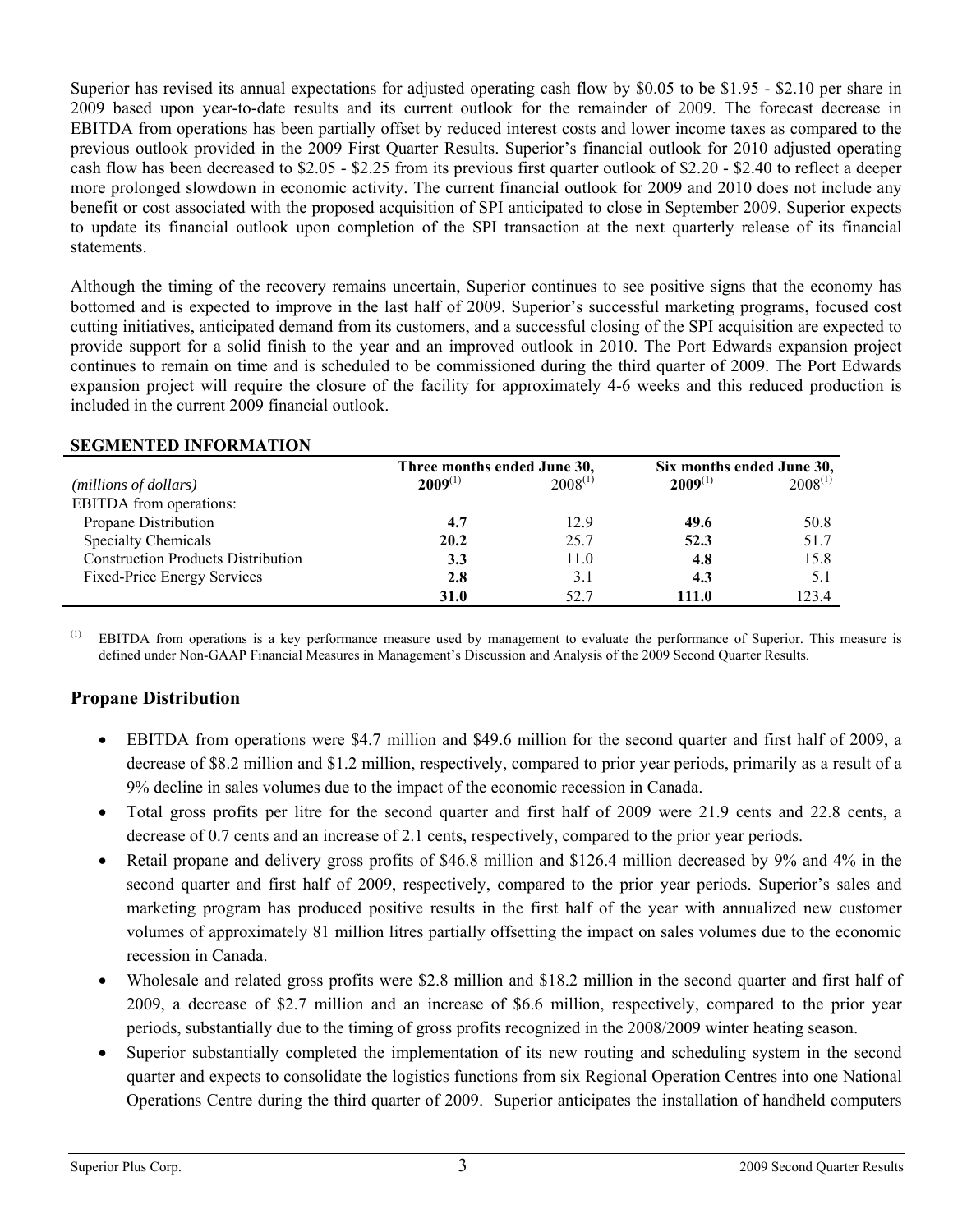on the service fleet will be completed by the end of 2009. These productivity improvements are estimated to have annual cost savings of \$5.8 million upon completion.

• EBITDA from operations is expected to be \$95 - \$105 million for 2009 consistent with the previous outlook provided in the 2009 First Quarter Results. The benefits of sales marketing initiatives, projected efficiency improvements in the cost structure and a forecast improvement in economic activity provide support for maintaining the outlook range.

## **Specialty Chemicals**

- EBITDA from operations were \$20.2 million and \$52.3 million in the second quarter and first half of 2009, a decrease of \$5.5 million and an increase of \$0.6 million, respectively, compared to the prior year periods.
- Gross profits in the second quarter and first half of 2009 decreased by \$2.2 million and increased by \$6.8 million to \$51.0 million and \$113.7 million, respectively.
- Chemical sales volumes of 155,000 (MTs) for the second quarter were 33,000 (MTs) lower than the prior year quarter primarily due to reduced demand for specialty chemical products as a result of reduced sales volumes to pulp customers. The Valdosta, Georgia facility was temporarily idled in the second quarter reducing capacity by 8,000 MT per month with cell line upgrades expected to be completed during the third quarter. The Valdosta, Georgia facility is anticipated to be restarted by the fourth quarter of 2009 due to stabilization of pulp prices along with a forecasted increase in sodium chlorate demand.
- The Port Edwards, Wisconsin chloralkali facility expansion project remains on budget and is being commissioned during the third quarter of 2009. The conversion project has started up many of the systems and will require a temporary closure of the facility for approximately 4-6 weeks to complete the changes resulting in reduced revenue and production volumes which has been reflected in the revised financial outlook. It is expected to provide an annual incremental US\$20 -\$30 million of positive EBITDA contribution at full capacity.
- EBITDA from operations is expected to be \$95 \$105 million for 2009, a decrease of \$5 million from the previous outlook provided in the 2009 First Quarter Results reflecting reduced chloralkali pricing.

## **Construction Products Distribution**

- EBITDA from operations were \$3.3 million and \$4.8 million in the second quarter and first half of 2009, a decrease of \$7.7 million and \$11.0 million, respectively, compared to the prior year periods.
- Gross profits in the second quarter and first half of 2009 were \$24.3 million and \$48.7 million, a decrease of \$11.8 million and \$16.0 million, respectively, compared to the prior year periods primarily due to a 21% and 29% decline in drywall sales volumes in the first and second quarter, respectively. Sales volumes declined due to a rapid deterioration of the residential and commercial construction activity as a result of the impact of a recession in North America.
- Sales margins were consistent in most operating areas in the second quarter and first half of 2009, compared to the prior year periods due to a continued focus on margin management initiatives and the impact of purchasing programs.
- Significant restructuring and cost reduction initiatives have been made during the second quarter and first half of 2009 to adjust to the changes in the market. These initiatives expect to have an annual cost saving in excess of \$6 million reflecting significant reductions in employees in most locations along with consolidation of branch locations.
- The fragmented nature of the specialty buildings products industry, combined with the market downturn, provide additional consolidation and product expansion opportunities for Winroc.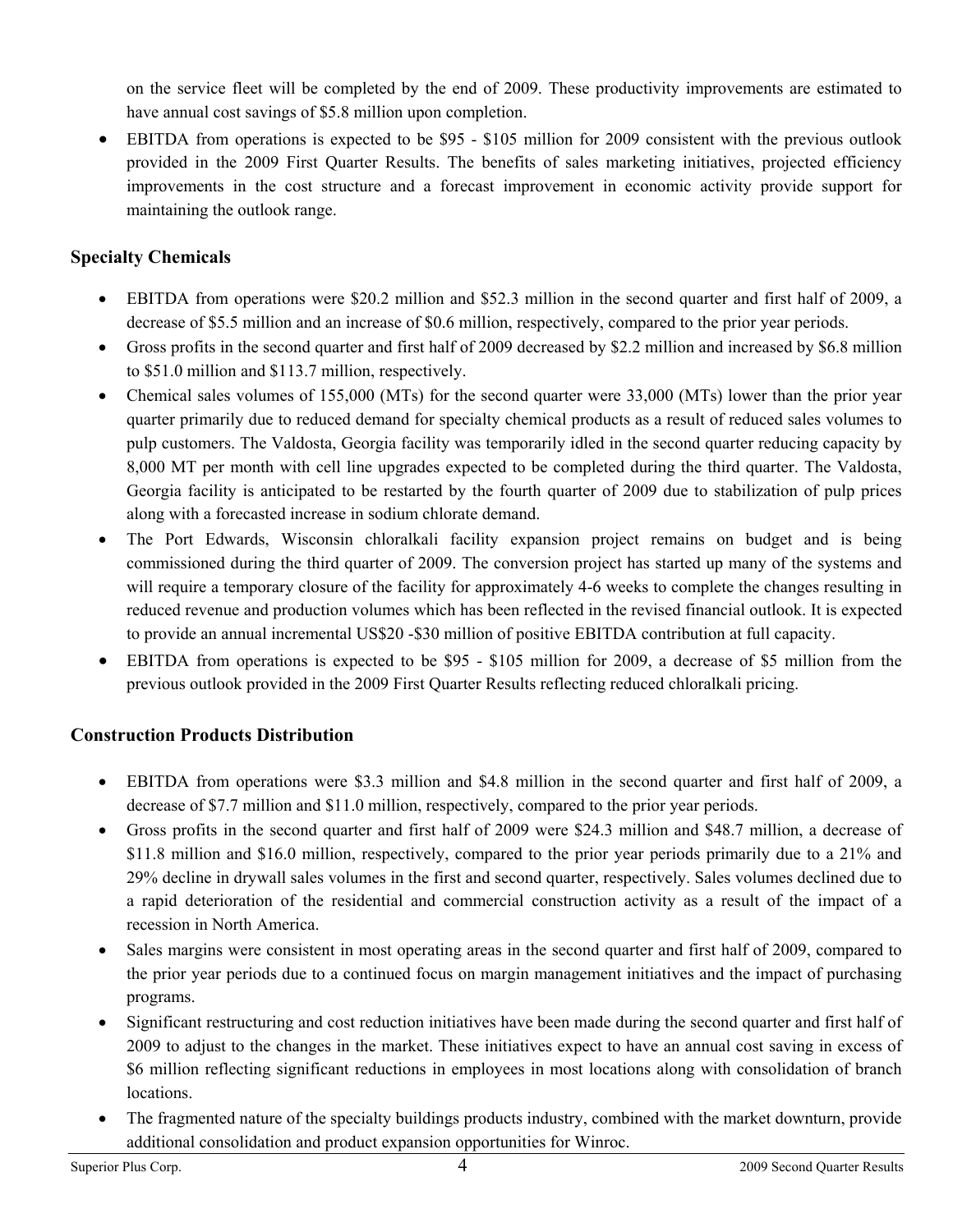- Several leading indicators such as permits and housing starts have provided positive signs of both the US and Canadian construction markets bottoming with some improvement expected in the last half of 2009.
- EBITDA from operations is expected to be \$20 \$25 million for 2009, a decrease of \$2 million in the upper-end of our previous outlook provided in the 2009 First Quarter Results. The residential construction activity in Canada and the US is starting to improve and is expected to have limited benefit until later in 2009.

## **Fixed-Price Energy Services**

- EBITDA from operations were \$2.8 million and \$4.3 million in the second quarter and first half of 2009, a decrease of \$0.3 million and \$0.8 million, respectively, compared to the prior year periods.
- Gross profits were \$8.3 million and \$15.3 million in the second quarter and first half of 2009, a decrease of \$0.3 million and \$0.1 million, respectively, compared to the prior year periods.
- SEM continued to focus its sales channels towards acquiring and retaining Ontario commercial natural gas and electricity customers, Quebec commercial natural gas customers and British Columbia natural gas residential and commercial customers.
- Currently, SEM's portfolio of customers is approximately 70% commercial and 30% residential by volume.
- EBITDA from operations is expected to be \$9 \$12 million for 2009, consistent with the previous outlook provided in the 2009 First Quarter Results.

|                                                    | Three months ended June 30 |       | Six months ended June 30 |       |  |
|----------------------------------------------------|----------------------------|-------|--------------------------|-------|--|
| (millions of dollars)                              | 2009                       | 2008  | 2009                     | 2008  |  |
| Efficiency, process improvement and growth related | 5.1                        |       | 12.9                     | 10.9  |  |
| Other capital                                      | 1.8                        | 2.8   | 3.3                      | 4.4   |  |
| Port Edwards expansion project                     | 29.6                       | 3.3   | 56.2                     | 8.5   |  |
| Earn-out payment on prior acquisition              |                            |       | 0.6                      |       |  |
| Acquisitions                                       |                            | 24.6  |                          | 24.6  |  |
| Proceeds on disposition of capital                 | (1.1)                      | (1.3) | (2.9)                    | (1.5) |  |
| Total net capital expenditures                     | 35.4                       | 36.5  | 70.1                     | 46.9  |  |

## **CAPITAL EXPENDITURE SUMMARY**

In the second quarter of 2009, Superior continued to improve its cost structure by investing \$5.1 million of capital in efficiency projects primarily in the propane distribution and specialty chemicals divisions. The Port Edwards conversion project made good progress in the second quarter of 2009 with capital spending of \$29.6 million (US\$25.6 million). The project is on budget and scheduled to be commissioned during the third quarter of 2009. As at June 30, 2009, Superior has incurred US\$91.6 million of the estimated US\$130 million costs to complete the Port Edwards project.

## **KEY CORPORATE ITEMS**

- Total interest expense of \$7.7 million in the second quarter decreased by \$0.7 million compared to the prior year quarter primarily due to lower average interest rates and the impact of the appreciation of the Canadian dollar on US denominated interest costs, partially offset by higher average debt levels.
- Superior had a \$570 million syndicated credit facility with undrawn credit capacity of approximately \$293.5 million (excluding its securitization program) as at June 30, 2009.
- As at June 30, 2009, Superior had utilized \$85.9 million of its existing securitization program.
- With the commissioning of the Port Edwards project, there will be sufficient tax basis available to reduce 2009 US cash income taxes to zero. Superior anticipates a US cash income tax reversal of approximately \$5.5 million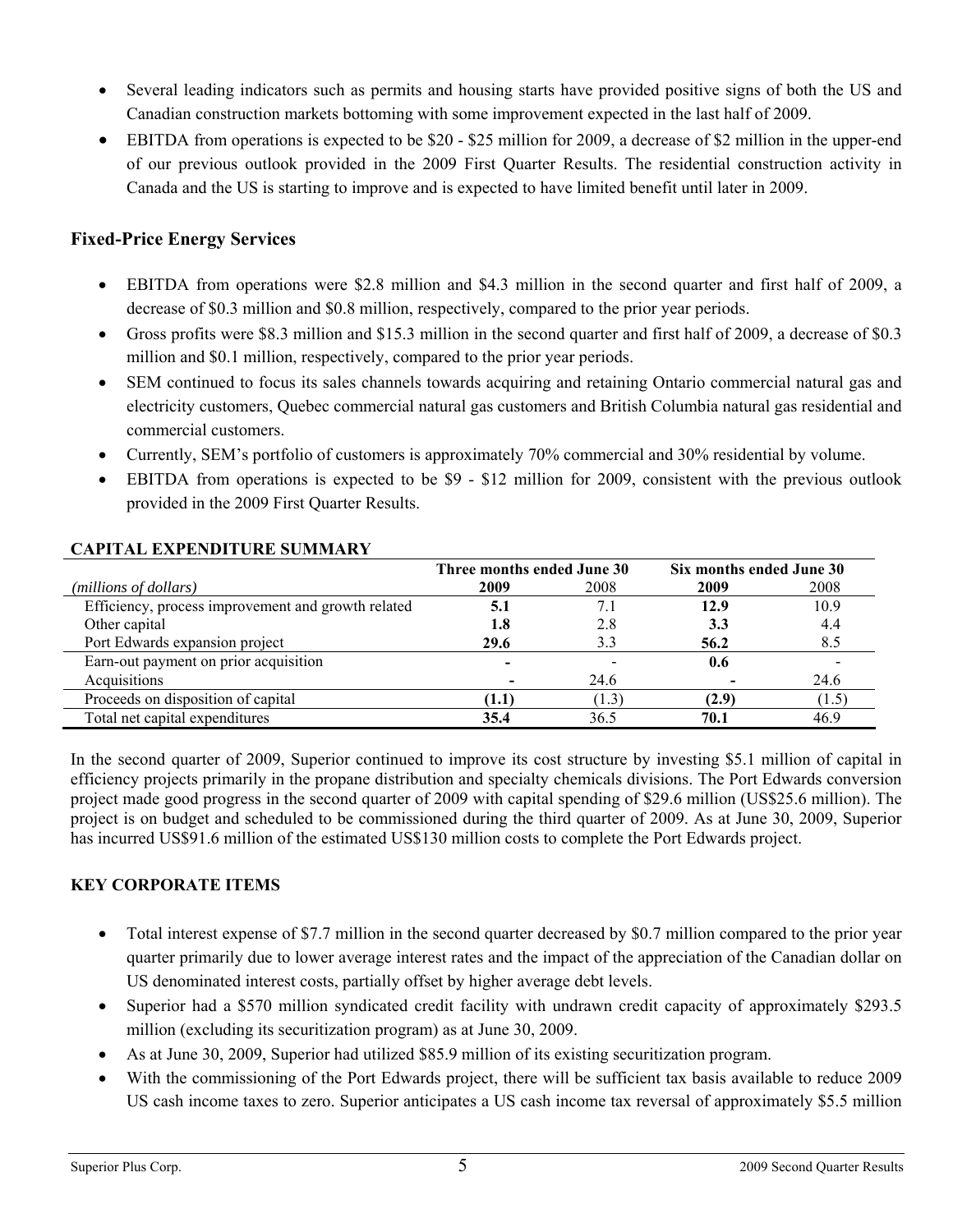to occur in the third quarter which will result in an increase to adjusted operating cash flow per share of approximately \$0.06.

• Given Superior's current tax basis of approximately \$1.7 billion as at December 31, 2008, the corporation does not anticipate any material Canadian cash taxes payable until 2014 based upon the current level of Canadian taxable income projected from 2009-2014. Beyond 2014, Superior anticipates incurring Canadian cash taxes at an approximate rate of 12-13% for a period of 3-4 years.

## **2009 Second Quarter Results**

Superior's 2009 Second Quarter Results are attached and available on Superior's website at: [www.superiorplus.com](http://www.superiorplus.com/) under the investor information section and at [www.sedar.com.](http://www.sedar.com/)

## **Conference Call**

*Superior Plus will be conducting a conference call and webcast for investors, analysts, brokers and media representatives to discuss the 2009 Second Quarter Results at 3:00 p.m. MST on Thursday, August 6, 2009. To participate in the call, dial: 1-800-732-6179. A recording of the call will be available for replay until midnight, September 6, 2009. To access the recording, dial: 1-877-289-8525 and enter pass code: 21309903, followed by the pound key. Internet users can listen to the call live, or as an archived call, on Superior's website at www.superiorplus.com under the events calendar section.* 

## **Forward Looking Information**

Certain information included herein is forward-looking, within the meaning of applicable Canadian securities laws. Forward looking information can be identified by looking for words such as "believe", "expects", "expected", "will", "intends", "projects", "anticipates", "estimates", "continues" or similar words. Forward-looking information in this press release, including the attached Management's Discussion and Analysis of 2009 Second Quarter Results, includes but is not limited to, consolidated and business segment outlooks, expected EBITDA from operations, expected adjusted operating cash flow, expected adjusted operating cash flow per share, future capital expenditures, business strategy and objectives, dividend strategy, expected senior debt and total debt to EBITDA ratios, future cash flows, anticipated taxes, expected timing of restarting the Valdosta, Georgia facility, timing and expected impact of proposed productivity improvement initiatives, expected timing of the closing of the SPI acquisition, expected timing with respect to commissioning the Port Edwards, Wisconsin project and statements regarding the future financial position of Superior and Superior LP. Superior and Superior LP believe the expectations reflected in such forward-looking information are reasonable but no assurance can be given that these expectations will prove to be correct and such forward-looking statements should not be unduly relied upon.

Forward-looking information is based on various assumptions. Those assumptions are based on information currently available to Superior, including information obtained from third party industry analysts and other third party sources and include, the historic performance of Superior's businesses, current business and economic trends, availability and utilization of tax basis, currency, exchange and interest rates, trading data, cost estimates and the other assumptions set forth under the "Outlook" sections contained in the attached Management's Discussion and Analysis of 2009 Second Quarter Results. Readers are cautioned that the preceding list of assumptions is not exhaustive.

Forward-looking information is not a guarantee of future performance and involves a number of risks and uncertainties some of which are described herein and in the attached Management's Discussion and Analysis of 2009 Second Quarter Results. Such forward-looking information necessarily involves known and unknown risks and uncertainties, which may cause Superior's or Superior LP's actual performance and financial results in future periods to differ materially from any projections of future performance or results expressed or implied by such forward-looking information. These risks and uncertainties include but are not limited to the risks referred to under the section entitled "Risk Factors to Superior*"*, in the attached Management's Discussion and Analysis of 2009 Second Quarter Results, the risks associated with the availability and amount of the tax basis and the risks identified in Superior's 2008 Annual Information Form under the heading "Risk Factors". Any forward-looking information is made as of the date hereof and, except as required by law, neither Superior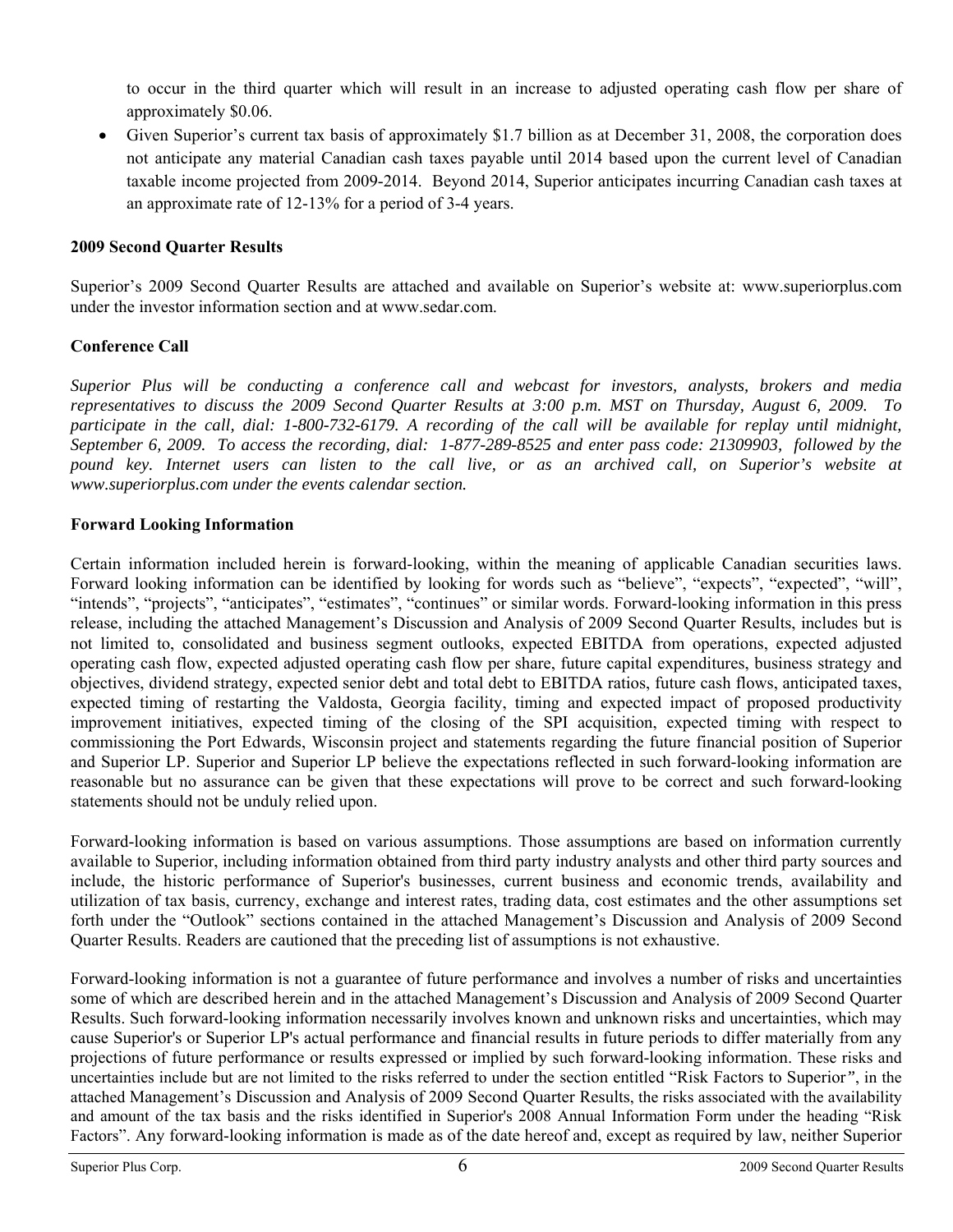nor Superior LP undertakes any obligation to publicly update or revise such information to reflect new information, subsequent or otherwise.

*For more information about Superior, visit our website at www.superiorplus.com or contact:* 

| <b>Wayne Bingham</b> | Executive Vice-President and Chief Financial Officer |
|----------------------|------------------------------------------------------|
|                      | E-mail: whingham@superiorplus.com                    |
|                      | Phone: (403) 218-2951 / Fax: (403) 218-2973          |
|                      | Toll Free: 1-866-490-PLUS (7587)                     |
|                      |                                                      |
| <b>Scott Daniel</b>  | Vice-President, Treasurer and Investor Relations     |
|                      | E-mail: sdaniel@superiorplus.com                     |
|                      | Phone: (403) 218-2953 / Fax: (403) 218-2973          |
|                      | Toll Free: 1-866-490-PLUS (7587)                     |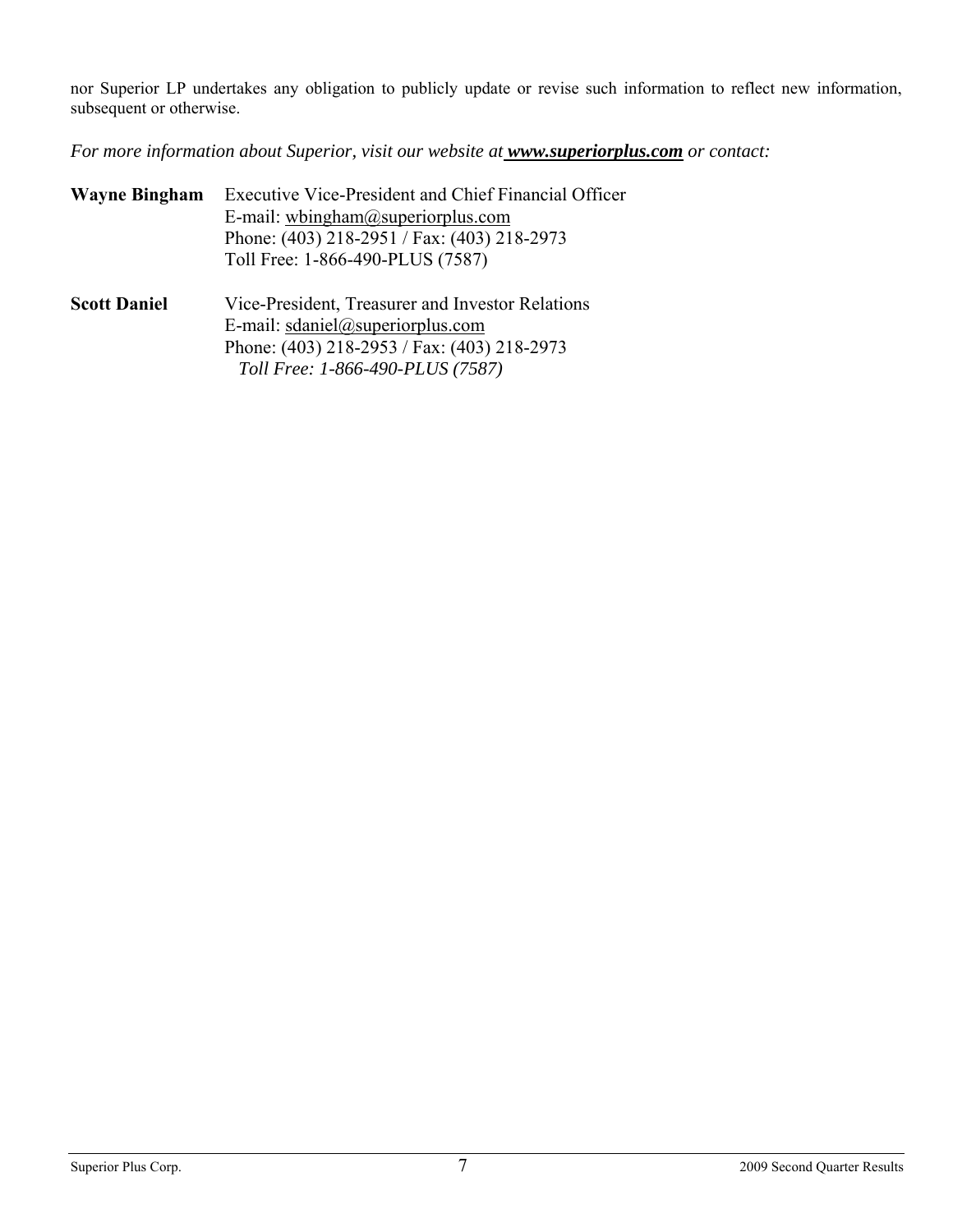#### **Management's Discussion and Analysis of 2009 Second Quarter Results August 6, 2009**

## **Non-GAAP Financial Measures**

## *Adjusted Operating Cash Flow*

Adjusted operating cash flow is equal to cash flow from operating activities as defined by Canadian generally accepted accounting principles (GAAP), adjusted for changes in non-cash working capital and customer acquisition costs. Superior may deduct or include additional items to its calculation of adjusted operating cash flow; these items would generally, but not necessarily, be items of a non-recurring nature. Adjusted operating cash flow is the main performance measure used by management and investors to evaluate the performance of Superior. Readers are cautioned that adjusted operating cash flow is not a defined performance measure under Canadian GAAP and that adjusted operating cash flow cannot be assured. Superior's calculation of adjusted operating cash flow may differ from similar calculations used by comparable entities. Adjusted operating cash flow represents cash flow generated by Superior that is available for, but not necessarily limited to, changes in working capital requirements, investing activities and financing activities of Superior.

The seasonality of Superior's individual quarterly results must be assessed in the context of annualized adjusted operating cash flow. Adjustments recorded by Superior as part of its calculation of adjusted operating cash flow include, but are not limited to, the impact of the seasonality of Superior's businesses, principally Superior Propane, by adjusting for non-cash working capital items, thereby eliminating the impact of the timing between the recognition and collection/payment of Superior's revenues and expense, which can differ significantly from quarter to quarter. Adjustments are also made to reclassify the cash flows related to natural gas and electricity customer contract related costs in a manner consistent with the income statement recognition of these costs. Adjusted operating cash flow is reconciled to cash flow from operating activities on page 9.

## *EBITDA*

EBITDA represents earnings before interest, taxes, depreciation, amortization and other non-cash expenses, and is used by Superior to assess its consolidated results and the results of its operating divisions. EBITDA is not a defined performance measure under GAAP. Superior's calculation of EBITDA may differ from similar calculations used by comparable entities. EBITDA of Superior's operating businesses may be referred to as EBITDA from operations. Net earnings (loss) are reconciled to EBITDA from operations on page 25.

## *Compliance EBITDA*

Compliance EBITDA represents earnings before interest, taxes, depreciation, amortization and other non-cash expenses calculated on a 12 month trailing basis giving pro forma effect to acquisitions and divestitures and is used by Superior to calculate its debt covenants and other credit information. Compliance EBITDA is not a defined performance measure under GAAP. Superior's calculation of compliance EBITDA may differ from similar calculations used by comparable entities. See Note 10 to the unaudited Interim Consolidated Financial Statements for a reconciliation of net earnings (loss) to compliance EBITDA.

## **Overview of Superior**

Superior Plus Corp. is a diversified business corporation. Superior holds 100% of Superior LP, a limited partnership formed between Superior General Partner Inc., as general partner and Superior as limited partner. Superior owns 100% of the shares of Superior General Partner Inc. The cash flow of Superior is solely dependent on the results of Superior LP and is derived from the allocation of Superior LP's income to Superior by means of partnership allocations. Superior, through its ownership of Superior LP has four operating businesses: a propane distribution and related services business operating under the trade name Superior Propane; a specialty chemicals business operating under the trade name ERCO Worldwide (ERCO); a construction products distribution business operating under the trade name Winroc; and a fixedprice energy services business operating under the trade name Superior Energy Management (SEM).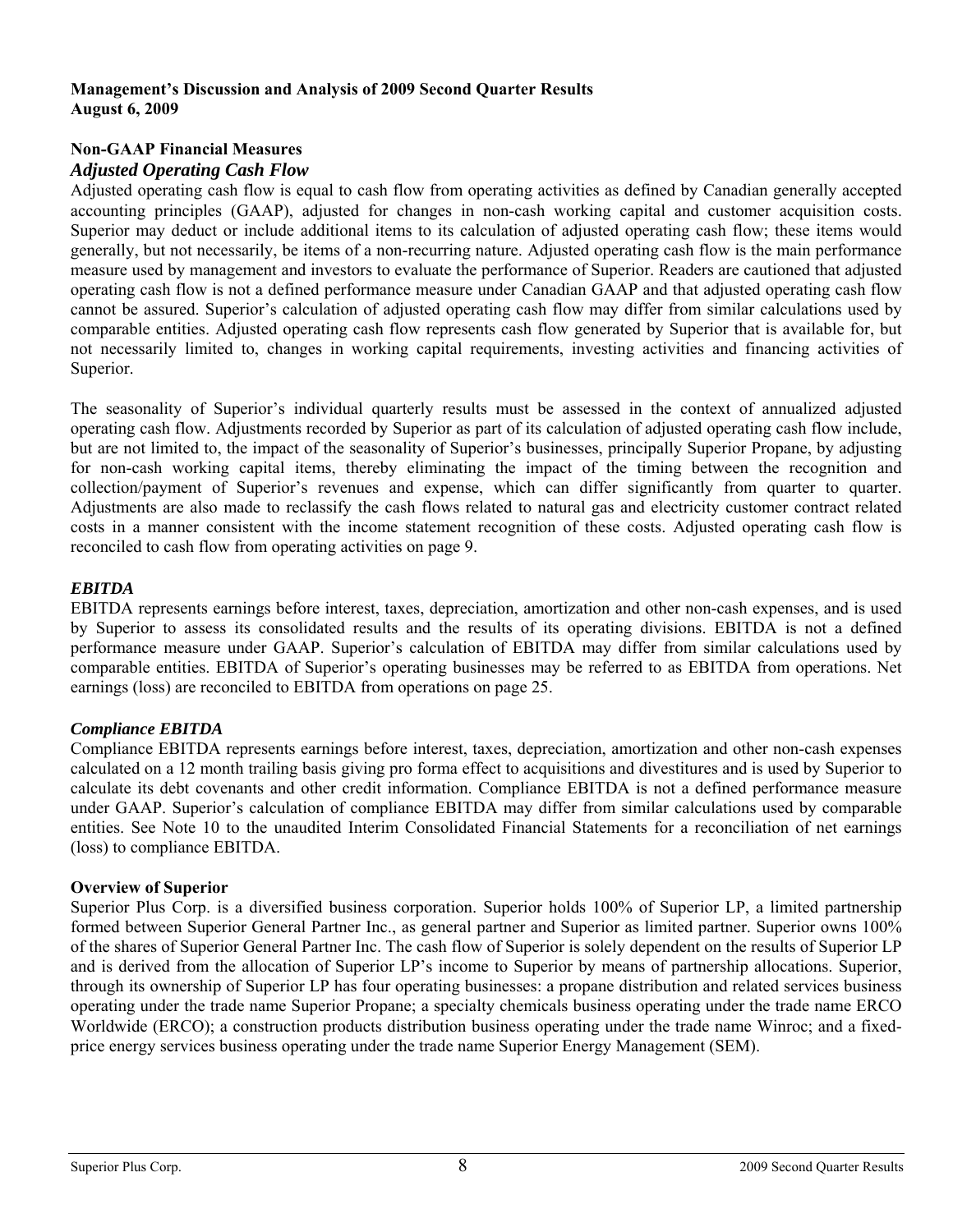# **Second Quarter Results**

## **Summary of Adjusted Operating Cash Flow**

|                                                                                   | Three months ended |                 | Six months ended |                 |
|-----------------------------------------------------------------------------------|--------------------|-----------------|------------------|-----------------|
|                                                                                   |                    | <b>June 30,</b> |                  | <b>June 30,</b> |
| (millions of dollars except per share amounts)                                    | 2009               | 2008            | 2009             | 2008            |
| EBITDA from operations:                                                           |                    |                 |                  |                 |
| Propane Distribution                                                              | 4.7                | 12.9            | 49.6             | 50.8            |
| <b>Specialty Chemicals</b>                                                        | 20.2               | 25.7            | 52.3             | 51.7            |
| <b>Construction Products Distribution</b>                                         | 3.3                | 11.0            | 4.8              | 15.8            |
| <b>Fixed-Price Energy Services</b>                                                | 2.8                | 3.1             | 4.3              | 5.1             |
|                                                                                   | 31.0               | 52.7            | 111.0            | 123.4           |
| Interest                                                                          | (7.7)              | (8.4)           | (18.0)           | (18.2)          |
| Cash income taxes                                                                 | (1.2)              | (4.2)           | (6.2)            | (5.9)           |
| Corporate costs                                                                   | (3.2)              | (2.0)           | (6.6)            | (5.5)           |
| Adjusted operating cash flow                                                      | 18.9               | 38.1            | 80.2             | 93.8            |
|                                                                                   |                    |                 |                  |                 |
| Adjusted operating cash flow per share, basic <sup>(1)</sup><br>and diluted $(2)$ | \$0.21             | \$0.43          | \$0.91           | \$1.06          |

(1) The weighted average number of shares outstanding for the three months ended June 30, 2009, is 88.4 million (2008 – 88.4 million) and for the six months ended June 30, 2009, is  $88.4$  million  $(2008 - 88.3$  million)

(2) For the three and six months ended June 30, 2009 and 2008, there were no dilutive instruments.

### **Adjusted Operating Cash Flow Reconciled to Cash Flow from Operating Activities** (1)

|      |                                                                   | Three months ended |                 | Six months ended |                 |
|------|-------------------------------------------------------------------|--------------------|-----------------|------------------|-----------------|
|      |                                                                   |                    | <b>June 30,</b> |                  | <b>June 30,</b> |
|      | (millions of dollars)                                             | 2009               | 2008            | 2009             | 2008            |
|      | Cash flows from operating activities                              | 75.0               | 82.2            | 158.4            | 145.4           |
| Add: | Customer contract related costs capitalized                       | $1.2\,$            | 1.7             | 2.1              | 2.4             |
|      | Less: Decrease in non-cash working capital                        | (58.3)             | (44.1)          | (76.9)           | (50.7)          |
|      | Amortization of customer contract related costs                   | (1.7)              | (1.7)           | (3.4)            | (3.3)           |
|      | Reversal of unrealized losses on financial instruments previously |                    |                 |                  |                 |
|      | treated as realized.                                              | 2.7                |                 |                  |                 |
|      | Adjusted operating cash flow                                      | 18.9               | 38.1            | 80.2             | 93.8            |

 (1) See the unaudited Interim Consolidated Financial Statements for cash flows from operating activities, customer contract related costs and changes in non-cash working capital.

Second quarter adjusted operating cash flow was \$18.9 million, a decrease of \$19.2 million or 50% over the prior year quarter. The decrease in adjusted operating cash flow was due to reduced EBITDA from operations at all of Superior's businesses and higher corporate costs, offset in part by lower cash income taxes and interest costs. Adjusted operating cash flow per share was \$0.21 per share in the second quarter, a decrease of 50% from \$0.43 per share in the prior year quarter due to the decrease in adjusted operating cash flow noted above; the weighted average number of shares outstanding was consistent with the prior year quarter. A comprehensive review of EBTIDA from operations for all of Superior's businesses follows.

Adjusted operating cash flow for the six months ended June 30, 2009 was \$80.2 million, a decrease of \$13.6 million or 14% compared to the prior year period. The decrease in adjusted operating cash flow was due to reduced EBITDA from operations at Winroc, Superior Propane and SEM, combined with modestly higher cash income taxes and higher corporate costs, offset by higher EBITDA from operations at ERCO and lower interest costs. Adjusted operating cash flow per share was \$0.91 per share for the six months ended June 30, 2009, a decrease of \$0.15 per share or 14% due to the decrease in adjusted operating cash flow as noted above. The weighted average number of shares outstanding was consistent with the prior year period.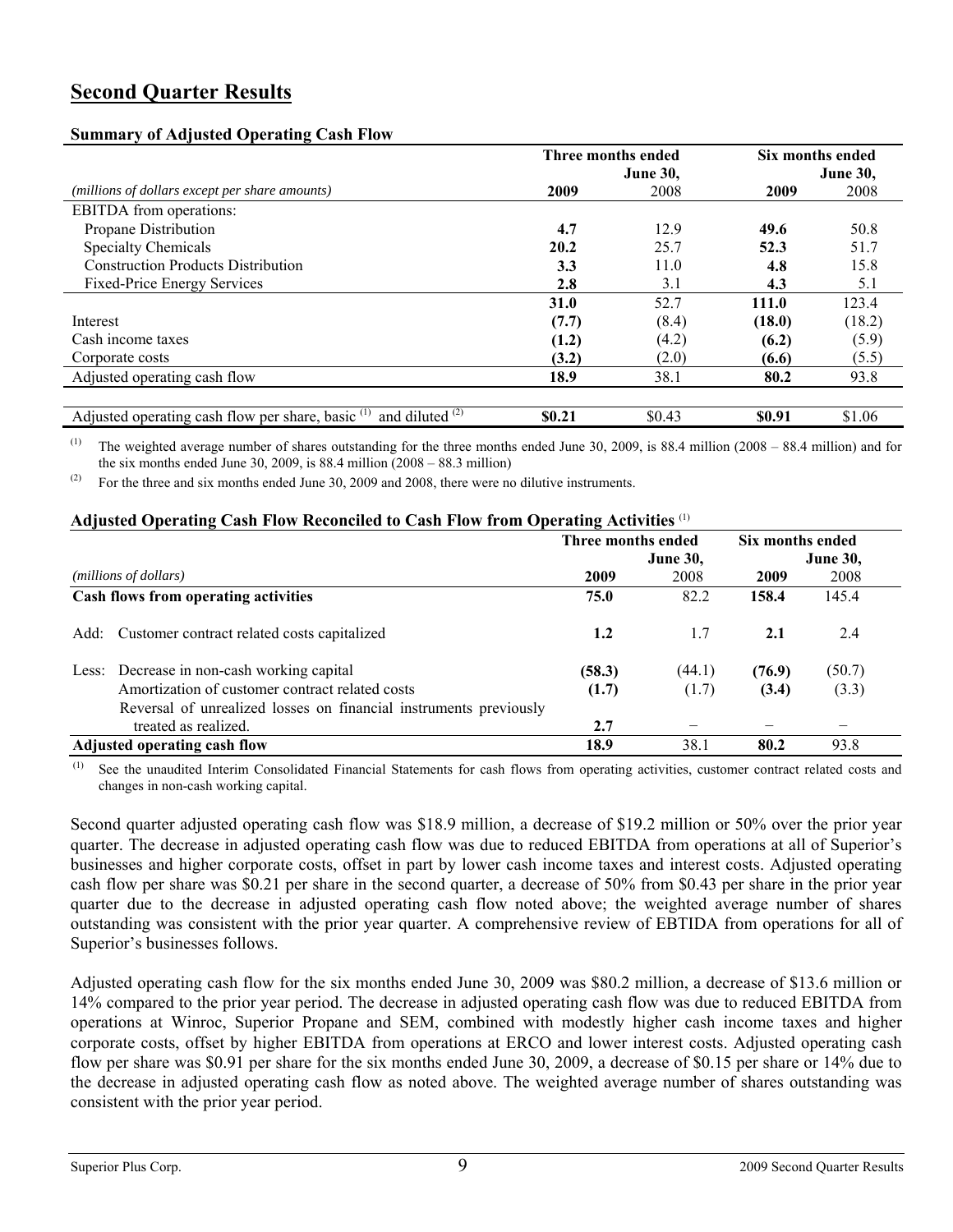Net earnings for the second quarter were \$23.4 million, compared to net earnings of \$164.3 million in the prior year quarter. Net earnings were impacted by \$18.6 million in unrealized gains on financial instruments in the current quarter, compared to unrealized gains of \$149.8 million in the prior year quarter. The change in the unrealized gains and losses on financial instruments was due principally to reduced gains on SEM's natural gas financial derivatives compared to the prior year as a result of fluctuations in the spot price for natural gas. Revenues of \$454.4 million were \$112.8 million lower than the prior year quarter due principally to a decrease in the retail selling prices of propane as a result of a reduction in the wholesale cost of propane. Gross profit of \$134.9 million was \$18.4 million lower than the prior year quarter due principally to reduced sales volumes at all of Superior's operating businesses. Total income taxes for the second quarter was an expense of \$3.5 million compared to an income tax expense of \$11.0 million in the prior year quarter. Income taxes were impacted by Superior's conversion to a corporation on December 31, 2008, and the change in unrealized gains on financial instruments in the second quarter as discussed above. Additionally, second quarter net earnings were affected for the same reasons as the analysis of adjusted operating cash flow for the second quarter.

Net earnings for the six months ended June 30, 2009 were \$17.9 million, compared to net earnings of \$291.5 million in the prior year period. Net earnings were impacted by \$54.3 million in unrealized losses on financial instruments in the current period, compared to unrealized gains of \$255.1 million in the prior year period. The change in the unrealized gains and losses on financial instruments was due principally to reduced gains on SEM's natural gas financial derivatives compared to the prior year as a result of fluctuations in the spot price for natural gas. Revenues of \$1,057.9 million were \$190.7 million lower than the prior year period due principally to a decrease in the retail selling prices of propane as a result of a reduction in the wholesale cost of propane. Gross profit of \$323.2 million was consistent with the prior year quarter as improved gross profit at ERCO offset lower gross profit at Winroc. Total income tax recovery in the current period was \$13.3 million compared to an income tax expense of \$29.0 million in the prior year quarter. Income taxes were impacted by Superior's conversion to a corporation on December 31, 2008, and the change in unrealized gains on financial instruments as discussed above.

## **Propane Distribution**

Superior Propane generated EBITDA from operations of \$4.7 million in the second quarter, a decrease of \$8.2 million from the prior year quarter due to lower gross profit and modestly higher operating costs.

|                                                  | Three months ended June 30, |                          |        | Six months ended June 30, |         |                          |         |                             |
|--------------------------------------------------|-----------------------------|--------------------------|--------|---------------------------|---------|--------------------------|---------|-----------------------------|
| (millions of dollars except per litre amounts)   | 2008<br>2009                |                          |        | 2009                      |         | 2008                     |         |                             |
|                                                  |                             | $\frac{\ell}{\ell}$ itre |        | $\phi$ /litre             |         | $\frac{\ell}{\ell}$ itre |         | $\frac{\phi}{\text{litre}}$ |
| Revenue <sup>(1) (2) (3)</sup>                   | 163.4                       | 65.6                     | 228.3  | 83.3                      | 466.8   | 68.6                     | 597.6   | 80.4                        |
| Cost of sales                                    | (108.9)                     | (43.7)                   | 166.2) | (60.7)                    | (311.6) | (45.8)                   | (443.9) | (59.7)                      |
| Gross profit                                     | 54.5                        | 21.9                     | 62.1   | 22.6                      | 155.2   | 22.8                     | 153.7   | 20.7                        |
| Less: Cash operating and administration costs    | (49.8)                      | (20.0)                   | (49.2) | (17.9)                    | (105.6) | (15.5)                   | (102.9) | (13.8)                      |
| <b>EBITDA</b> from operations                    | 4.7                         | 1.9                      | 12.9   | 4.7                       | 49.6    | 7.3                      | 50.8    | 6.9                         |
| Propane retail volumes sold (millions of litres) | 249                         |                          | 274    |                           | 680     |                          | 743     |                             |

Condensed operating results for the three and six months ended June 30, 2009 and 2008 are provided in the following table.

 $<sup>(1)</sup>$  Effective January 1, 2007, Superior discontinued hedge accounting for all economic hedging activities, as such, amounts related to these</sup> contracts must be accounted for separately on Superior's financial statements (see Notes 8 and 12 to the unaudited Interim Consolidated Financial Statements). In order to better reflect the results of its operations, Superior has reclassified these amounts for purposes of this management's discussion and analysis to present its results as if it had accounted for these transactions as accounting hedges. As such, included in revenue for the three and six months ended June 30, 2009 is \$1.7 million and (\$0.9) million in realized foreign currency forward contract gains (losses) and included in revenue for the three and six months ended June 30, 2008 is \$0.4 million and (\$0.6) million in realized foreign currency forward contract gains (losses).

<sup>(2)</sup> For the three and six months ended June 30, 2009 for purposes of the management's discussion and analysis, Superior has reclassified (\$0.3) million and \$0.1 million, of foreign currency translation losses (gains) related to US-denominated working capital from operating and administrative expense to revenue and for the three and six months ended June 30, 2008 has reclassified \$0.2 million and \$0.6 million of foreign currency translation losses related to US-denominated working capital from operating and administrative expense to revenue. Reclassification of the translation gains or losses provides improved matching to the income statement recognition of the underlying working capital item that resulted in the translation gains or losses.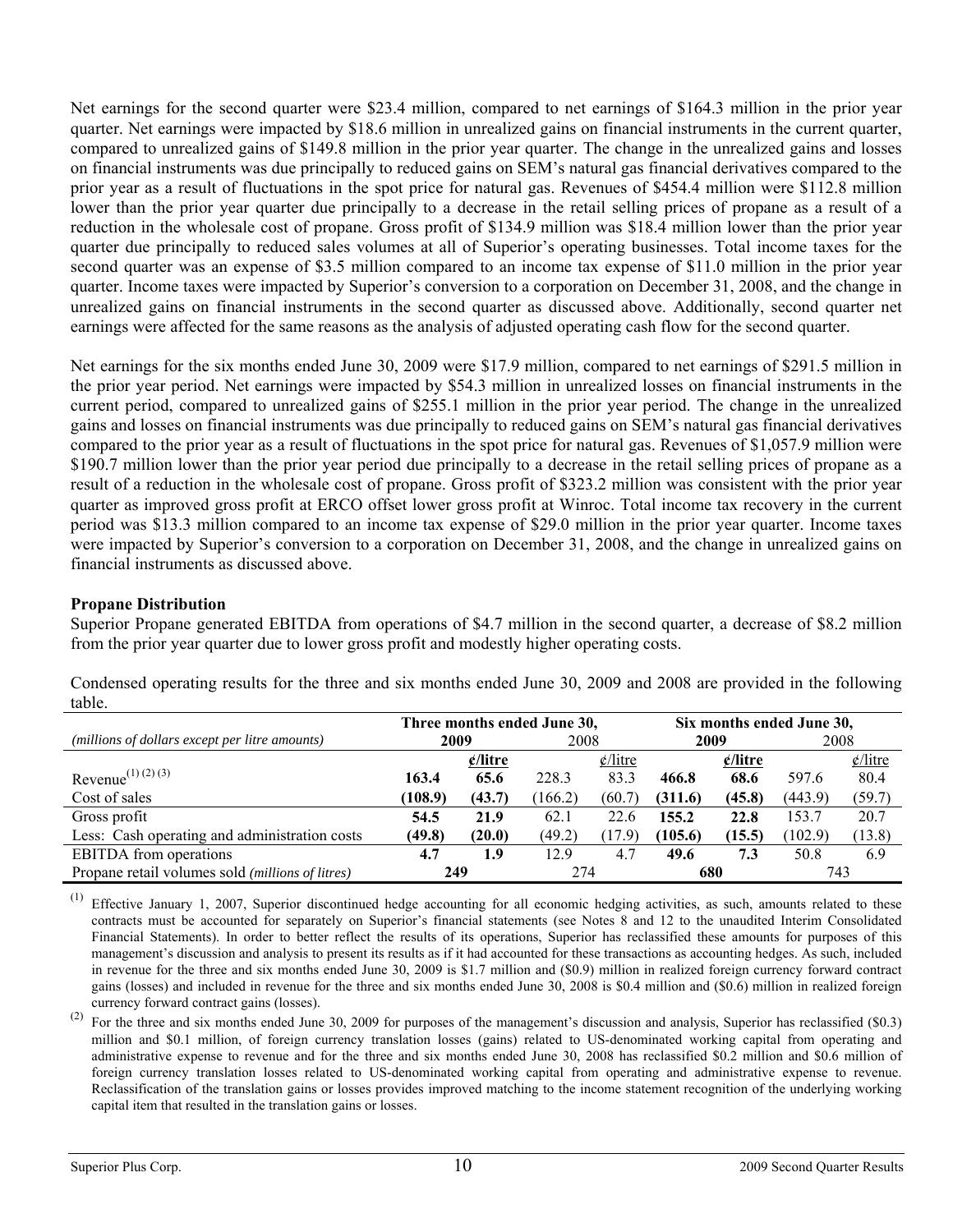(3) For the three months ended June 30, 2009, for purposes of this management's discussion and analysis, Superior has reversed the impact of \$2.7 million of unrealized losses on forward propane purchase contracts as a component of revenue for the three months ended March 31, 2009, related to Superior Propane's wholesale trading business. There is no impact on Superior Propane's EBITDA from operations for the six months ended June 30, 2009.

Revenues for the second quarter of 2009 were \$163.4 million, a decrease of \$64.9 million from revenues of \$228.3 million in 2008. The decrease in revenues was due to lower retail propane sales volumes, combined with a lower average retail selling price of propane as a result of reductions in the wholesale cost of propane. Total gross profit for the second quarter of 2009 was \$54.5 million, a decrease of \$7.6 million or 12% over the prior year quarter. Total gross profit per litre for the second quarter of 2009 was 21.9 cents per litre, a decrease of 0.7 cents per litre or 3% compared to the prior year quarter. A summary and detailed review of gross profit by segment is provided below.

#### **Gross Profit by Segment**

|                             | Three months ended June 30, |      | Six months ended June 30, |       |
|-----------------------------|-----------------------------|------|---------------------------|-------|
| (millions of dollars)       | 2009                        | 2008 | 2009                      | 2008  |
| Retail propane and delivery | 46.8                        | 51.4 | 126.4                     | 131.7 |
| Other services              | 4.9                         | 5.2  | 10.6                      | 10.4  |
| Wholesale and related       | 2.8                         | 5.5  | 18.2                      | 1.6   |
| Total gross profit          | 54.5                        | 62.1 | 155.2                     | 153.7 |

Retail propane and delivery gross profit for the second quarter was \$46.8 million, a decrease of \$4.6 million or 9% from the prior year quarter, due principally to a 25 million litre or 9% reduction in sales volumes. The average retail and delivery sales margin in the second quarter was consistent with the prior year quarter. Residential and commercial volumes decreased by 6 million litres or 8% and were negatively impacted by a weaker overall economic environment throughout most of Canada and the ongoing impact of the customer conservation trend which began in 2008. Superior Propane's ongoing marketing efforts have been successful in acquiring new customers, partially offsetting the impact of reduced volumes due to the weaker economic environment. Average weather, as measured by degree days, for the second quarter was 3% colder than the prior year and 8% colder than the five year average, the impact of which partially mitigated a reduction in volumes due to the weaker economic environment. However, heating related volumes in the second and third quarters are generally not materially impacted by average weather due to the seasonality of Superior Propane's operations. Industrial volumes decreased by 15 million litres or 10%, due principally to the impact of a weaker economic environment as noted above. In particular, volumes were negatively impacted by customer cutbacks and closures in the manufacturing and mining sectors, throughout Eastern Canada and the Prairies in addition to the impact of reduced activity levels in the oil and gas sector. Automotive propane volumes declined by 3 million litres or 9%, which was modestly below the historical decline trend in this end-use market due to a favourable pricing differential between propane and retail gas. Superior Propane continued to actively manage sales margins in the second quarter, resulting in an average retail propane and delivery sales margin of 18.8 cents per litre, which was consistent with the prior year quarter average margin of 18.8 cents per litre. Average margins compared to the prior year quarter were positively impacted by margin management initiatives, offset by the impact of competitive pressures.

Other services gross profit was \$4.9 million in the second quarter, a decrease of \$0.3 million over the prior year quarter as weaker demand for service and installations was partially offset by an increase in rental gross profit. Wholesale and related gross profits were \$2.8 million in the second quarter, a decrease of \$2.7 million compared to the prior year quarter due to lower gross profits within the wholesale trading business as a result of weaker trading conditions during the quarter in addition to the timing of the recognition of gross profits compared to the prior year quarter. On an annualized basis, Superior Propane anticipates that wholesale trading gross profits will be higher than the prior year assuming normal volatility in the wholesale cost of propane for the remainder of 2009.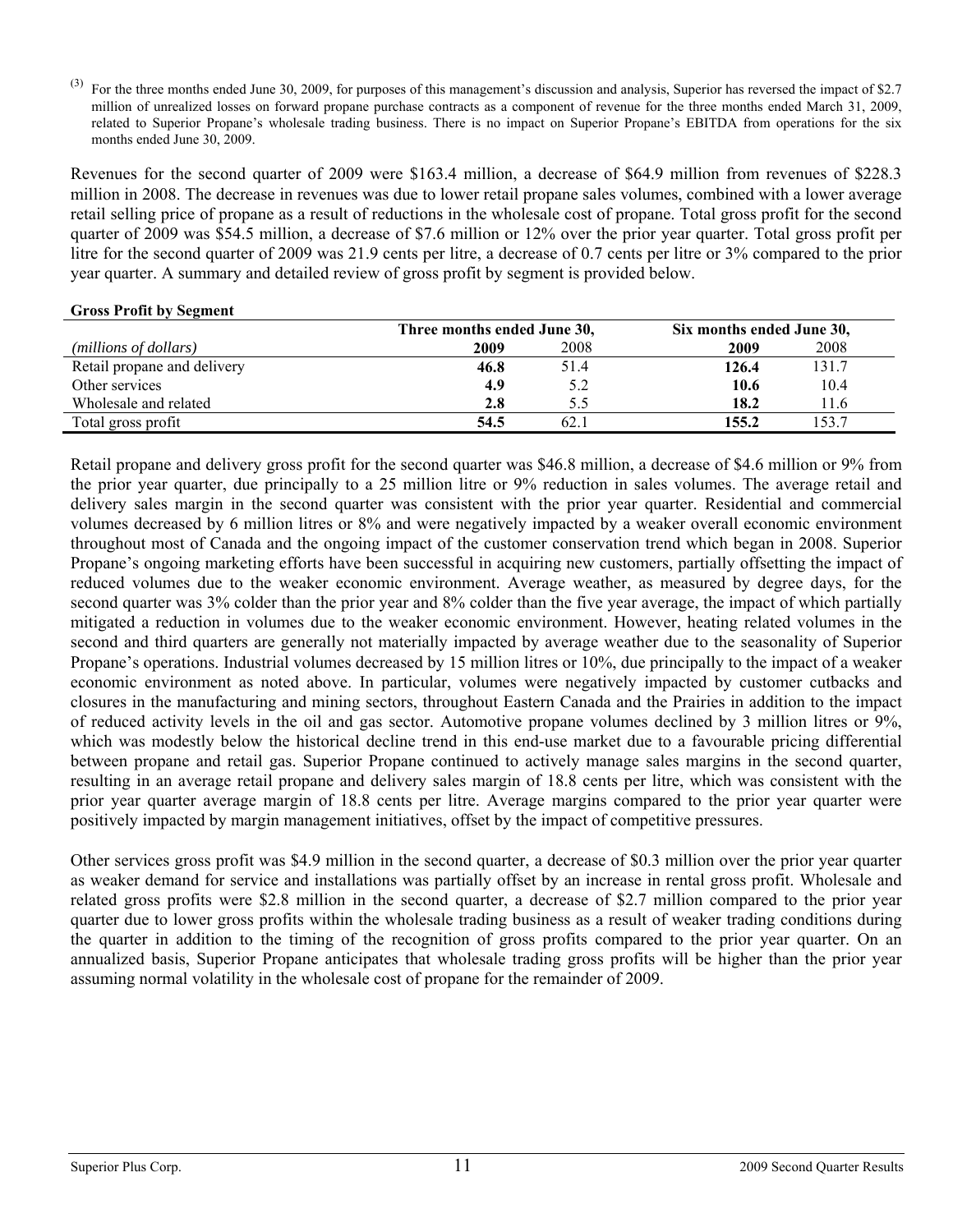#### **Superior Propane Annual Sales Volumes:**

| Volumes by End-Use Application $(1)$ |                             |      | Volumes by Region $(1)(2)$ |                             |      |
|--------------------------------------|-----------------------------|------|----------------------------|-----------------------------|------|
|                                      | Three months ended June 30, |      |                            | Three months ended June 30, |      |
|                                      | 2009                        | 2008 |                            | 2009                        | 2008 |
| Residential                          | 22                          | 24   | Western Canada             | 134                         | 152  |
| Commercial                           | 49                          | 53   | Eastern Canada             | 94                          | 101  |
| Agricultural                         |                             | Q    | Atlantic Canada            |                             | 21   |
| Industrial                           | 140                         | 155  |                            |                             |      |
| Automotive                           | 30                          | 33   |                            |                             |      |
|                                      | 249                         | 274  |                            | 249                         | 274  |

| rotumes by Enu-Ose Application<br><i>VOIUMES UV IAEXIUM</i> |                           |      |
|-------------------------------------------------------------|---------------------------|------|
| Six months ended June 30,                                   | Six months ended June 30, |      |
| 2008<br>2009                                                | 2009                      | 2008 |
| 90<br>Residential<br>85<br>Western Canada                   | 379                       | 416  |
| Commercial<br>Eastern Canada<br>171<br>163                  | 248                       | 274  |
| Agricultural<br>Atlantic Canada<br>35<br>31                 | 53                        | 53   |
| Industrial<br>390<br>351                                    |                           |      |
| 57<br>Automotive<br>50                                      |                           |      |
| 743<br>680                                                  | 680                       | 743  |

(1) **Volume**: Volume of retail propane sold (millions of litres).

(2) **Regions**: Western Canada region consists of British Columbia, Alberta, Saskatchewan, Manitoba, Northwest Ontario, Yukon and Northwest Territories; Eastern Canada region consists of Ontario (except for Northwest Ontario) and Quebec.

Cash operating and administrative costs of \$49.8 million increased by \$0.6 million or 1% from the prior year quarter due to higher provisions for bad debts and truck expenses, offset by lower wages and benefits and fuel costs. Superior Propane continues to actively manage expenses, particularly wages and benefits in response to fluctuations in volumes.

#### **Outlook**

Superior Propane expects EBITDA from operations for 2009 to be between \$95 million and \$105 million, consistent with Superior Propane's previous outlook as provided in the first quarter 2009 Management's Discussion and Analysis. Superior Propane's significant assumptions underlying its current outlook are:

- Superior Propane forecasts average temperatures across Canada to be consistent with the most recent five-year average;
- Total sales volumes compared to the prior year are expected to decline due to a continued slowdown in economic activity resulting in reduced demand for propane and related services.
- Commercial and industrial volumes are anticipated to improve in the second half of 2009 relative to the first half of 2009 due to customer sales initiatives and a modestly improved outlook for the general economy.
- Superior Propane expects that wholesale propane prices will not significantly impact demand for propane and related propane services;
- Total gross profit for Superior Propane compared to the prior year is anticipated to decrease due to reduced economic activity and resulting demand; and
- Wholesale trading gross profits will be higher than in 2008 assuming normal volatility in the wholesale cost of propane for the remainder of 2009.

In addition to Superior Propane's significant assumptions detailed above, refer to the section "Risk Factors to Superior" for a detailed review of Superior Propane's significant business risk.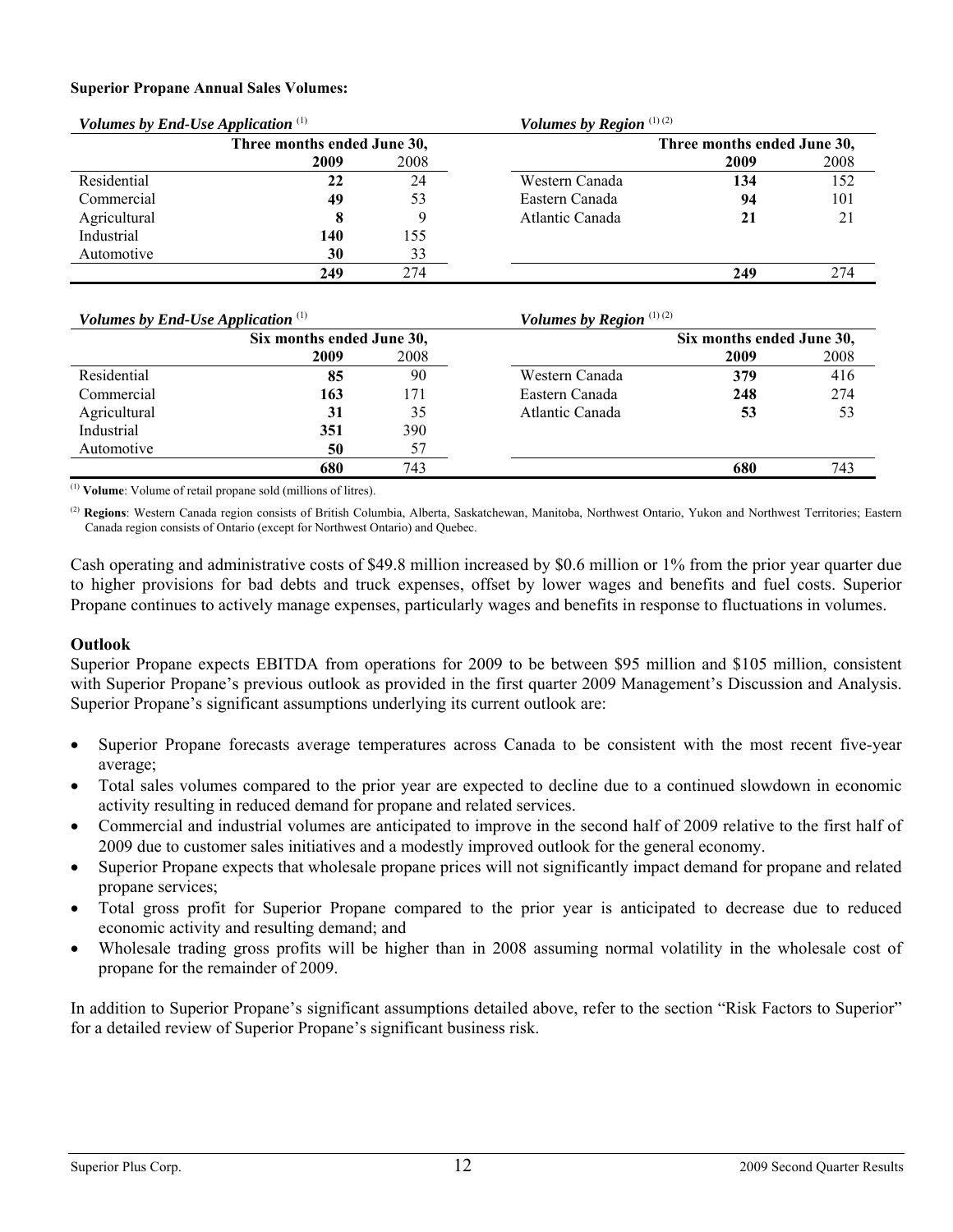## **Specialty Chemicals**

ERCO Worldwide generated EBITDA from operations in the second quarter of \$20.2 million, a decrease of \$5.5 million or 21% from the prior year quarter due to lower gross profits and higher operating expenditures.

Condensed operating results for the three and six months ended June 30, 2009 and 2008 are provided in the following table.

| (millions of dollars except)             | Three months ended June 30, |           |        |           |         | Six months ended June 30, |         |           |  |
|------------------------------------------|-----------------------------|-----------|--------|-----------|---------|---------------------------|---------|-----------|--|
| per metric tonne (MT) amounts)           |                             | 2009      | 2008   |           | 2009    |                           | 2008    |           |  |
| Revenue                                  |                             | \$ per MT |        | \$ per MT |         | \$ per MT                 |         | \$ per MT |  |
| Chemical <sup><math>(1)(3)</math></sup>  | 112.0                       | 722       | 110.9  | 590       | 230.6   | 744                       | 222.5   | 587       |  |
| Technology                               | 3.5                         | 23        | 2.8    | 15        | 5.2     | 18                        | 8.3     | 22        |  |
| Cost of Sales                            |                             |           |        |           |         |                           |         |           |  |
| Chemical <sup><math>(1)(2)</math></sup>  | (62.8)                      | (405)     | (59.2) | (315)     | (119.9) | (387)                     | (119.0) | (314)     |  |
| Technology                               | (1.7)                       | (11)      | (1.3)  |           | (2.2)   | (7)                       | (4.9)   | (13)      |  |
| Gross Profit                             | 51.0                        | 329       | 53.2   | 283       | 113.7   | 368                       | 106.9   | 282       |  |
| Less: Cash operating and administrative  | (30.8)                      | (199)     | (27.5) | (146)     | (61.4)  | (198)                     | (55.2)  | (146)     |  |
| $costs^{(3)}$                            |                             |           |        |           |         |                           |         |           |  |
| EBITDA from operations                   | 20.2                        | 130       | 25.7   | 137       | 52.3    | 170                       | 51.7    | 136       |  |
| Chemical volumes sold (thousands of MTs) |                             | 155       | 188    |           |         | 310                       |         | 379       |  |

(1) Effective January 1, 2007, Superior discontinued hedge accounting for all economic hedging activities. As such, amounts related to these contracts must be accounted for separately on Superior's financial statements (see Notes 8 and 12 to the unaudited Interim Consolidated Financial Statements). In order to better reflect the results of its operations, Superior has reclassified these amounts for purposes of this management's discussion analysis to present its results as if it had accounted for these transactions as accounting hedges. As such, included in revenue for the three and six months ended June 30, 2009 is \$2.5 million and \$6.8 million in realized foreign currency forward contract losses and included in chemical cost of sales for the three and six months ended June 30, 2009 is (\$1.1) million and \$0.1 million in realized fixed-price electricity gains (losses). Included in revenue for the three and six months ended June 30, 2008 is \$2.3 million and \$4.8 million in realized foreign currency forward contract gains and included in chemical cost of sales for the three and six months ended June 30, 2008 is \$8.5 million and \$11.8 million in realized fixed-price electricity gains.

- (2) Effective January 1, 2008, Superior adopted a revised CICA Handbook section related to Inventory. This section impacts the calculation of the cost of inventory at ERCO Worldwide, due to the requirement to inventory the cost of certain fixed overhead items, principally the amortization of property, plant and equipment. Additionally, this section requires that the amortization that is inventoried be classified as a component of cost of products sold once sold. As such, for the three and six months ended June 30, 2009, for purposes of the management's discussion and analysis, Superior has excluded \$9.1 million and \$18.2 million in non-cash amortization from cost of sales in the calculation of ERCO Worldwide's EBITDA from operations and for the three and six months ended June 30, 2008, Superior has excluded \$9.1 million and \$19.7 million.
- (3) For the three and six months ended June 30, 2009 for purposes of the management's discussion and analysis, Superior has reclassified \$2.1 million and \$1.4 million, of foreign currency translation losses related to US-denominated working capital from operating and administrative expense to revenue and for the three and six months ended June 30, 2008 has reclassified \$0.6 million and (\$0.6) million of foreign currency translation losses (gains) related to US-denominated working capital from operating and administrative expense to revenue. Reclassification of the translation gains or losses provides improved matching to the income statement recognition of the underlying working capital item that resulted in the translation gains or losses.

Chemical and technology revenues for the second quarter of \$115.5 million were \$1.8 million or 2% higher than the prior year quarter due to higher chemical revenue as improved chemical pricing more than offset reduced chemical sales volumes. Technology revenues were modestly higher than the prior year quarter due to the timing of the recognition of revenue on various projects. Second quarter gross profit was \$51.0 million, comprised of \$49.2 million from chemical sales and \$1.8 million from technology projects. Chemical gross profit was \$2.5 million lower than the prior year quarter as higher chloralkali/potassium gross profit was more than offset by reduced sodium chlorate gross profit. Chloralkali/potassium gross profit was higher than the prior year quarter as an increase in the average aggregate selling price more than offset lower sales volumes. Sales prices for potassium based products continue to be at historically high levels in response to the increase in the cost of potash, the primary input cost in the production of potassium products. The reduction in chloralkali/potassium sale volumes compared to the prior year quarter was due principally to the general economic slow down and the high selling price of potassium based products as noted above, both of which resulted in reduced customer demand. Sodium chlorate gross profits were lower than the prior year as reduced sales volumes and higher average electricity costs more than offset an increase in average selling prices. Sodium chlorate sales volumes decreased by 25,000 tonnes or 19% due principally to reduced sales volumes in North America as a result of weaker demand for pulp. Weak demand for pulp, and therefore sodium chlorate in North America was due principally to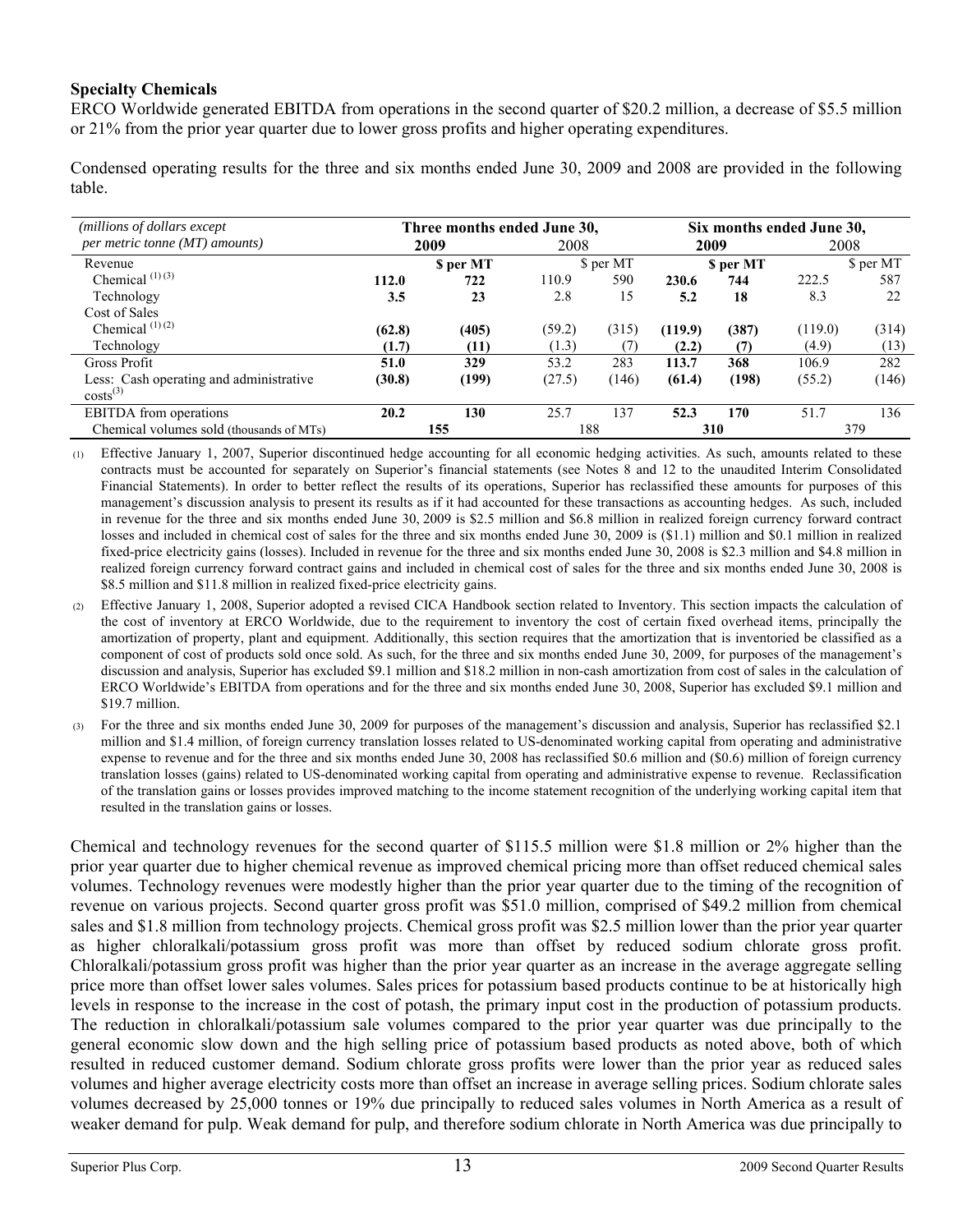the global economic slow down. Sodium chlorate average selling prices were 7% higher than the prior year quarter due to the appreciation of the US dollar relative to the Canadian dollar on US denominated sales. Technology gross profit was \$0.3 million higher than the prior year quarter due to the time of the recognition of profits on various projects, offset by the impact of the normal course expiration of royalty revenues.

Cash operating and administrative costs of \$30.8 million were \$3.3 million or 12% higher than the prior year quarter, due principally to the impact of the appreciation of the US dollar on US-denominated expenses and higher provisions for potential bad debts, offset in part by reduced operating costs at ERCO's Valdosta, Georgia facility due to production curtailments.

During 2007, ERCO determined that it will convert its Port Edwards, Wisconsin chloralkali facility from mercury based technology to membrane technology. The conversion is anticipated to be completed as planned during the third quarter of 2009. The project maintains the facility's ability to produce both sodium and potassium products, provides increased production capacity of approximately 30%, provides a significant extension of the plant life and enhances the efficiency of ERCO's use of electrical energy. The cost of the conversion is estimated to be US \$130 million. See "Consolidated Capital Expenditure Summary" for additional details on costs incurred related to Port Edwards.

## **Outlook**

ERCO expects EBITDA from operations for 2009 to be between \$95 million and \$105 million. ERCO's previous outlook as provided in the first quarter 2009 Management's Discussion and Analysis was \$100 million to \$110 million. The reduction in ERCO's guidance reflects weaker pricing for caustic products, offset by improved pricing on chlorine products and modestly higher sodium chlorate volumes compared to the first half of 2009. ERCO's significant assumptions underlying its current outlook are:

- Current supply and demand fundamentals for sodium chlorate will be weaker than the prior year, resulting in reduced sales volumes for 2009;
- Chloralkali/potassium gross profits will be impacted by lower sales prices compared to historically high levels in the first half of 2009 and the second half of 2008;
- ERCO's average plant utilization is expected to be approximately 80-85%, excluding the impact of production curtailments at the Valdosta, Georgia facility and the conversion of the Port Edwards, Wisconsin facility;
- The foreign currency exchange rate between the Canadian and United States dollar is expected to be 1.11 on all unhedged foreign currency transactions;
- ERCO's conversion of its Port Edwards, Wisconsin chloralkali facility from mercury based technology to membrane technology for US \$130 million is expected to be completed on-budget and on schedule in the third quarter of 2009; and
- No incremental cash flow is anticipated as a result of the Port Edward's project in 2009, except for the impact of reduced US cash income taxes compared to the prior year which does not form part of ERCO's EBITDA from operations.

In addition to ERCO's significant assumptions detailed above, refer to the section "Risk Factors to Superior" for a detailed review of ERCO's significant business risk.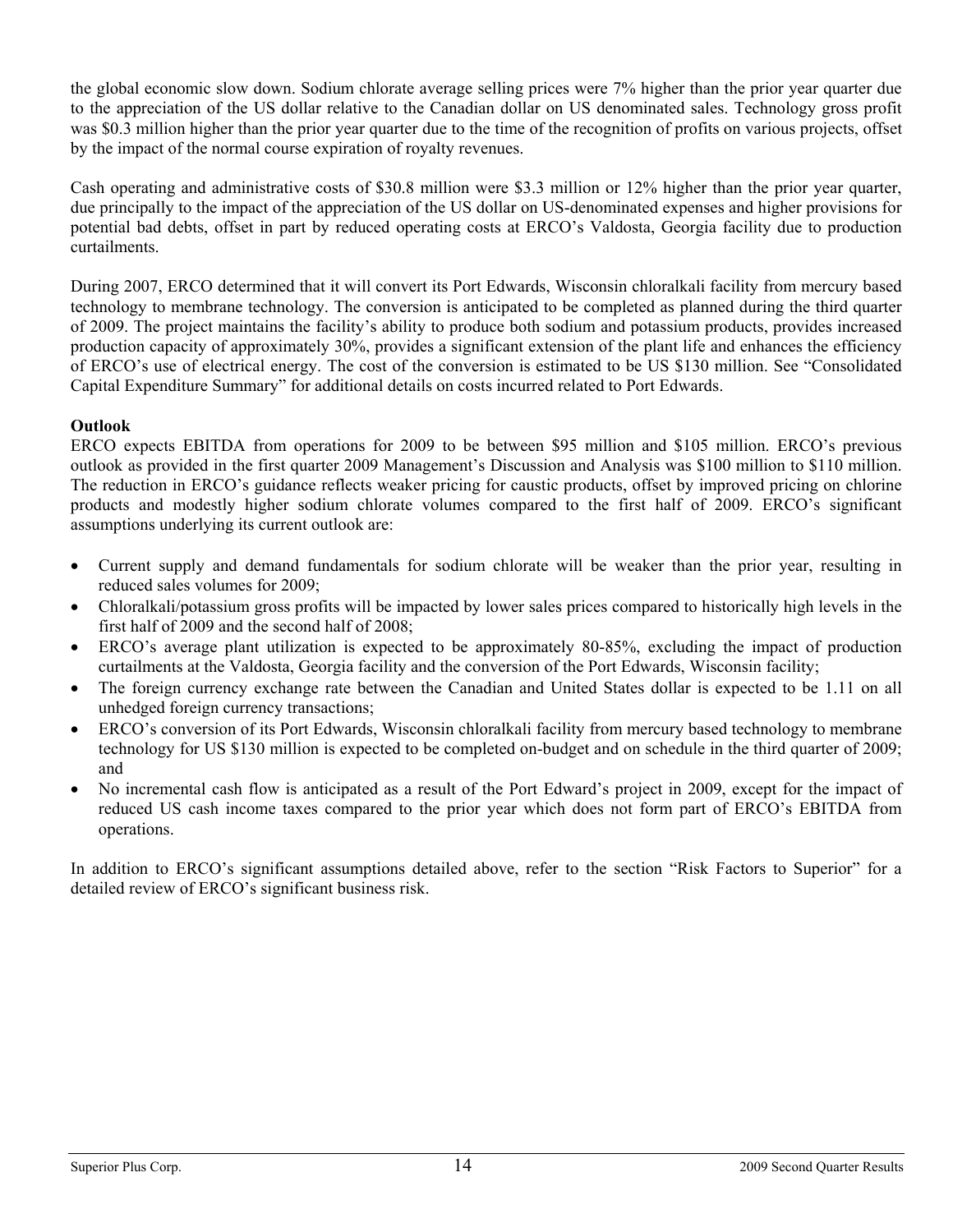## **Construction Products Distribution**

Winroc generated EBITDA from operations of \$3.3 million in the second quarter, a decrease of \$7.7 million or 70% from the prior year quarter, as reduced gross profit more than offset lower operating expenses.

Condensed operating results for the three and six months ended June 30, 2009 and 2008 are provided in the following table.

|                                               | Three months ended June 30, |         |         | Six months ended June 30, |
|-----------------------------------------------|-----------------------------|---------|---------|---------------------------|
| (millions of dollars)                         | 2009                        | 2008    | 2009    | 2008                      |
| Distribution and direct sales revenue         | 98.2                        | 141.5   | 192.3   | 256.9                     |
| Distribution and direct sales cost of sales   | (73.9)                      | (105.4) | (143.6) | (192.2)                   |
| Distribution and direct sales gross profit    | 24.3                        | 36.1    | 48.7    | 64.7                      |
| Less: Cash operating and administrative costs | (21.0)                      | (25.1)  | (43.9)  | (48.9)                    |
| <b>EBITDA</b> from operations                 | 3.3                         | 11.0    | 4.8     | 15.8                      |

Distribution and direct sales revenues of \$98.2 million for the second quarter of 2009 were \$43.3 million or 31% lower than the prior year quarter due to reduced sales volumes and lower selling prices. Distribution and direct sales gross profit of \$24.3 million in the second quarter was \$11.8 million or 33% lower than the prior year quarter, as the impact of reduced sales volumes, offset in part by sales volumes due to the acquisition of Fackoury's Building Supplies Ltd. (Fackoury's) on May 9, 2008, combined with lower average sales margins. Distribution drywall sales volumes, an indicator of overall distribution sales volumes, decreased 29% compared to the prior year quarter. The decrease in distribution sales volumes was largely due to the ongoing slowdown in new home residential housing starts which negatively impacted volumes in all of Winroc's operating regions, particularly in Western Canada and the U.S. Sales volumes were also negatively impacted by the general economic slowdown throughout North America. Percentage sales margins were lower than the prior year quarter, as competitive pressures on sales prices more than offset the impact of margin management initiatives. Cash operating and administrative costs of \$21.0 million were \$4.1 million or 16% lower than the prior year quarter as reduced warehouse wages and fleet costs due to cost management initiatives and reduced sales volumes were partially offset by increased costs due to the acquisition of Fackoury's and the impact of the appreciation of the US dollar on US-denominated expenses.

## **Outlook**

Winroc expects EBITDA from operations for 2009 to be between \$20 million and \$25 million. Winroc's previous outlook as provided in the 2009 first quarter Management's Discussion and Analysis was \$20 million to \$27 million. The reduction in the top end of Winroc's 2009 outlook reflects the ongoing impact of reduced sales volumes due to the current economic environment within North America, which is anticipated to continue to negatively impact Winroc's operations. Winroc's significant assumptions underlying its current outlook are:

- Sales volumes compared to the prior year are expected to continue to be negatively impacted by the ongoing decline in new home residential and commercial activity in both Canada and the United States.
- Residential sales volumes in the second half of 2009 are anticipated to modestly improve compared to the first half of 2009, while commercial volumes will continue to be weaker than the prior year.
- Current economic conditions in Canada and the United States will improve in the last half of 2009 with continued improvement throughout 2010.

In addition to Winroc's significant assumptions detailed above, refer to the section "Risk Factors to Superior" for a detailed review of Winroc's significant business risks.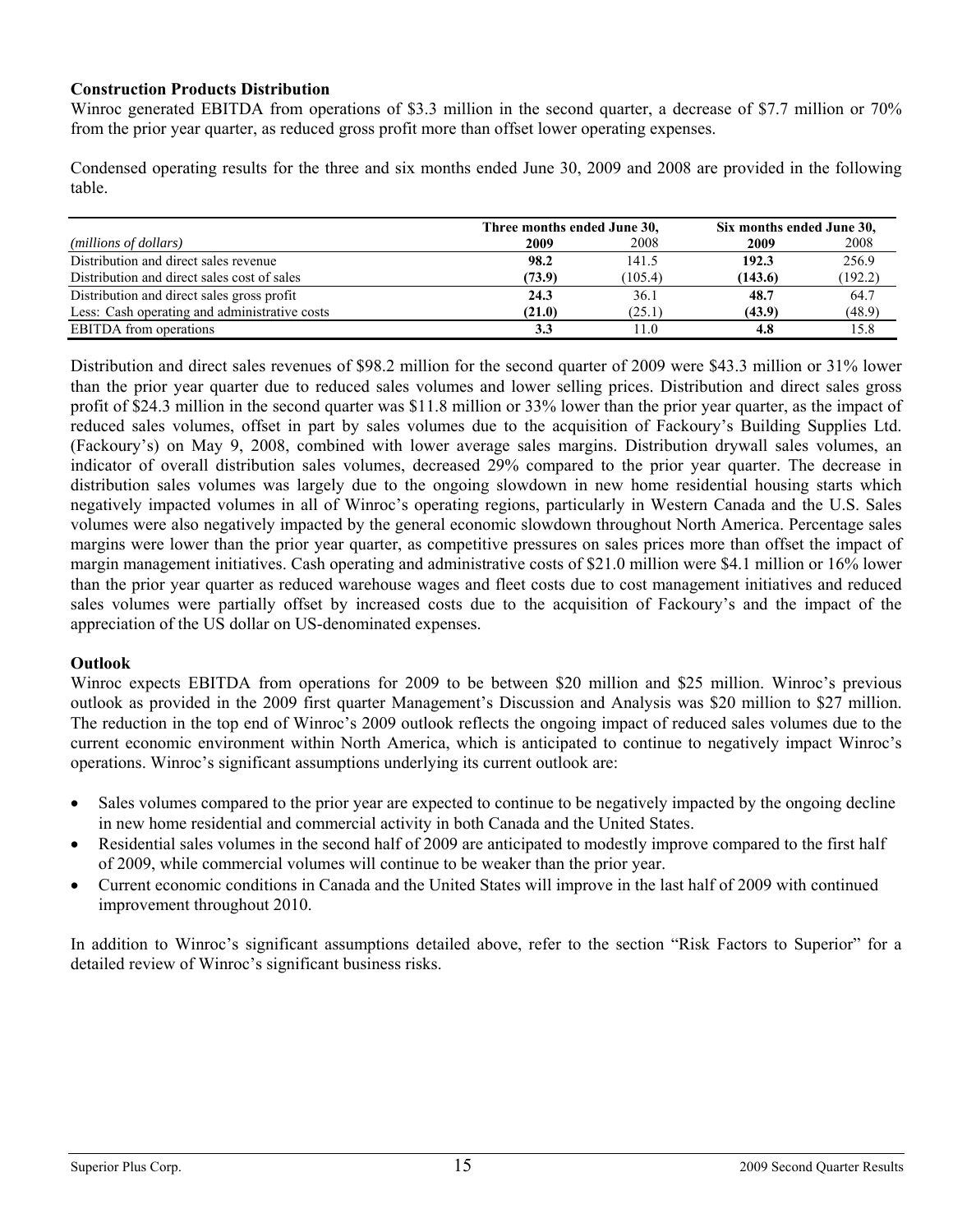#### **Fixed-Price Energy Services**

SEM's condensed operating results for the three and six months ended June 30, 2009 and 2008 are provided below.

|                                                           | Three months ended June 30, |        | Six months ended June 30, |         |  |  |
|-----------------------------------------------------------|-----------------------------|--------|---------------------------|---------|--|--|
| (millions of dollars)                                     | 2009                        | 2008   | 2009                      | 2008    |  |  |
|                                                           |                             |        |                           |         |  |  |
| Revenue                                                   | 77.4                        | 85.6   | 153.8                     | 167.5   |  |  |
| Cost of sales $(1)(2)$                                    | (69.1)                      | (77.0) | (138.5)                   | (152.1) |  |  |
| Gross profit                                              | 8.3                         | 8.6    | 15.3                      | 15.4    |  |  |
| Less: Operating, administrative and selling $costs^{(2)}$ | (5.5)                       | (5.5)  | (11.0)                    | (10.3)  |  |  |
| <b>EBITDA</b> from operations                             | 2.8                         | 3.1    | 4.3                       |         |  |  |

(1) Effective January 1, 2007, Superior discontinued hedge accounting for all economic hedging activities. As such, amounts related to these contracts must be accounted for separately on Superior's financial statements (see Notes 8 and 12 to the unaudited Interim Consolidated Financial Statements.) In order to better reflect the results of its operations, Superior has reclassified these amounts for purposes of this management's discussion and analysis to present its results as if it had accounted for these transactions as accounting hedges. As such, included in cost of sales for the three and six months ended June 30, 2009, is (\$0.6) million and \$0.3 million in realized foreign currency forward contract gains (losses) and \$29.5 million and \$47.4 million related to natural gas commodity realized fixed price losses. Included in cost of sales for the three and six months ended June 30, 2008, is \$6.3 million and \$12.6 million in realized foreign currency forward contract losses and \$19.7 million and \$21.4 million in related to natural gas commodity realized fixed price gains.

(2) For the three and six months ended June 30, 2009 for purposes of the management's discussion and analysis, Superior has reclassified \$0.9 million and \$0.7 million, of foreign currency translation gains related to US-denominated working capital from operating and administrative expense to cost of sales, and for the three and six months ended June 30, 2008 has reclassified \$0.2 million and \$0.8 million of foreign currency translation losses related to US-denominated working capital from operating and administrative expense to cost of sales. Reclassification of the translation gains or losses provides improved matching to the income statement recognition of the underlying working capital item that resulted in the translation gains or losses.

|                                                  | Three months ended June 30, 2009 |                                |                                |        | Three months ended June 30, 2008 |                                |
|--------------------------------------------------|----------------------------------|--------------------------------|--------------------------------|--------|----------------------------------|--------------------------------|
| (millions of dollars except volume and per unit) | Gross                            |                                |                                | Gross  |                                  |                                |
| <i>amounts</i> )                                 | Profit                           | Volume                         | Per Unit                       | Profit | Volume                           | Per Unit                       |
| Natural Gas $(1)$                                | 8.00                             | 8.3 GJ                         | 96.4 $\ell$ /GJ                | 8.35   | 8.0 <sub>GI</sub>                | 104.4 $\mathcal{C}/\text{GJ}$  |
| Electricity <sup><math>(2)</math></sup>          | 0.30                             | <b>38.1 KWh</b>                | $0.79 \text{ }\mathcal{C}/KWh$ | 0.25   | 13.9KWh                          | $1.79 \text{ }\mathcal{C}/KWh$ |
| Total                                            | 8.30                             |                                |                                | 8.60   |                                  |                                |
|                                                  |                                  |                                |                                |        |                                  |                                |
|                                                  |                                  |                                |                                |        |                                  |                                |
|                                                  |                                  | Six months ended June 30, 2009 |                                |        | Six months ended June 30, 2008   |                                |
| (millions of dollars except volume and per unit) | Gross                            |                                |                                | Gross  |                                  |                                |
| <i>amounts</i> )                                 | Profit                           | Volume                         | Per Unit                       | Profit | Volume                           | Per Unit                       |
| Natural Gas <sup>(1)</sup>                       | 14.78                            | 16.4 GJ                        | 90.1 $\ell$ /GJ                | 14.99  | $16.7 \,\mathrm{GJ}$             | 89.8 $\ell$ /GJ                |
| Electricity <sup>(2)</sup>                       | 0.52                             | 69.0 KWh                       | $0.75 \notin$ KWh              | 0.41   | 24.3KWh                          | 1.70¢/KWh                      |

#### **Gross Profit by Segment**

 $<sup>(1)</sup>$  Natural gas volumes and per unit amounts are expressed in millions of gigajoules (GJ).</sup>

 $^{(2)}$  Electricity volumes and per unit amounts are expressed in millions of kilowatt hours (KWh).

SEM generated EBITDA from operations of \$2.8 million in the second quarter, a decrease of \$0.3 million compared to the prior year quarter. SEM's revenues were \$77.4 million in the second quarter, compared to \$85.6 million in the prior year quarter. Revenues were impacted by a reduction in the average selling price of natural gas, offset in part, by an increase in electricity revenues due to higher sales volumes. Gross profit from natural gas was \$8.0 million in the second quarter, a decrease of \$0.3 million or 4% compared to the prior year quarter, as gross profit per gigajoule (GJ) of 96.4 cents was 8% lower than over the prior year quarter, more than offsetting a 4% increase in natural gas volume sold. Gross profit per GJ was impacted by the revaluation of US-denominated working capital which resulted in a net increase of gross profit of \$0.9 million compared to the prior year quarter, offset in part by reduced gross profit due to a lower proportion of higher margin natural gas residential volumes. Natural gas sales volumes were modestly higher than the prior year quarter as an increase in commercial volumes more than offset the impact of reduced residential customer volumes. The mix between commercial and residential volumes was impacted by reduced residential customer sign-up and SEM's determination during the first quarter of 2009 that it would refocus its efforts away from direct residential natural gas and electricity marketing in Ontario to commercial natural gas and electricity marketing. SEM made this determination based on the challenges in the Ontario residential market in the acquisition of new customers and the retention of existing customers. Electricity gross profit in the second quarter of 2009 was \$0.3 million, modestly higher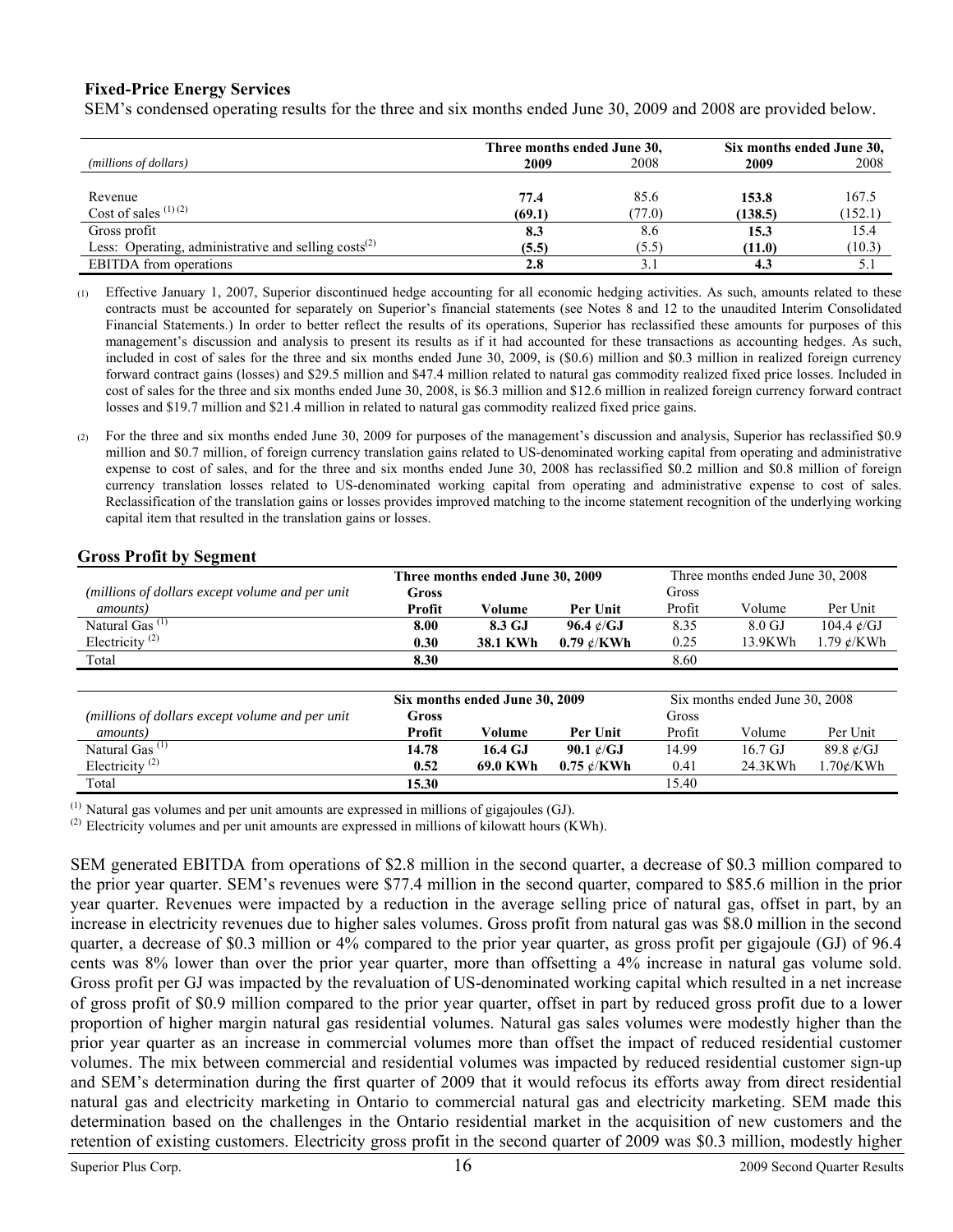than the prior year quarter due to the aggregation of additional commercial customers over the past twelve months. Similar to natural gas, electricity gross profit, electricity unit margins and electricity volumes were impacted by the increased focus on commercial customers. Operating, administration and selling costs of \$5.5 million were consistent with the prior year quarter, as reduced selling costs due to exiting the Ontario residential market were offset by higher professional costs associated with the restructuring.

SEM invested \$1.2 million in customer acquisition costs during the quarter, resulting in a customer base of 89,900 residential natural gas customers, 6,400 commercial natural gas customers and 4,700 electricity customers. As at June 30, 2009, the average remaining term of SEM's contracts was 23 months (June 30, 2008 – 30 months), reflecting the slowdown in the sign-up of new customers, and the retention of existing customers. Residential and small commercial customer volumes comprised approximately 28% of sales volumes in the second quarter (2008 second quarter – 29%).

## **Outlook**

SEM expects EBITDA from operations for 2009 to be between \$9 million and \$12 million, consistent with. SEM's previous outlook as provided in the first quarter 2009 Management's Discussion and Analysis. SEM's significant assumptions underlying its current outlook are:

- SEM is able to access sales channel distributors on acceptable contract terms;
- Natural gas markets in Ontario, Quebec and British Columbia will provide growth opportunities for SEM; and
- The commercial electricity market in Ontario is expected to provide additional growth opportunities for SEM.

In addition to SEM's significant assumptions detailed above, refer to the section "Risk Factors to Superior" for a detailed review of SEM's significant business risks.

|                                                    | Three months ended June 30, |       | Six months ended June 30, |       |
|----------------------------------------------------|-----------------------------|-------|---------------------------|-------|
| (millions of dollars)                              | 2009                        | 2008  | 2009                      | 2008  |
| Efficiency, process improvement and growth related | 5.1                         | 7.1   | 12.9                      | 10.9  |
| Other capital                                      | 1.8                         | 2.8   | 3.3                       | 4.4   |
| Port Edwards expansion project                     | 29.6                        | 3.3   | 56.2                      | 8.5   |
|                                                    | 36.5                        | 13.2  | 72.4                      | 23.8  |
| Earn-out payment on prior acquisition              |                             |       | 0.6                       |       |
| Acquisitions                                       |                             | 24.6  |                           | 24.6  |
| Proceeds on disposition of capital                 | (1.1)                       | (1.3) | (2.9)                     | (1.5) |
| Total net capital expenditures                     | 35.4                        | 36.5  | 70.1                      | 46.9  |

## **Consolidated Capital Expenditure Summary**

Efficiency, process improvement and growth related expenditures were \$5.1 million in the second quarter compared to \$7.1 million in the prior year quarter. Efficiency, process improvement and growth related expenditures were incurred in relation to ERCO's electrical cell replacement program, other efficiency projects and Superior Propane's business transformation project. Other capital expenditures were \$1.8 million in the second quarter compared to \$2.8 million in the prior year quarter, consisting primarily of required maintenance and general capital at Superior Propane and ERCO. Proceeds on the disposal of capital were \$1.1 million in the second quarter and consisted of Superior Propane's disposition of an excess property and surplus tanks and cylinders. ERCO incurred \$29.6 million (US\$25.6 million) in the second quarter of 2009 related to its Port Edward's expansion project, and has incurred US\$91.6 million cumulatively on the project which is anticipated to cost US\$130.0 million in aggregate.

## **Corporate and Interest Costs**

Corporate costs for the second quarter were \$3.2 million, compared to \$2.0 million in the prior year quarter. Corporate costs were impacted by the timing of the recognition of long-term incentive plan costs due to quarter-over-quarter fluctuations in the market value of Superior's share price and higher professional and consulting costs, offset by reduced short-term incentive plan costs.

Interest expense on revolving term bank credits and term loans was \$4.0 million (net of \$1.4 million of realized gains on interest rate swaps) for the second quarter, a decrease of \$0.7 million from the prior year quarter. The decrease in interest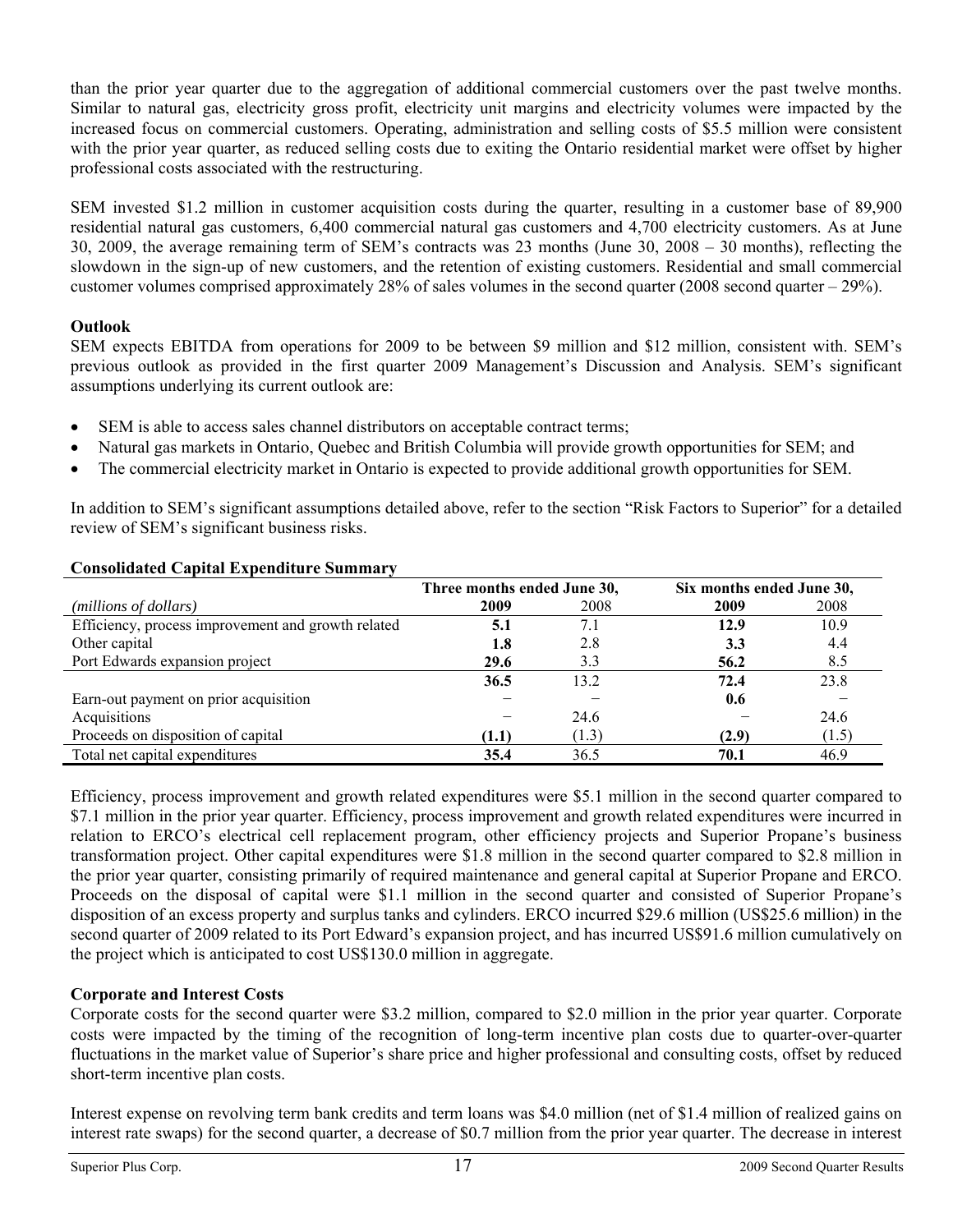expense was due to lower average interest rates on floating rate debt, offset by the impact of higher average debt levels and the appreciation of the US dollar on US-denominated interest costs. See "Liquidity and Capital Resources" discussion for further details on the change in average debt levels.

Interest on Superior's unsecured subordinated convertible debentures (the debentures) was \$3.7 million for the second quarter of 2009, consistent with the prior year quarter interest of \$3.7 million.

## **Taxation**

On December 31, 2008, Superior converted from a publicly traded income trust to a publicly traded corporation by way of a plan of arrangement with Ballard Power for cash consideration of \$46.3 million. The transaction resulted in Superior increasing its tax basis by approximately \$1,002.3 million. Additional consideration may be payable to/receivable from Ballard in future periods based on the finalization of tax basis available to Superior. Superior's calculation of current and future income taxes for the period ended June 30, 2009 is based on the conversion to a corporate structure effective December 31, 2008, whereas Superior's calculation of current and future income taxes for the period ended June 30, 2008 is based on Superior being a publicly traded income trust. Consistent with prior periods, Superior recognizes a provision for income taxes for its subsidiaries that are subject to current and future income taxes, including United States income tax, United States non-resident withholding tax and Chilean income tax.

Total income tax expense for the second quarter was \$3.5 million, and consists of \$1.2 million in cash income taxes and \$2.3 million in future income taxes, compared to a total income tax expense of \$11.0 million in the prior year quarter, which consisted of \$4.2 million in cash income taxes and a \$6.8 million future income tax expense.

Cash income and withholding taxes for the second quarter were \$1.2 million and consisted of cash taxes in the US of \$0.9 million and Canadian capital and withholding taxes of \$0.3 million (2008 Q2 - \$2.8 million of US cash taxes and \$1.4 million of withholding taxes). The decrease in US cash income taxes was due to reduced US-denominated taxable earnings as a result of weaker operating results at ERCO and Winroc's US operations. The decrease in withholding taxes is due to the establishment of certain intercompany financing structures in the prior year quarter. Future income tax expense for the second quarter of 2009 was \$2.3 million (2008 Q2 - \$6.8 million future income tax expense), resulting in a corresponding net future income tax asset of \$253.7 million as at June 30, 2009 and a net deferred credit of \$281.2 million. Future income taxes were impacted by Superior's conversion to a corporation on December 31, 2008 and the impact of unrealized gains and losses on financial instruments.

## **Consolidated Outlook**

Superior expects adjusted cash flow from operations for 2009 to be between \$1.95 and \$2.10 per share and for 2010 to be between \$2.05 and \$2.25 per share. Superior's previous outlook for 2009 was \$2.00 and \$2.15 per share and for 2010 to be between \$2.20 and \$2.40 per share, as provided in the first quarter 2009 Management's Discussion and Analysis. Superior has reduced its 2009 outlook to reflect a reduction in divisional operating guidance at ERCO and Winroc. Superior has reduced its 2010 outlook to reflect Superior's view that general economic growth in 2010 will be slower than previously forecast. Superior's consolidated adjusted operating cash flow outlook is predominantly dependent on the operating results of its four divisions. See the discussion of operating results by division for additional details on Superior's 2009 guidance. In addition to the operating results of Superior's four divisions, significant assumptions underlying Superior's current 2009 and 2010 outlook are:

- Current economic conditions in Canada and the United States will improve in the second half of 2009 with continued modest improvement throughout 2010;
- Superior continues to attract capital and obtain financing on acceptable terms;
- The foreign currency exchange rate between the Canadian and US dollar averages 1.11 in 2009 and 1.11 in 2010 on all unhedged foreign currency transactions;
- Superior's average interest rate on floating rate debt remains stable to marginally lower throughout 2009, increasing modestly in 2010;
- Financial and physical counterparties continue to fulfill their obligations to Superior;
- Regulatory authorities do not impose any new regulations impacting Superior;
- EBITDA from operations of the divisions in 2010 is consistent, to modestly improved, compared to 2009;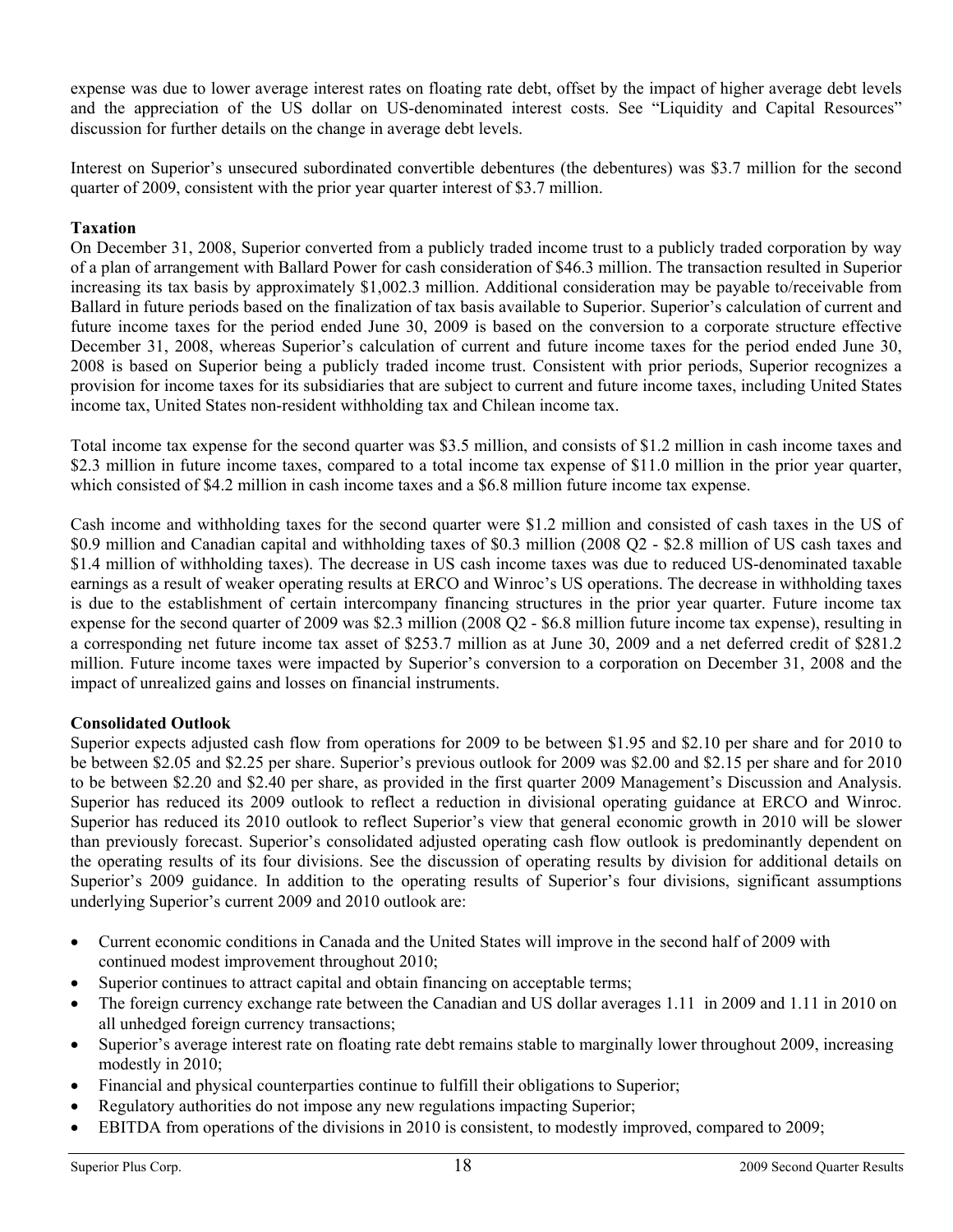- Incremental EBITDA is generated in 2010 from the Port Edward's expansion project, which is due to be completed in the third quarter of 2009; and
- US cash income taxes for 2009 and 2010 will be reduced due to the completion of the Port Edward's expansion project in the third quarter of 2009.

In addition to Superior's significant assumptions detailed above, refer to the section "Risk Factors to Superior" for a detailed review of Superior's significant business risks.

## **Liquidity and Capital Resources**

Superior's revolving term bank credit and term loans before deferred financing fees, including \$85.9 million related to Superior's accounts receivable securitization program totaled \$530.3 million as at June 30, 2009, a decrease of \$47.4 million from December 31, 2008. The decrease in revolving term bank credits and terms loans is predominately due to the repayment of debt with cash flow in excess of dividends for the six months ended June 30, 2009 and the non-cash impact of the appreciation of the US dollar on US-denominated debt (approximately \$15.0 million), offset by the impact of capital expenditures. On May 21, 2009, Superior extended \$570.0 million of its revolving term credit facility; the facility matures on June 28, 2011. See "Summary of Cash Flows" for a complete summary of Superior's sources and uses of cash.

As at June 30, 2009, debentures before deferred issue costs issued by Superior totaled \$248.0 million, which is \$0.4 million higher than the balance at December 31, 2008. The change in the stated cost of the debentures is due to the accretion of the original discount to interest expense during the six months ended June 30, 2009.

As at June 30, 2009, approximately \$293.5 million was available under Superior's credit facilities and accounts receivable securitization program, which Superior considers sufficient to meet its net working capital funding requirements and expected capital expenditures.

Consolidated net working capital was \$72.0 million as at June 30, 2009, a decrease of \$74.7 million from \$146.7 million as at December 31, 2008. The reduction in net working capital is due to lower working capital levels at Superior Propane due to the seasonal reduction in working capital levels combined with a reduction in the retail cost of propane. Lower working capital levels at Winroc were due to reduced sales activity and inventory management initiatives, while working capital at ERCO was impacted by the accounts receivable securitization program. Corporate related working capital was impacted by the requirement to fund the December 31, 2008 distribution to Superior's trust agent in advance of the payment on January 15, 2008. Net working capital at Propane and ERCO was impacted in part by a \$14.9 million decrease in Superior's accounts receivable securitization program. Superior's net working capital requirements are financed from revolving term bank credit facilities and by proceeds raised from a trade accounts receivable sales program.

As at June 30, 2009, Superior's senior debt and total debt to compliance EBITDA are 2.2 and 3.3 times, respectively, (December 31, 2008, 2.3 and 3.4 times), after taking into account the impact of the off-balance sheet receivable sales program amounts and the impact of cash on hand. These ratios are within the requirements contained in Superior's debt covenants which restrict its ability to pay dividends. In accordance with Superior's credit facilities, Superior must maintain a consolidated debt to compliance EBITDA ratio of not more than 5.0 to 1.0, a consolidated senior debt to compliance EBITDA ratio of not more than 3.0 to 1.0 and distributions (including payments to debenture holders) cannot exceed compliance EBITDA, less cash income taxes and certain capital expenditures, plus \$25.0 million on a trailing twelve month rolling basis. At June 30, 2008, the senior debt ratio when calculated in accordance with Superior's senior banking agreements was 2.3 times to 1.0 (December 31,  $2008 - 2.4$  to 1.0) and the total debt ratio when calculated in accordance with Superior's senior bank agreements was 2.3 times to 1.0 (December 31, 2008 – 2.4 times to 1.0). Total debt to compliance EBITDA for purposes of senior credit agreements does not include the debentures.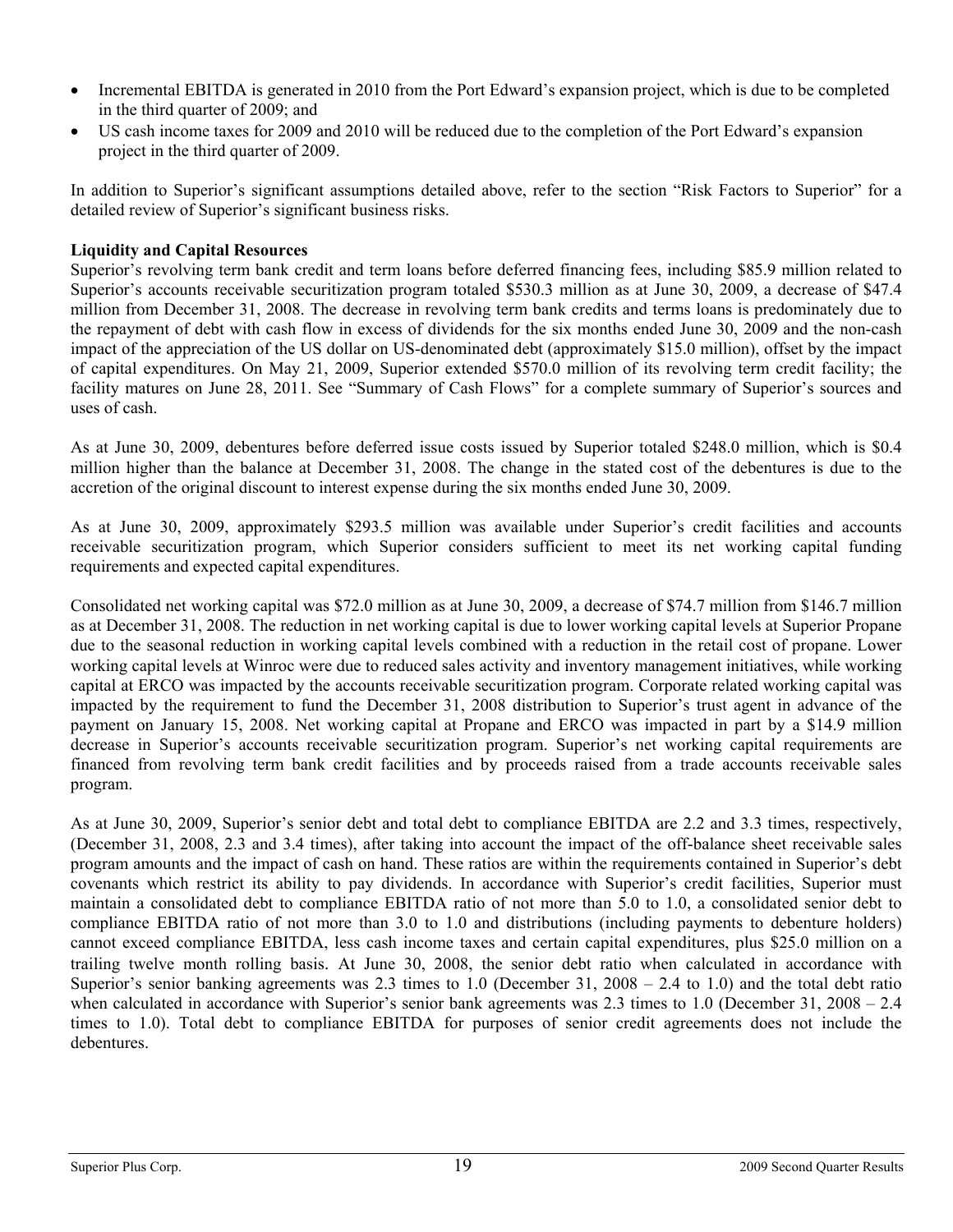Superior has entered into an agreement to sell, with limited recourse, certain accounts receivables on a 30-day revolving basis to an entity sponsored by a Canadian chartered bank to finance a portion of its working capital requirements, which represents an off-balance sheet obligation. The receivables are sold at a discount to face value based on prevailing money market rates. As at June 30, 2009, proceeds of \$85.9 million (December 31, 2008 – \$100.0 million) had been raised from this program and were used to repay revolving term bank credits. (See Note 4 to the unaudited Interim Consolidated Financial Statements). Superior is able to adjust the size of the sales program on a seasonal basis in order to match the fluctuations of its accounts receivable funding requirements. The program requires Superior to maintain a minimum secured credit rating of BB and meet certain collection performance standards. Superior is currently fully compliant with program requirements. Effective April 30, 2009, Superior extended the maturity of its accounts receivable securitization program until June 29, 2010.

On June 10, 2009, DBRS confirmed Superior's senior secured notes rating at BBB(low) with a stable outlook. On June 12, 2009, Standard and Poor's confirmed Superior's BBB- secured long-term debt credit rating, but altered their outlook from stable to negative. Additionally, on June 12, 2009, Standard and Poor's confirmed Superior's BB+ unsecured credit rating.

At June 30, 2009, Superior had an estimated defined benefit pension solvency deficiency of approximately \$24 million. Funding requirements required by applicable pension legislation are based upon solvency actuarial assumptions. These assumptions differ from the going concern actuarial assumptions used in Superior's financial statements. Superior has sufficient liquidity through existing revolving term bank credits and anticipated future operating cash flow to fund this deficiency over the prescribed funding period.

In the normal course of business, Superior is subject to lawsuits and claims. Superior believes the resolution of these matters will not have a material adverse effect, individually or in the aggregate, on Superior's liquidity, consolidated financial position or results of operations. Superior records costs as they are incurred or when they become determinable.

## **Shareholders' Capital**

The weighted average number of shares outstanding during the second quarter was 88.4 million shares, consistent with the prior year quarter.

|                                                               | <b>August 6, 2009</b> |               | June 30, 2009     |               | December 31, 2008 |               |
|---------------------------------------------------------------|-----------------------|---------------|-------------------|---------------|-------------------|---------------|
|                                                               | Convertible           |               | Convertible       |               | Convertible       |               |
| (millions)                                                    | <b>Securities</b>     | <b>Shares</b> | <b>Securities</b> | <b>Shares</b> | Securities        | <b>Shares</b> |
| Shares outstanding                                            |                       | 88.4          |                   | 88.4          |                   | 88.4          |
| Series 1, 5.75% Debentures (convertible at \$36.00 per share) | \$174.9               | 4.9           | \$174.9           | 4.9           | \$174.9           | 4.9           |
| Series 1, 5.85% Debentures (convertible at \$31.25 per share) | \$75.0                | $2.4^{\circ}$ | \$75.0            | 2.4           | \$75.0            | 2.4           |
| Shares outstanding, and issuable upon                         |                       |               |                   |               |                   |               |
| conversion of debenture and warrant securities                |                       | 95.7          |                   | 95.7          |                   | 95.7          |

As at August 6, 2009, June 30, 2009, and December 31, 2008, the following shares and securities convertible into shares were outstanding:

#### **Dividends Paid to Shareholders**

Superior's dividends to its shareholders are dependent on its cash flow from operating activities with consideration for changes in working capital requirements, investing activities and financing activities of Superior. See "Summary of Adjusted Operating Cash Flow" on page 9 and "Summary of Cash Flows" on page 21 for additional details on the sources and uses of Superior's cash flow.

Dividends paid to shareholders for the quarter ended June 30, 2009 totaled \$35.8 million or \$0.405 per share, consistent with the second quarter of 2008. Superior's current monthly dividend is \$0.135 per share (\$1.62 on an annualized basis). Dividends to shareholders are declared at the discretion of Superior.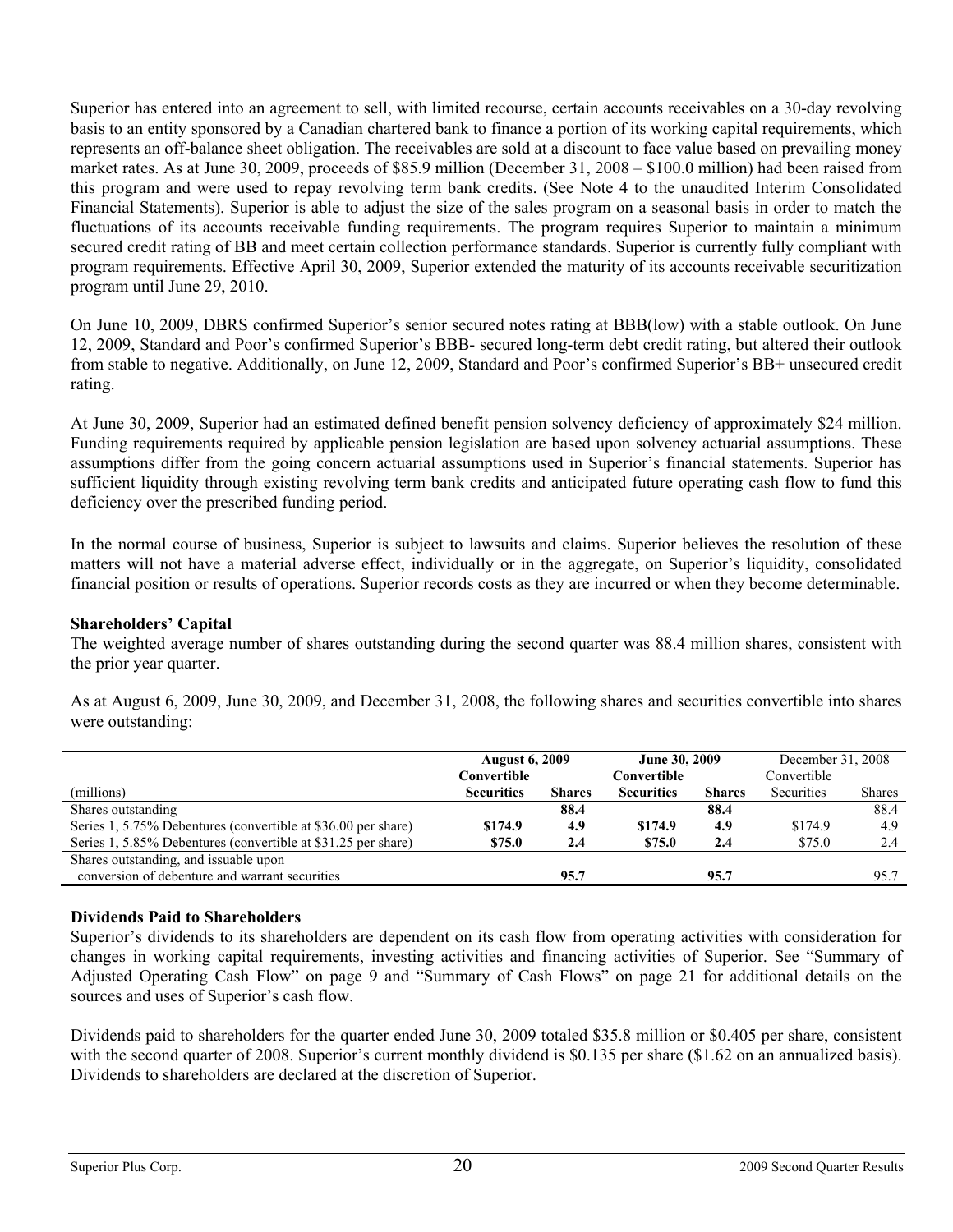Superior's primary sources and uses of cash have been detailed in the table below:

## **Summary of Cash Flows** (1)

|        |                                                            | Six months ended June 30,                                                           |                                                                        |  |
|--------|------------------------------------------------------------|-------------------------------------------------------------------------------------|------------------------------------------------------------------------|--|
|        | 30,                                                        |                                                                                     |                                                                        |  |
| 2009   |                                                            | 2009                                                                                | 2008                                                                   |  |
| 75.0   | 82.2                                                       | 158.4                                                                               | 145.4                                                                  |  |
|        |                                                            |                                                                                     |                                                                        |  |
|        |                                                            |                                                                                     | (23.8)                                                                 |  |
|        |                                                            |                                                                                     |                                                                        |  |
| 1.1    | 1.3                                                        | 2.9                                                                                 | 1.5                                                                    |  |
|        |                                                            |                                                                                     |                                                                        |  |
|        | (24.6)                                                     |                                                                                     | (24.6)                                                                 |  |
| (35.4) | (36.5)                                                     | (70.1)                                                                              | (46.9)                                                                 |  |
|        |                                                            |                                                                                     |                                                                        |  |
|        |                                                            |                                                                                     | (70.6)                                                                 |  |
| 36.1   |                                                            |                                                                                     | 64.8                                                                   |  |
|        |                                                            |                                                                                     |                                                                        |  |
|        |                                                            |                                                                                     | (100.0)                                                                |  |
| 6.3    |                                                            | 6.3                                                                                 |                                                                        |  |
|        |                                                            | 12.0                                                                                |                                                                        |  |
|        |                                                            |                                                                                     | 8.9                                                                    |  |
| (36.0) | (45.0)                                                     | (90.4)                                                                              | (96.9)                                                                 |  |
|        |                                                            |                                                                                     | 1.6                                                                    |  |
|        |                                                            |                                                                                     | 14.1                                                                   |  |
|        |                                                            |                                                                                     | 15.7                                                                   |  |
|        | (36.5)<br>(35.8)<br>(39.1)<br>(3.5)<br>3.6<br>10.4<br>14.0 | Three months ended June<br>2008<br>(13.2)<br>(35.8)<br>(9.2)<br>0.7<br>15.0<br>15.7 | (72.4)<br>(0.6)<br>(71.6)<br>(23.0)<br>(14.1)<br>(2.1)<br>16.1<br>14.0 |  |

(1) See the unaudited Interim Consolidated Statements of Cash Flows for additional details.

 $^{(2)}$  See "Consolidated Capital Expenditure Summary" for additional details.

## **Financial Instruments – Risk Management**

Derivative and non-financial derivatives are used by Superior to manage its exposure to fluctuations in foreign currency exchange rates, interest rates and commodity prices. Superior assesses the inherent risks of these instruments by grouping derivative and non-financial derivatives related to the exposures these instruments mitigate. Superior's policy is not to use derivative or non-financial derivative instruments for speculative purposes. Superior does not formally designate its derivatives as hedges, as a result, Superior does not apply hedge accounting and is required to designate its derivatives and non-financial derivatives as held for trading.

Effective 2008, SEM enters into natural gas financial swaps primarily with Constellation Energy Commodities Group Inc. for distributor billed natural gas business in Canada to manage its economic exposure of providing fixed-price natural gas to its customers. Additionally, SEM continues to maintain its historical natural gas swap positions with seven additional counterparties. SEM monitors its fixed-price natural gas positions on a daily basis to evaluate compliance with established risk management policies. SEM maintains a substantially balanced fixed-price natural gas position in relation to its customer supply commitments.

SEM enters into electricity financial swaps with three counterparties to manage the economic exposure of providing fixed-price electricity to its customers. SEM monitors its fixed-price electricity positions on a daily basis to evaluate compliance with established risk management policies. SEM maintains a substantially balanced fixed-price electricity position in relation to its customer supply commitments.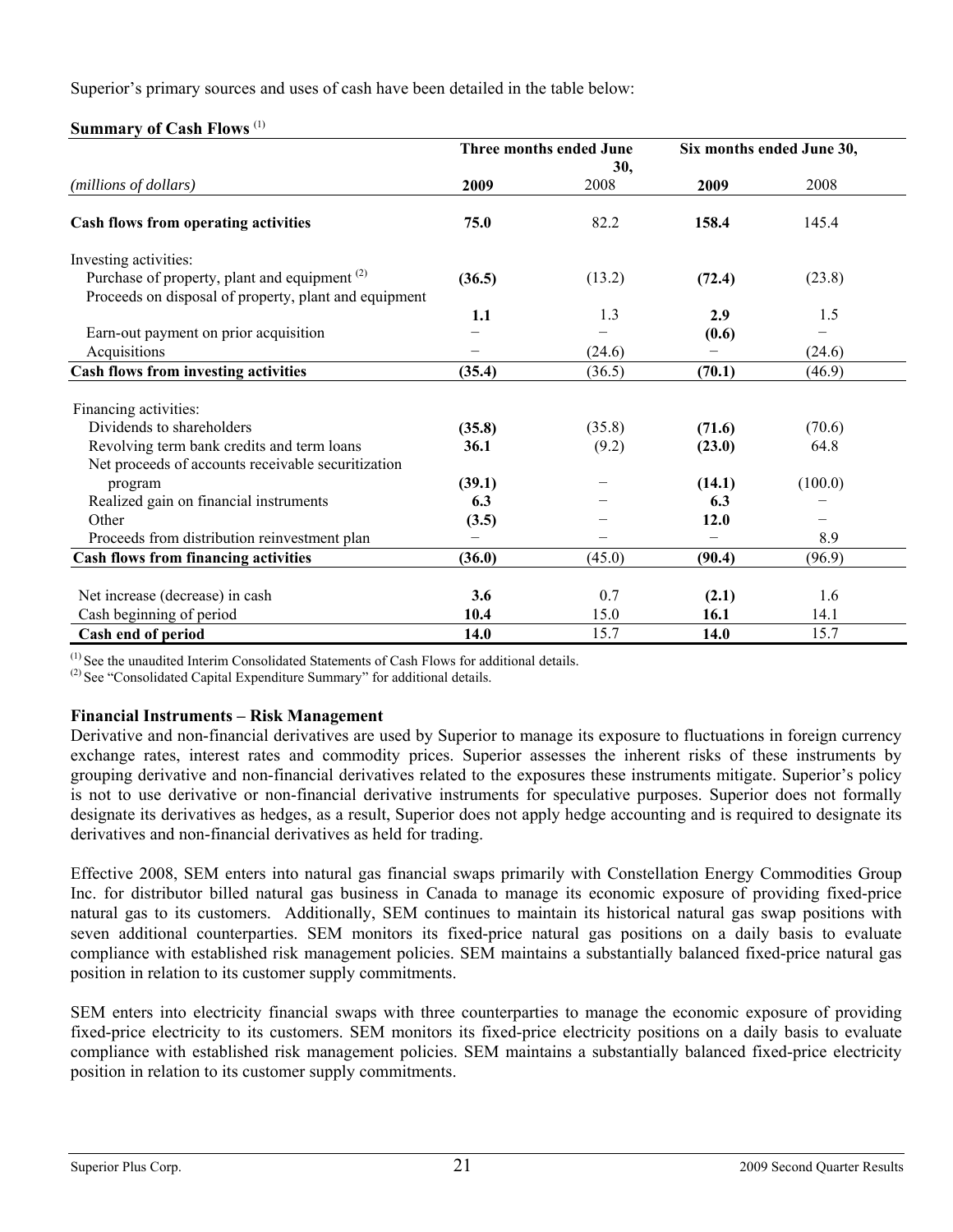ERCO has entered into fixed-price electricity purchase agreements to manage the economic exposure of certain of its chemical facilities to changes in the market price of electricity, in markets where the price of electricity is not fixed. Substantially all of the fair value with respect to these agreements is with a single counterparty.

Superior Propane enters into various propane forward purchase and sale agreements with more than twenty counterparties to manage the economic exposure of its wholesale customer supply contracts. Superior Propane monitors its fixed-price propane positions on a daily basis to monitor compliance with established risk management policies. Superior Propane maintains a substantially balanced fixed-price propane gas position in relation to its wholesale customer supply commitments.

Superior, on behalf of its operating divisions, enters into foreign currency forward contracts with ten counterparties to manage the economic exposure of Superior's operations to movements in foreign currency exchange rates. SEM and Superior Propane contract a portion of their fixed-price natural gas, and propane purchases and sales in US dollars and enter into forward US dollar purchase contracts to create an effective Canadian dollar fixed-price purchase cost. ERCO enters into US dollar forward sales contracts on an ongoing basis to mitigate the impact of foreign exchange fluctuations on sales margins on production from its Canadian plants that is sold in US dollars. Interest expense on Superior's US dollar debt is also used to mitigate the impact of foreign exchange fluctuations.

As at June 30, 2009, SEM and Superior Propane had hedged approximately 100% of their US dollar natural gas and propane purchase (sales) obligations and ERCO Worldwide had hedged 89%<sup>(2)</sup> and 75%<sup>(2)</sup> of its estimated US dollar exposure for the remainder of 2009 and 2010. The estimated sensitivity on adjusted operating cash flow for Superior, including divisional US exposures and the impact on US-denominated debt with respect to a \$0.01 change in the Canadian to United States exchange rate for 2009 is \$0.1 million, after giving effect to United States forward contracts for 2009, as shown in the table below. Superior's sensitivities and guidance are based on an anticipated Canadian to USD foreign currency exchange rate for 2009 of 1.11.

|                                                  |        |                          |       |                          |      | 2014 and          |              |
|--------------------------------------------------|--------|--------------------------|-------|--------------------------|------|-------------------|--------------|
| (US\$ millions)                                  | 2009   | 2010                     | 2011  | 2012                     | 2013 | <b>Thereafter</b> | <b>Total</b> |
| $SEM - US\$ forward purchases <sup>(1)</sup>     | (49.4) | (61.9)                   | (5.4) | $\overline{\phantom{0}}$ |      |                   | (116.7)      |
| Superior Propane - US\$ forward sales            | 6.6    | 3.1                      | —     |                          |      |                   | 9.7          |
| $ERCO - USS$ forward sales $^{(2)}$              | 64.7   | 111.4                    | 64.5  | 32.5                     | 9.0  |                   | 282.1        |
| SPLP – US\$ forward purchases                    | (5.3)  | $\qquad \qquad -$        |       | -                        |      |                   | (5.3)        |
| Net US \$ forward purchases                      | 16.6   | 52.6                     | 59.1  | 32.5                     | 9.0  |                   | 169.8        |
|                                                  |        |                          |       |                          |      |                   |              |
| $SEM - Average US$$ forward purchase rate $(1)$  | 1.21   | 1.16                     | 1.11  | $\overline{\phantom{0}}$ |      |                   | 1.18         |
| Superior Propane - Average US\$ forward rate     | 1.22   | 1.21                     | -     |                          |      |                   | 1.22         |
| $ERCO - Average US$$ forward sales rate $^{(2)}$ | 1.08   | 1.08                     | 1.20  | 1.13                     | 1.11 | -                 | 1.12         |
| SPLP – Average US\$ forward sales purchase rate  | 1.09   | $\overline{\phantom{0}}$ |       |                          |      | -                 | 1.09         |
| Net average external US\$/Cdn\$ exchange rate    | 1.14   | 1.11                     | 1.19  | 1.13                     | 1.11 |                   | 1.14         |
|                                                  |        |                          |       |                          |      |                   |              |
| ERCO – EURO forward sales                        | 2.8    | 5.1                      | 0.3   | $\overline{\phantom{0}}$ |      |                   | 8.2          |
| ERCO – Average EURO forward sales rate           | 1.58   | 1.58                     | 1.58  |                          |      | -                 | 1.58         |

(1) SEM is now sourcing its fixed-price natural gas requirements in Canadian dollars, as such, SEM will no longer be required to use United States dollar forward contracts to fix its Canadian dollar exposure.

 (2) Does not include the impact of the US\$ conversion of ERCO's Port Edwards, Wisconsin chloralkali facility which is anticipated to cost US\$130.0 million in aggregate, of which \$29.6 million (US\$25.6 million) was incurred in the second quarter of 2009, (US\$91.6 million cumulatively) with the remaining costs expected throughout 2009.

Superior has interest rate swaps with a single counterparty to manage the interest rate mix of its total debt portfolio and related overall cost of borrowing. Superior manages its overall liquidity risk in relation to its general funding requirements by utilizing a mix of short-term and longer-term maturity debt instruments. Superior reviews its mix of short-term and longer-term debt instruments on an on-going basis to ensure it is able to meet its liquidity requirements.

Superior utilizes a variety of counterparties in relation to its derivative and non-financial derivative instruments in order to mitigate its counterparty risk. Superior assesses the credit worthiness of its significant counterparties at the inception and throughout the term of a contract. Superior is also exposed to customer credit risk. Superior Propane and Winroc deal with a large number of small customers, thereby reducing this risk. ERCO, due to the nature of its operations, sells its products to a relatively small number of customers. ERCO mitigates its customer credit risk by actively monitoring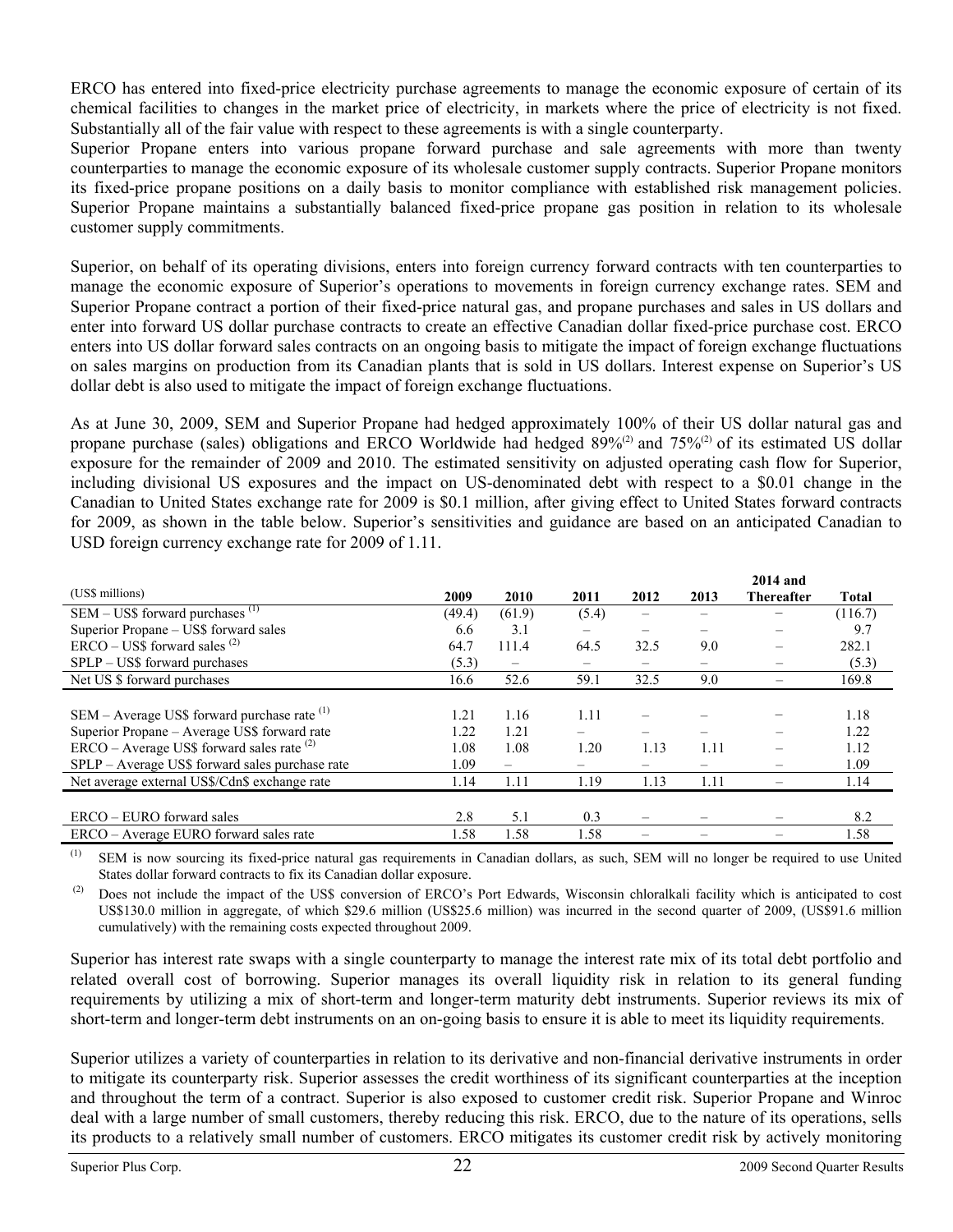the overall credit worthiness of its customers. SEM has minimal exposure to customer credit risk as local natural gas and electricity distribution utilities have been mandated, for a nominal fee, to provide SEM with invoicing, collection and the assumption of bad debts risk for residential and small commercial customers. SEM actively monitors the credit worthiness of its industrial customers.

For additional details on Superior's financial instruments, including the amount and classification of gains and losses recorded in Superior's second quarter Consolidated Financial Statements, summary of fair values, notional balances, effective rates and terms, and significant assumptions used in the calculation of the fair value of Superior's financial instruments, see Note 8 to the Interim Consolidated Financial Statements.

### **Subsequent Event**

On August 6, 2009, Superior entered into a definitive agreement to acquire the shares of Specialty Products & Insulation Co. (SPI), a privately held US national distributor of insulation and architectural products in the commercial and industrial markets for consideration of approximately US\$135 million (not including acquisition costs and normal course closing adjustments). The acquisition is anticipated to close in the third quarter of 2009.

### **Changes in Internal Control over Financial Reporting**

During the first quarter of 2009, Superior made changes in the processes and procedures at SEM in response to the two material weaknesses referenced in the 2008 annual certification. During the first and second quarters, management has overseen changes to ensure the specific internal controls are effective. Management has confirmed through ongoing monitoring and independent review that the key reconciliation at SEM and controls over the mark-to-market calculation at SEM operated effectively throughout the first and second quarters. Management will continue to monitor and test these controls throughout 2009.

### **Critical Accounting Policies and Estimates**

Superior's unaudited Interim Consolidated Financial Statements have been prepared in accordance with Canadian GAAP. The significant accounting policies are described in the Consolidated Financial Statements, see Note 2 on pages 61 to 66 of the 2008 annual report. Certain of these accounting policies, as well as estimates made by management in applying such policies, are recognized as critical because they require management to make subjective or complex judgments about matters that are inherently uncertain. Our critical accounting estimates relate to the allowance for doubtful accounts, employee future benefits, future income tax assets and liabilities, the valuation of derivatives and non-financial derivatives and asset impairments and the assessment of potential asset retirement obligations.

#### **Changes in Accounting Policies**

## *Financial Assets and Financial Liabilities*

On January 1, 2009, Superior adopted the requirements of guidance provided by the CICA related to the application of credit risk and the determination of the fair value of financial assets and liabilities. Superior adopted the guidance retrospectively, but did not restate prior periods. Accordingly, Superior decreased the carrying value of its net financial instrument assets and liabilities as at January 1, 2009, by \$0.4 million, with a corresponding increase of \$0.1 million to Superior's future income tax asset and an increase of \$0.3 million to Superior's opening accumulated deficit; comparative earnings and financial assets and liabilities for prior periods have not been restated. See the unaudited Interim Consolidated Financial Statements for additional details.

#### *Goodwill and Intangible Assets*

On January 1, 2009, Superior adopted CICA Handbook Section 3064 Goodwill and Intangible Assets. This standard provides more specific guidance on the recognition of internally developed intangible assets and requires that research and development expenditures be evaluated against the same criteria as expenditures for intangible assets. The Section harmonizes Canadian GAAP with International Financial Reporting Standards (IFRS). Adoption of this standard did not have an impact on Superior.

#### **Future Accounting Changes**

#### *International Financial Reporting Standards*

The Accounting Standards Board of Canada (AcSB) has announced plans that will require the convergence of Canadian GAAP with International Financial Reporting Standards (IFRS) for publicly accountable enterprises, including Superior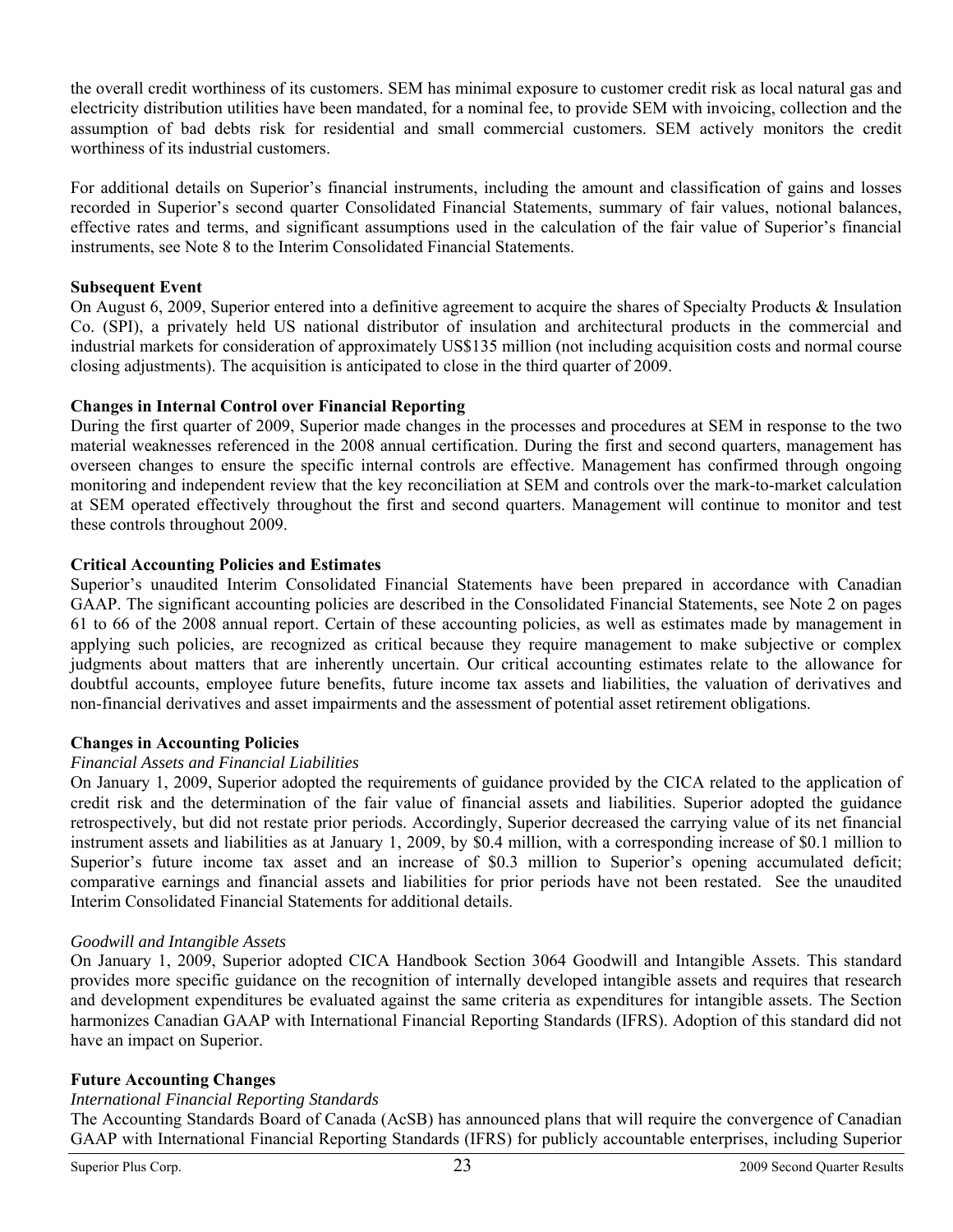Plus Corp. The changeover date from Canadian GAAP to IFRS is for annual and interim financial statements relating to fiscal years beginning on or after January 1, 2011.

During 2008, Superior formed an IFRS project team to develop an IFRS transition plan. Superior's approach is to assess and coordinate ongoing training requirements in conjunction with the development of a comprehensive diagnostic/planning document throughout the first and second quarters of 2009. Superior's diagnostic plan will include the assessment of differences between Canadian GAAP and IFRS, options available under IFRS, potential system requirements as a result of the adoption of IFRS, and the impact on internal controls and other business activities. Upon completion of a comprehensive diagnostic, Superior will focus its efforts on the development and execution of a detailed IFRS transition plan.

At this time, Superior is unable to reasonably estimate the impact that the adoption of IFRS may have on its future operating results or financial position. Superior's preliminary assessment of areas that may have a significant impact upon adoption of IFRS consist of, but may not be limited to:

- Property, plant and equipment may be impacted by the requirement to record and amortize on the basis of material components;
- Employee future benefit obligations will be impacted as IFRS does not allow the deferral of certain actuarial gains and losses which are currently deferred under Canadian GAAP;
- Asset impairments recorded in prior years, under certain circumstances, are eligible to be reversed under IFRS;
- The classification of a lease arrangement as either an operating lease or a finance/capital lease may differ under IFRS;
- The assessment and accounting treatment of off-balance sheet arrangements such as Superior's accounts receivable securitization program may differ under IFRS ;
- The classification of financial statement items may differ under IFRS; and
- Financial statement disclosures under IFRS tend to be more comprehensive than those under Canadian GAAP.

Superior will continue to assess the impact of IFRS throughout 2009, including the impact on its consolidated financial statements, financial reporting systems and internal control systems.

#### *Financial Instruments – Disclosure*

The CICA has amended Handbook Section 3862 *Financial Instruments – Disclosure.* These amendments require enhanced disclosure on the fair value of certain financial instruments. The amendments are effective for annual financial statements on or after September 30, 2009. Superior does not anticipate that these amendments will have a significant impact on its consolidated financial statements.

#### **Quarterly Financial and Operating Information**

|                                                | 2009            |          | 2008            |          |        |          | 2007   |          |          |
|------------------------------------------------|-----------------|----------|-----------------|----------|--------|----------|--------|----------|----------|
|                                                | <b>Ouarters</b> |          | <b>Ouarters</b> |          |        | Quarters |        |          |          |
| (millions of dollars except per share amounts) | Second          | First    | Fourth          | Third    | Second | First    | Fourth | Third    | Second   |
| Propane sales volumes (millions of litres)     | 249             | 431      | 390             | 244      | 274    | 469      | 416    | 256      | 280      |
| Chemical sales volumes                         |                 |          |                 |          |        |          |        |          |          |
| (thousands of metric tonnes)                   | 155             | 155      | 160             | 188      | 188    | 191      | 194    | 187      | 193      |
| Natural gas sales volumes (millions of GJs)    | 8               | 8        | 8               | 8        | 8      | 9        | 9      | 9        | 9        |
| Electricity sales volumes (millions of KWh)    | 38              | 31       | 28              | 18       | 14     | 10       |        |          |          |
| Gross profit                                   | 134.9           | 188.3    | 193.1           | 152.8    | 153.3  | 169.9    | 185.8  | 145.9    | 144.4    |
| Net earnings (loss)                            | 23.4            | (5.5)    | (19.9)          | (203.9)  | 164.3  | 127.2    | 64.5   | (26.9)   | (25.5)   |
| Per share, basic                               | \$0.26          | \$(0.06) | \$(0.23)        | \$(2.31) | \$1.86 | \$1.44   | \$0.74 | \$(0.31) | \$(0.30) |
| Per share, diluted                             | \$0.26          | \$(0.06) | \$(0.23)        | \$(2.31) | \$1.86 | \$1.44   | \$0.74 | \$(0.31) | \$(0.30) |
| Adjusted operating cash flow                   | 18.9            | 61.3     | 65.0            | 33.5     | 38.1   | 55.7     | 64.9   | 30.3     | 21.7     |
| Per share, basic                               | \$0.21          | \$0.69   | \$0.74          | \$0.38   | \$0.43 | \$0.63   | \$0.74 | \$0.35   | \$0.25   |
| Per share, diluted                             | \$0.21          | \$0.69   | \$0.74          | \$0.38   | \$0.43 | \$0.63   | \$0.74 | \$0.35   | \$0.25   |
| Net working capital <sup>(1)</sup>             | 72.0            | 83.7     | 152.2           | 227.4    | 217.6  | 256.3    | 157.0  | 62.3     | 105.2    |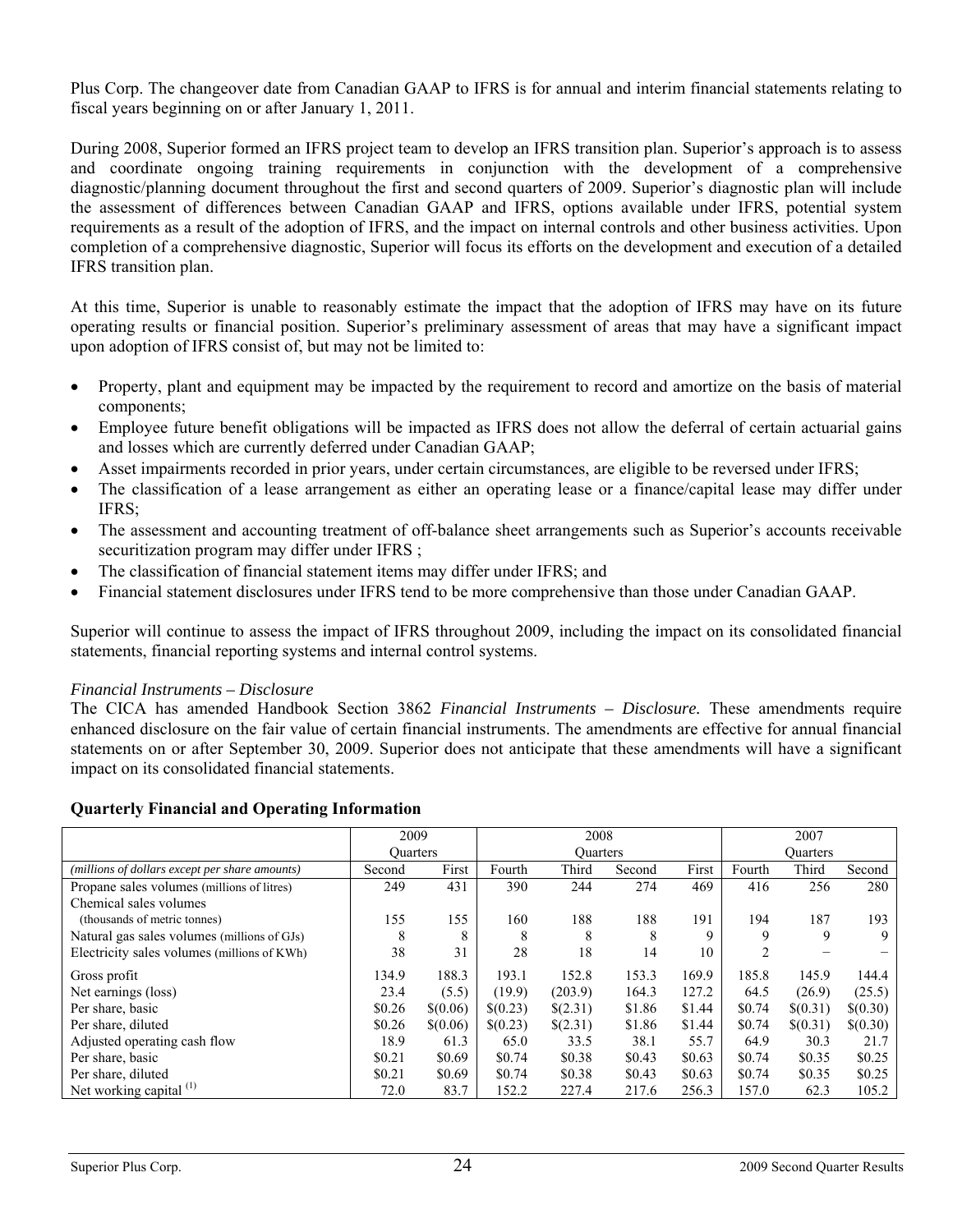<sup>(1)</sup> Net working capital reflects amounts as at the quarter end and is comprised of cash and cash equivalents, accounts receivable and inventories, less bank indebtedness, accounts payable and accrued liabilities, current portion of term loans and dividends and interest payable to shareholders and debentureholders.

#### **Reconciliation of Net Earnings (Loss) to EBITDA from Operations** (1) (2) (3)

|                                                                                        | <b>Superior</b> |               |                |            |
|----------------------------------------------------------------------------------------|-----------------|---------------|----------------|------------|
| For the three months ended June 30, 2009                                               | Propane         | <b>ERCO</b>   | Winroc         | <b>SEM</b> |
| Net earnings (loss)                                                                    | 6.3             | 8.0           | 2.2            | 17.6       |
| Add: Amortization of property, plant and equipment, intangible assets and accretion of |                 |               |                |            |
| convertible debenture issue costs                                                      | 3.2             | $\mathcal{A}$ | 1.1            |            |
| Amortization included in cost of sales                                                 |                 | 9.1           |                |            |
| Superior Propane non-cash pension expense                                              | 0.3             |               |                |            |
| Unrealized (gains) losses on financial instruments                                     | (7.8)           | 1.7           | -              | (14.8)     |
| Reversal of unrealized losses financial instruments previously treated as realized     | 2.7             |               |                |            |
| <b>EBITDA</b> from operations                                                          | 4.7             | 20.2          | 3 <sup>3</sup> | 2.8        |

|                                                                                        | <b>Superior</b> |             |        |            |
|----------------------------------------------------------------------------------------|-----------------|-------------|--------|------------|
| For the three months ended June 30, 2008                                               | Propane         | <b>ERCO</b> | Winroc | <b>SEM</b> |
| Net earnings (loss)                                                                    | 8.8             | 25.1        | 10.0   | 145.1      |
| Add: Amortization of property, plant and equipment, intangible assets and accretion of |                 |             |        |            |
| convertible debenture issue costs                                                      | 3.9             | 1.8         | 1.0    | $\Omega$ . |
| Amortization included in cost of sales                                                 |                 | 9.1         |        |            |
| Superior Propane non-cash pension expense                                              | 0.6             |             |        |            |
| Unrealized (gains) losses on financial instruments                                     | (0.4)           | (10.3)      |        | (142.1)    |
| <b>EBITDA</b> from operations                                                          | 12.9            | 25.7        | 11 0   |            |

|                                                                                        | <b>Superior</b> |             |        |            |
|----------------------------------------------------------------------------------------|-----------------|-------------|--------|------------|
| For the six months ended June 30, 2009                                                 | Propane         | <b>ERCO</b> | Winroc | <b>SEM</b> |
| Net earnings (loss)                                                                    | 43.4            | 14.8        | 2.6    | (35.9)     |
| Add: Amortization of property, plant and equipment, intangible assets and accretion of |                 |             |        |            |
| convertible debenture issue costs                                                      | 9.4             | 2.5         | 2.2    | 0.2        |
| Amortization included in cost of sales                                                 |                 | 18.2        |        |            |
| Superior Propane non-cash pension expense                                              | 0.7             |             |        |            |
| Unrealized (gains) losses on financial instruments                                     | (3.9)           | 16.8        |        | 40.0       |
| <b>EBITDA</b> from operations                                                          | 49.6            | 52.3        | 4.8    | 4.3        |

|                                                                                        | <b>Superior</b> |             |        |            |
|----------------------------------------------------------------------------------------|-----------------|-------------|--------|------------|
| For the six months ended June 30, 2008                                                 | Propane         | <b>ERCO</b> | Winroc | <b>SEM</b> |
| Net earnings (loss)                                                                    | 39.3            | 55.9        | 13.8   | 232.2      |
| Add: Amortization of property, plant and equipment, intangible assets and accretion of |                 |             |        |            |
| convertible debenture issue costs                                                      | 7.7             | 2.8         | 2.0    | 0.1        |
| Amortization included in cost of sales                                                 | -               | 19.7        |        |            |
| Superior Propane non-cash pension expense                                              | 1.2             |             |        |            |
| Unrealized (gains) losses on financial instruments                                     | 2.6             | (26.7)      |        | (227.2)    |
| <b>EBITDA</b> from operations                                                          | 50.8            | 51.7        | 15.8   |            |

 (1) See the unaudited Interim Consolidated Financial Statements for net earnings (loss), amortization of property, plant and equipment, intangible assets and accretion of convertible debenture issue costs, tax expense (recovery), management internalization costs, non-cash pension expense and unrealized (gains) losses on financial instruments.

(2) See "Non-GAAP Financial Measures" for additional details.

(3) For the three months ended June 30, 2009, Superior has reversed the impact of \$2.7 million of unrealized losses on financial instruments which were treated as a component of EBITDA from operations for the three months ended March 31, 2009, related to Superior Propane's wholesale trading business. There is no impact on Superior Propane's EBITDA from operations for the six months ended June 30, 2009.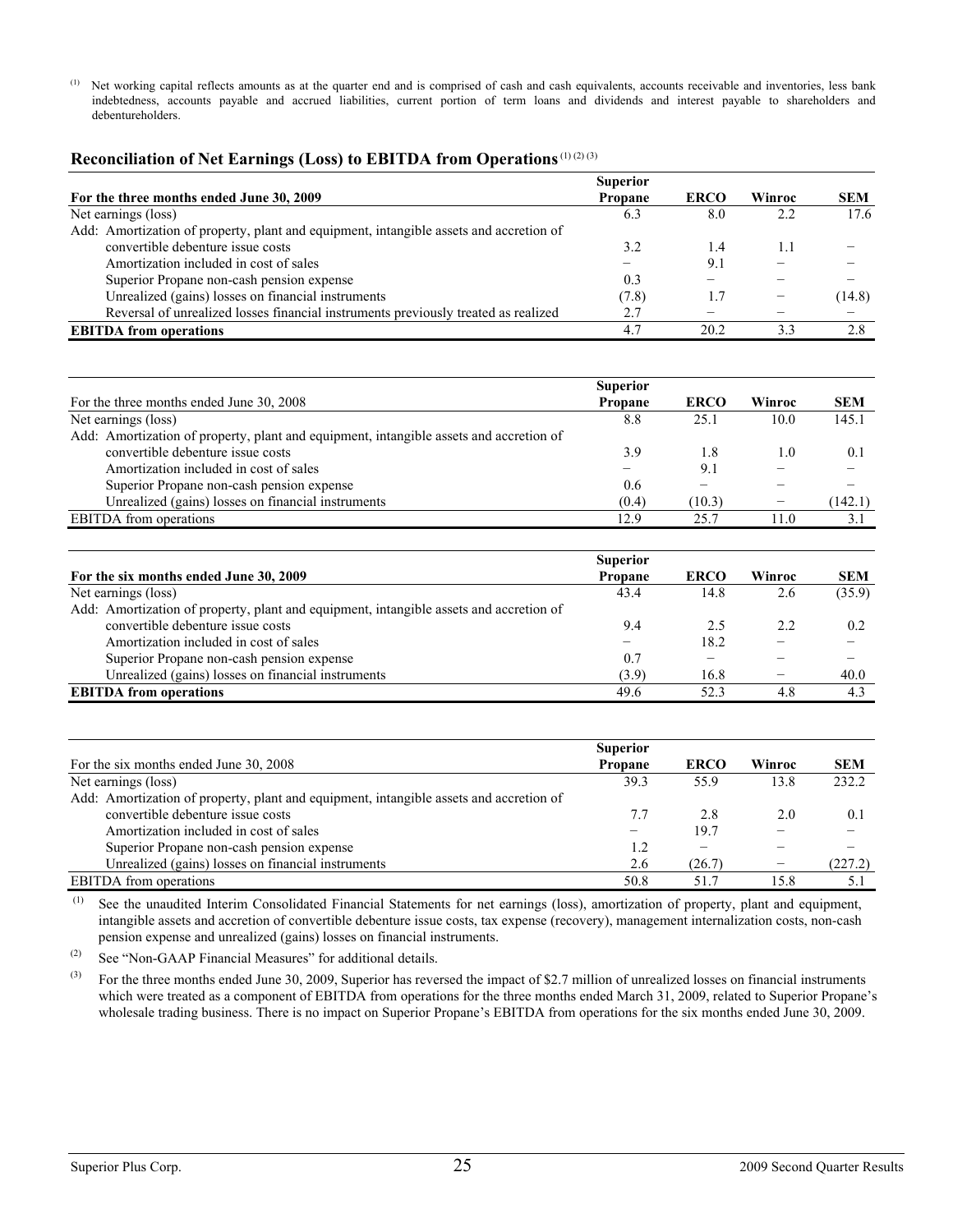## **Risk Factors to Superior**

The risks factors and uncertainties detailed below are a summary of Superior's assessment of its material risk factors as identified in Superior's 2008 Annual Information Form under the heading "Risk Factors". For a detailed discussion of these risks, see Superior's 2008 Annual Information Form filed on the Canadian Securities Administrator's website, [www.sedar.com](http://www.sedar.com/) and Superior's website, [www.superiorplus.com.](http://www.superiorplus.com/)

### **Risks to Superior**

Superior is entirely dependent upon the operations and assets of Superior LP. Superior's ability to make dividend payments to shareholders is dependent upon the ability of Superior LP to make distributions on its outstanding limited partnership units as well as the operations and business of Superior LP.

Although Superior intends to distribute the income allocated from Superior LP, less the amount of its expenses, indebtedness and other obligations and less amounts, if any, Superior pays in connection with the redemption of common shares, there is no assurance regarding the amounts of cash to be distributed by Superior LP or generated by Superior LP and therefore funds available for dividends to shareholders. The actual amount distributed in respect of the limited partnership units will depend on a variety of factors including, without limitation, the performance of Superior LP's operating businesses, the effect of acquisitions or dispositions on Superior LP, and other factors that may be beyond the control of Superior LP or Superior. In the event significant sustaining capital expenditures are required by Superior LP or the profitability of Superior LP declines, there would be a decrease in the amount of cash available for dividends to shareholders and such a decrease could be material.

Superior's dividend policy and the distribution policy of Superior LP are subject to change at the discretion of the board of directors of Superior or the board of directors of Superior General Partner Inc., the General Partner of Superior LP, as applicable. Superior's dividend policy and the distribution policy of Superior LP are also limited by contractual agreements including agreements with lenders to Superior and its affiliates and by restrictions under corporate law.

The credit facilities of Superior LP contain covenants that require Superior LP to meet certain financial tests and that restrict, among other things, the ability of Superior LP to incur additional debt, dispose of assets or pay dividends/distributions in certain circumstances. These restrictions may preclude Superior LP from returning capital or making distributions on the limited partnership units.

The payout by Superior LP of substantially all of its available cash flow means that capital expenditures to fund growth opportunities can only be made in the event that other sources of financing are available. Lack of access to such additional financing could limit the future growth of the business of Superior LP and, over time, have a material adverse effect on the amount of cash available for dividends to Shareholders.

To the extent that external sources of capital, including public and private markets, become limited or unavailable, Superior's and Superior LP's ability to make the necessary capital investments to maintain or expand the current business and to make necessary principal payments, uncertainties and assumptions under its term credit facilities may be impaired.

Superior maintains a substantial floating interest rate exposure through a combination of floating interest rate borrowings and the use of derivative instruments. Demand levels for approximately half of Superior Propane's sales and substantially all of ERCO and Winroc's sales are affected by general economic trends. Generally speaking, when the economy is strong, interest rates increase as does sales demand from Superior's customers, thereby increasing Superior's ability to pay higher interest costs and vice versa. In this way, there is a common relationship between economic activity levels, interest rates and Superior's ability to pay higher or lower rates.

A portion of Superior's net cash flows are denominated in US dollars. Accordingly, fluctuations in the Canadian/US dollar exchange rate can impact profitability.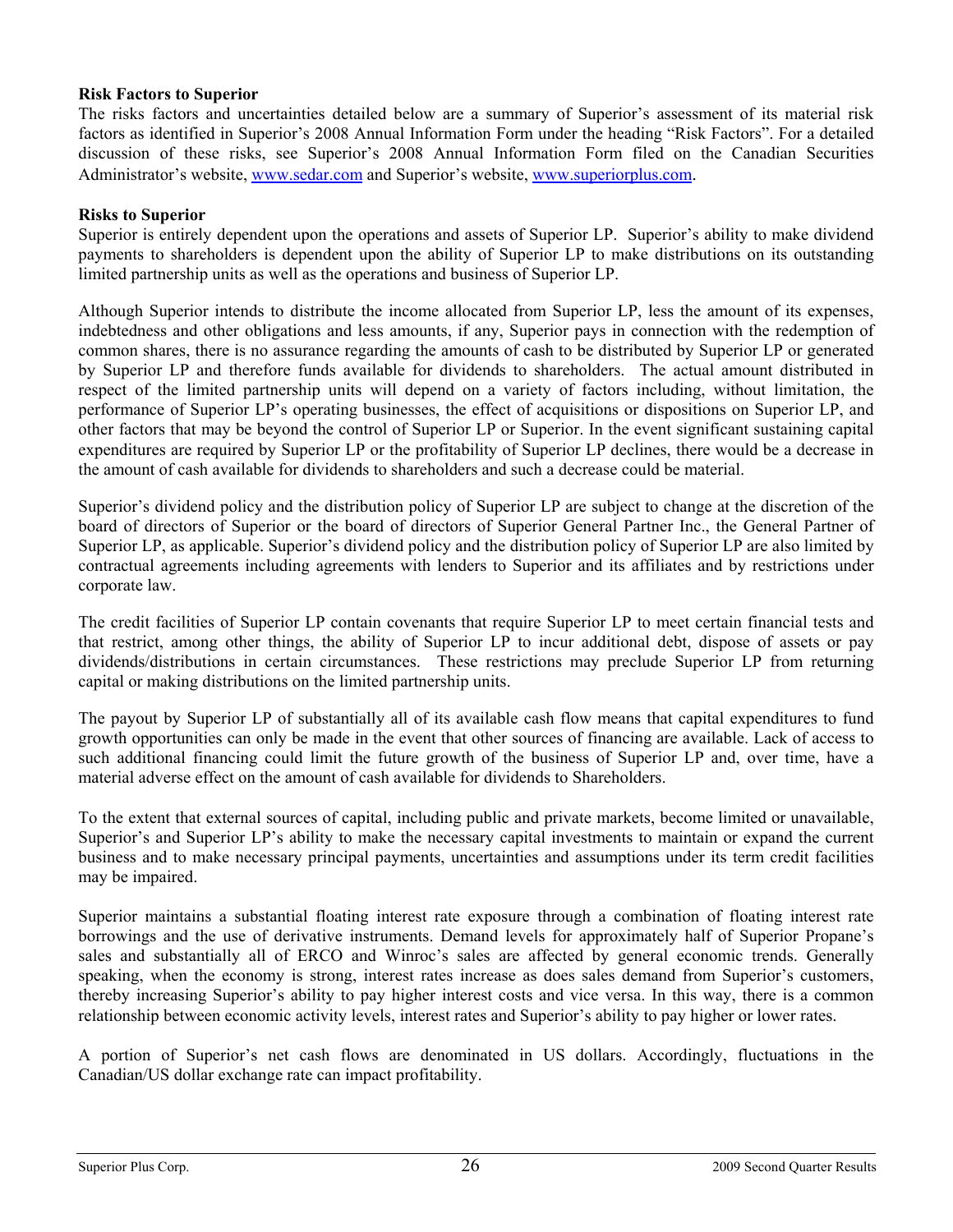The timing and amount of capital expenditures incurred by Superior LP or by its subsidiaries will directly affect the amount of cash available to Superior for dividends to shareholders. Dividends may be reduced, or even eliminated, at times when significant capital expenditures are incurred or other unusual expenditures are made.

If the board of directors of Superior decides to issue additional common shares, preferred shares or securities convertible into common shares, existing shareholders may suffer significant dilution.

Superior is or may be exposed to third-party credit risk relating to any obligations of Ballard that are not transferred, or if transferred, from which obligations Superior has not been released. Superior has, through the contractual provisions in the agreement entered into with Ballard in connection with Superior's corporate conversion (the Arrangement Agreement), the indemnity agreement and the divestiture agreement contemplated thereby, and through securing certain insurance coverage, attempted to ensure that the liabilities and obligations relating to the business of Ballard are transferred to and assumed by New Ballard, that Superior is released from any such obligations and, even where such transfer or release is not effective or is not obtained, Superior is indemnified by New Ballard for all such obligations. However, in the event New Ballard fails or is unable to meet such contractual obligations to Superior and to the extent any applicable insurance coverage is not available, Superior may be liable for such obligations which could have a material adverse effect on the business, financial condition and results of operations of Superior.

Although Superior has conducted investigations of, and engaged legal counsel to review, the corporate, legal, financial and business records of Ballard and attempted to ensure, through the contractual provisions in the Arrangement Agreement, the indemnity agreement and the divestiture agreement, and through securing certain insurance coverage, that the liabilities and obligations relating to the business of Ballard are transferred to and assumed by the new corporation which continued to carry on Ballard's business, there may be liabilities or risks that Superior may not have uncovered in its due diligence investigations, or that may have an unanticipated material adverse effect on Superior. These liabilities and risks could have, individually or in the aggregate, a material adverse effect on the business, financial condition and results of operations of Superior.

The steps under the plan of arrangement pursuant to which the corporate conversion was completed (the Plan of Arrangement) were structured to be tax-deferred to the Fund and Fund Unitholders based on proposals to facilitate tax deferred conversions of certain mutual fund trusts into taxable Canadian corporations (the SIFT Reorganization Amendments) proposed by the Department of Finance on July 14, 2008. On March 5, 2009 the Budget Implementation Act, 2009 (Bill C-10 (2009)), which includes the SIFT Reorganization Amendments, received second reading in the Senate and has been referred to the Senate Standing Committee on National Finance. If the SIFT Reorganization Amendments are not passed in their current form or other legislation or amendments to existing legislation are proposed or announced, there is a risk that the tax consequences contemplated by the Fund or the tax consequences of the Plan of Arrangement to the Fund and the Unitholders may be materially different from the tax consequences described in the Plan of Arrangement. While Superior is confident in its position, there is a possibility that the Canada Revenue Agency could successfully challenge the tax consequences of the Plan of Arrangement or prior transactions of Ballard, or that legislation could be enacted or amended resulting in different tax consequences from those contemplated in the Plan of Arrangement for Superior. Such a challenge or legislation could potentially affect the availability or amount of the tax basis or other tax accounts of Superior.

## **Risks to the Businesses**

## *Superior Propane*

Propane is sold in competition with other energy sources such as fuel oil, electricity and natural gas, along with alternative energy sources that are currently under development. In addition to competition from other energy sources, Superior Propane competes with other retail marketers. Superior Propane's ability to remain an industry leader depends on its ability to provide reliable service at competitive selling prices.

Weather and general economic conditions affect propane market volumes. Weather influences the demand for propane primarily for space heating uses and also for agricultural applications.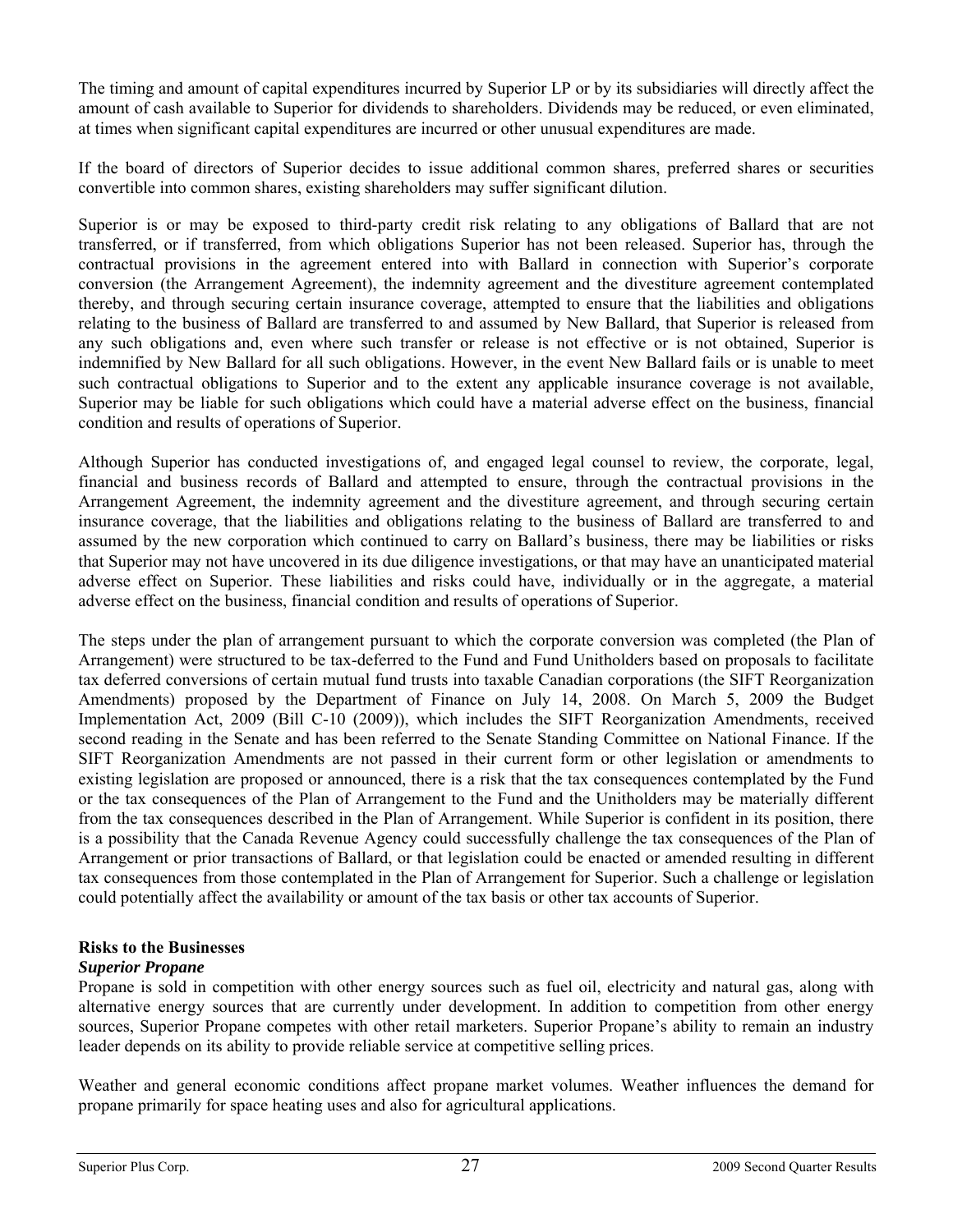The trend towards increased conservation measures and technological advances in energy efficiency may have a detrimental effect on propane demand and Superior Propane's sales. Further, increases in the cost of propane encourage customers to conserve fuel and to invest in more energy-efficient equipment, reducing demand. Changes in propane supply costs are normally passed through to customers, but timing lags (the time between when Superior Propane purchases the propane and when the customer purchases the propane) may result in positive or negative gross margin fluctuations.

Superior Propane offers its customers various fixed-price propane programs. In order to mitigate the price risk from offering these services, Superior Propane uses its physical inventory position, supplemented by forward commodity transactions with various third parties having terms and volumes substantially the same as its customers' contracts. In periods of high propane price volatility the fixed price programs create exposure to over or under supply positions as the demand from customers may significantly exceed or fall short of supply procured. In addition, if propane prices decline significantly subsequent to customers signing up for a fixed price program there is a risk that customers will default on their commitments.

Superior Propane's operations are subject to the risks associated with handling, storing and transporting propane in bulk. Slight quantities of propane may also be released during transfer operations. To mitigate risks, Superior Propane has established a comprehensive program directed at environmental, health and safety protection. This program consists of an environmental policy, codes of practice, periodic self-audits, employee training, quarterly and annual reporting and emergency prevention and response.

Approximately 22% of Superior Propane's employees are unionized. Collective bargaining agreements are renegotiated in the normal course of business.

## *ERCO*

ERCO competes with sodium chlorate, chloralkali and potassium producers on a worldwide basis. Key competitive factors include price, product quality, logistics capability, reliability of supply, technical capability and service. The end-use markets for ERCO's products are correlated to the general economic environment and the competitiveness of its customers, all of which are outside of its control.

ERCO has long-term electricity contracts or electricity contracts that renew automatically with power producers in each of the jurisdictions where its plants are located. There is no assurance that ERCO will continue to be able to secure adequate supplies of electricity at reasonable prices or on acceptable terms.

Potassium Chloride (KCl) is a major raw material used in the production of potassium hydroxide at ERCO's Port Edwards, Wisconsin facility. Substantially all of ERCO's KCl is received from Potash Corporation of Saskatchewan (Potash). ERCO currently has a limited ability to source KCl from additional suppliers.

ERCO is exposed to fluctuations in the US dollar and the euro to the Canadian dollar.

ERCO's operations involve the handling, production, transportation, treatment and disposal of materials that are classified as hazardous and are regulated by environmental and health and safety laws, regulations and requirements. The potential exists for the release of highly toxic and lethal substances, including chlorine. Equipment failure could result in damage to facilities, death or injury and liabilities to third parties. If at any time the appropriate regulatory authorities deem any of the facilities unsafe, they may order that such facilities be shut down.

ERCO's operations and activities in various jurisdictions require regulatory approvals for the handling, production, transportation and disposal of chemical products and waste substances. The failure to obtain or comply fully with such applicable regulatory approvals may materially adversely affect ERCO.

Approximately 25% of ERCO employees are unionized. Collective bargaining agreements are renegotiated in the normal course of business.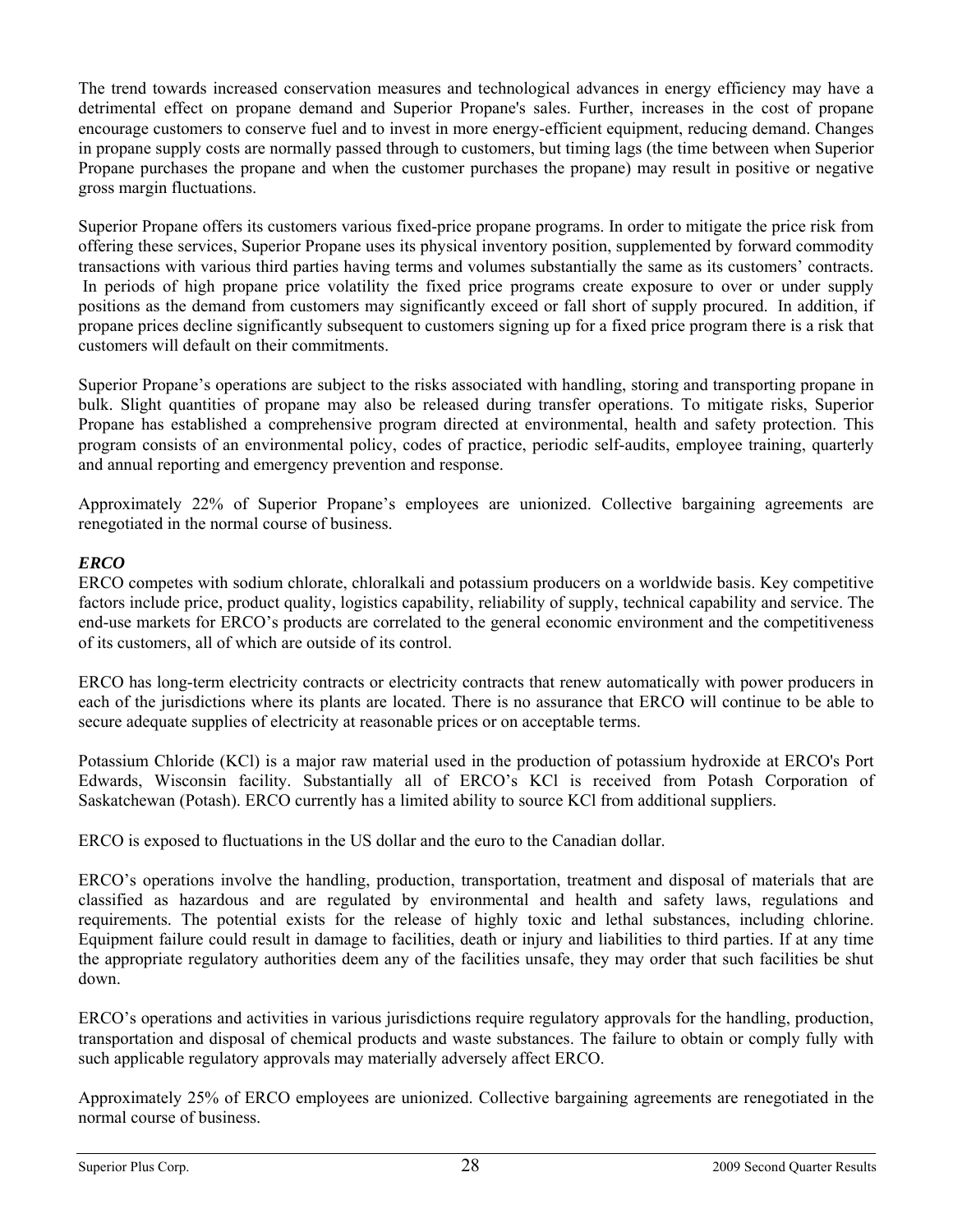### *Winroc*

Winroc competes with other specialty construction distributors servicing the builder/contractor market, in addition to big-box home centres and independent lumber yards. Winroc's ability to remain competitive depends on its ability to provide reliable service at competitive prices.

Demand for walls and ceilings building materials are affected by changes in general and local economic factors including demographic trends, employment levels, interest rates, consumer confidence and overall economic growth. These factors in turn impact the level of existing housing sales, new home construction, new nonresidential construction, and office/commercial space turnover, all of which are significant factors in the determination of demand for Winroc's products and services.

Approximately 8% of Winroc's employees are unionized. Collective bargaining agreements are renegotiated in the normal course of business.

### *SEM*

New entrants in the energy retailing business may enter the market and compete directly for the customer base that SEM targets, slowing or reducing its market share.

SEM purchases natural gas to meet its estimated commitments to its customers based upon their historical consumption. Depending on a number of factors, including weather, customer attrition and poor economic conditions affecting commercial customers' production levels, customers' combined natural gas consumption may vary from the volume purchased. This variance must be reconciled and settled at least annually and may require SEM to purchase or sell natural gas at market prices which may have an adverse impact on the results of this business. To mitigate balancing risk, SEM closely monitors its balancing position and takes measures such as adjusting gas deliveries and transferring gas between pools of customers, so that imbalances are minimized. In addition, SEM maintains a reserve for potential balancing costs. The reserve is reviewed on a monthly basis to ensure that it is sufficient to absorb any losses that might arise from balancing.

SEM matches its customers' estimated electricity requirements by entering into electricity swaps in advance of acquiring customers. Depending on several factors, including weather, customers' energy consumption may vary from the volumes purchased by SEM. SEM is able to invoice existing commercial electricity customers for balancing charges when the amount of energy used is greater than or less than 10% of the amount of energy that SEM estimated. In certain circumstances, there can be balancing issues for which SEM is responsible when customer aggregation forecasts are not realized.

SEM resources its fixed-price term natural gas sales commitments by entering into various physical natural gas and US dollar foreign exchange purchase contracts for similar terms and volumes to create an effective Canadian dollar fixed-price cost of supply. SEM transacts with nine financial and physical natural gas counterparties. There can be no assurance that any of these counterparties will not default on any of their obligations to SEM. However, the financial condition of each counterparty is evaluated and credit limits are established to minimize SEM's exposure to this risk. There is also a risk that supply commitments and foreign exchange positions may become unmatched; however, this is monitored daily in compliance with SEM's risk management policy.

SEM must retain qualified sales agents in order to properly execute its business strategy. The continued growth of SEM is reliant on the services of agents to sign up new customers. There can be no assurance that competitive conditions will allow these agents to achieve these customer additions. Lack of success in the marketing programs of SEM would limit future growth of the cash flow.

*SEM operates in the highly regulated energy industry in Ontario, British Columbia and Quebec. Changes to existing legislation could impact this business's operations. As part of the current regulatory framework, local delivery companies are mandated to perform certain services on behalf of SEM, including invoicing, collection, assuming specific bad debt risks and storage and distribution of natural gas. Any elimination or changes to these rules could have a significant adverse effect on the results of this business.*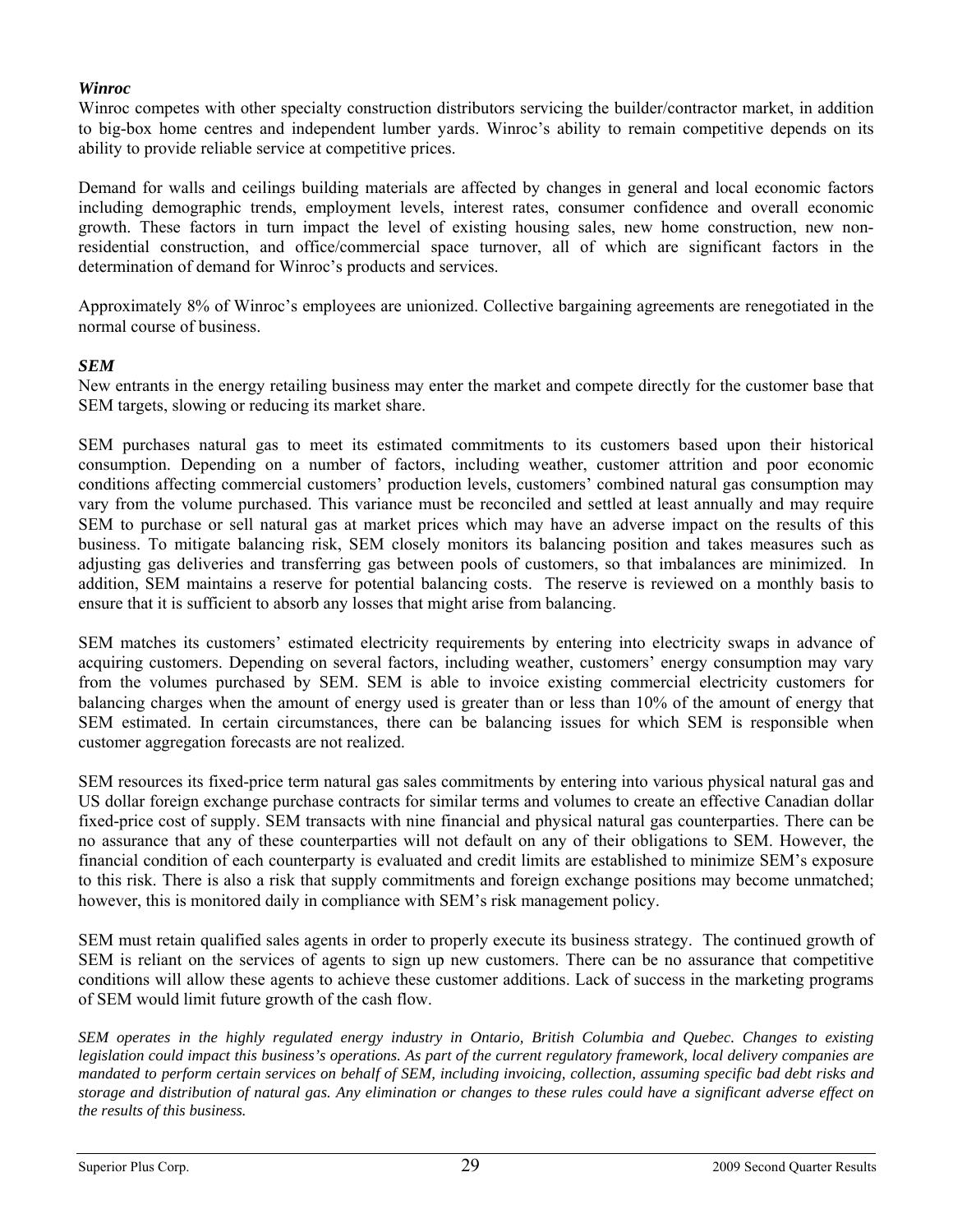## **SUPERIOR PLUS CORP. Consolidated Balance Sheets**

|                                                                           | June 30, | December 31, |
|---------------------------------------------------------------------------|----------|--------------|
| (unaudited, millions of dollars)                                          | 2009     | 2008         |
| <b>Assets</b>                                                             |          |              |
| <b>Current Assets</b>                                                     |          |              |
| Cash and cash equivalents                                                 | 14.0     | 16.1         |
| Accounts receivable and other (Note 4 and 8)                              | 166.4    | 246.8        |
| Inventories                                                               | 105.7    | 128.0        |
| Future income tax asset (Note 9)                                          | 77.5     | 65.9         |
| Current portion of unrealized gains on financial instruments (Note 8)     | 27.5     | 42.0         |
|                                                                           | 391.1    | 498.8        |
| Property, plant and equipment                                             | 591.1    | 562.3        |
| Customer contract related costs                                           | 16.4     | 17.7         |
| Intangible assets                                                         | 27.6     | 28.8         |
| Goodwill                                                                  | 472.8    | 472.7        |
| Accrued pension asset                                                     | 18.8     | 19.5         |
| Future income tax asset (Note 9)                                          | 176.2    | 185.9        |
| Investment tax credits                                                    | 124.0    | 133.1        |
| Long-term portion of unrealized gains on financial instruments (Note 8)   | 37.2     | 108.1        |
|                                                                           |          |              |
|                                                                           | 1,855.2  | 2,026.9      |
|                                                                           |          |              |
| <b>Liabilities and Shareholders' Equity</b><br><b>Current Liabilities</b> |          |              |
| Accounts payable and accrued liabilities                                  | 196.1    | 230.5        |
| Current portion of term loans (Note 6)                                    | 5.3      | 13.0         |
| Dividends and interest payable to shareholders and debentureholders       | 12.7     | 0.7          |
| Current portion of deferred credit (Note 9)                               | 39.8     | 37.9         |
| Current portion of unrealized losses on financial instruments (Note 8)    | 104.4    | 87.8         |
|                                                                           | 358.3    | 369.9        |
|                                                                           |          |              |
| Revolving term bank credits and term loans (Note 6)                       | 434.3    | 462.8        |
| Convertible unsecured subordinated debentures (Note 7)                    | 242.6    | 241.7        |
| Future employee benefits                                                  | 15.2     | 18.0         |
| Deferred credit (Note 9)                                                  | 241.4    | 269.8        |
| Long-term portion of unrealized losses on financial instruments (Note 8)  | 56.6     | 90.5         |
| <b>Total Liabilities</b>                                                  | 1,348.4  | 1,452.7      |
|                                                                           |          |              |
| <b>Shareholders' Equity</b><br>Shareholders' capital (Note 10)            |          | 1,370.9      |
|                                                                           | 1,370.9  |              |
| Contributed surplus (Note 10)                                             | 4.8      | 4.8          |
| Accumulated deficit                                                       | (857.1)  | (803.1)      |
| Accumulated other comprehensive income (loss) (Note 10)                   | (11.8)   | 1.6          |
|                                                                           | (868.9)  | (801.5)      |
| <b>Total Shareholders' Equity</b>                                         | 506.8    | 574.2        |
|                                                                           |          |              |
|                                                                           | 1,855.2  | 2,026.9      |

(See Notes to the Unaudited Interim Consolidated Financial Statements)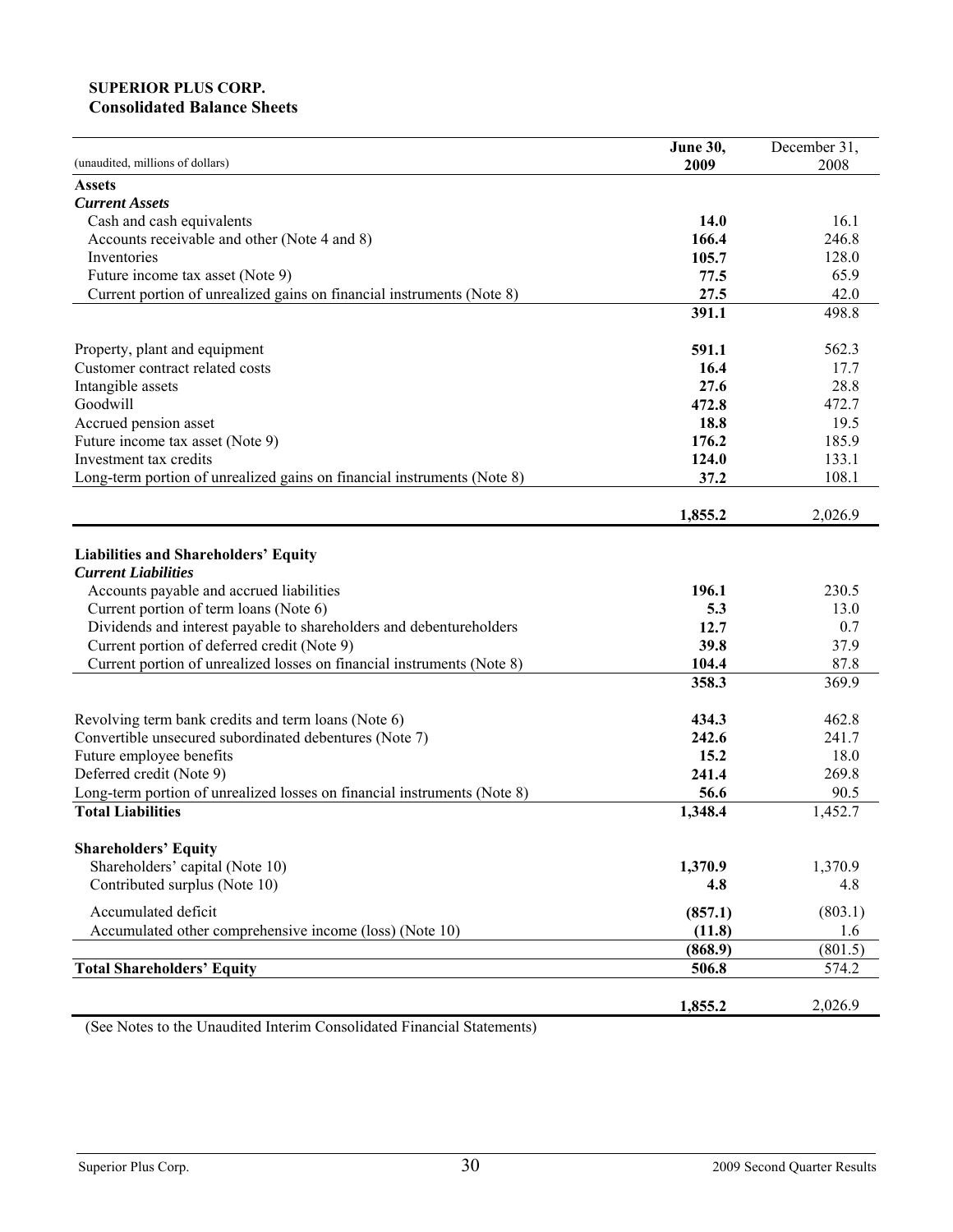## **SUPERIOR PLUS CORP. Consolidated Statements of Net Earnings, Comprehensive Income and Deficit**

|                                                                                                | Three months ended June 30, |                          | Six months ended June 30, |         |
|------------------------------------------------------------------------------------------------|-----------------------------|--------------------------|---------------------------|---------|
| (unaudited, millions of dollars except per share amounts)                                      | 2009                        | 2008                     | 2009                      | 2008    |
| <b>Revenues</b>                                                                                | 454.4                       | 567.2                    | 1,057.9                   | 1,248.6 |
| Cost of products sold                                                                          | (295.2)                     | (439.9)                  | (687.7)                   | (951.6) |
| Realized gains (losses) on financial instruments (Note 8)                                      | (24.3)                      | 26.0                     | (47.0)                    | 26.2    |
| Gross profit                                                                                   | 134.9                       | 153.3                    | 323.2                     | 323.2   |
|                                                                                                |                             |                          |                           |         |
| <b>Expenses</b>                                                                                |                             |                          |                           |         |
| Operating and administrative                                                                   | 111.5                       | 110.9                    | 230.0                     | 224.8   |
| Amortization of property, plant and equipment                                                  | 4.1                         | 5.5                      | 11.3                      | 10.2    |
| Amortization of intangible assets                                                              | 1.6                         | 1.3                      | 3.0                       | 2.4     |
| Interest on revolving term bank credits and term loans                                         | 5.4                         | 6.1                      | 11.9                      | 12.2    |
| Interest on convertible unsecured subordinated debentures                                      | 3.7                         | 3.7                      | 7.5                       | 7.4     |
| Accretion of convertible debenture issue costs                                                 | 0.3                         | 0.3                      | 0.6                       | 0.8     |
| Unrealized losses (gains) on financial instruments (Note 8)                                    | (18.6)                      | (149.8)                  | 54.3                      | (255.1) |
|                                                                                                | 108.0                       | (22.0)                   | 318.6                     | 2.7     |
|                                                                                                |                             |                          |                           |         |
| Net earnings before income taxes                                                               | 26.9                        | 175.3                    | 4.6                       | 320.5   |
| Income tax recovery (expense) (Note 9)                                                         | (3.5)                       | (11.0)                   | 13.3                      | (29.0)  |
| <b>Net Earnings</b>                                                                            | 23.4                        | 164.3                    | 17.9                      | 291.5   |
|                                                                                                |                             |                          |                           |         |
| Net earnings                                                                                   | 23.4                        | 164.3                    | 17.9                      | 291.5   |
| Other comprehensive income:                                                                    |                             |                          |                           |         |
| Unrealized foreign currency gains (losses) on translation of                                   | (13.1)                      | 6.4                      | (9.0)                     | 2.8     |
| self-                                                                                          |                             |                          |                           |         |
| sustaining foreign operations                                                                  |                             |                          |                           |         |
| Reclassification of derivative gains and losses previously                                     | 1.9                         | (15.1)                   | (4.4)                     | (7.0)   |
| deferred                                                                                       | 12.2                        | 155.6                    |                           | 287.3   |
| <b>Comprehensive Income</b>                                                                    |                             |                          | 4.5                       |         |
|                                                                                                | (844.7)                     | (636.2)                  | (803.1)                   | (728.6) |
| Deficit, Beginning of Period<br>Cumulative impact of adopting new guidance on the valuation of |                             |                          |                           |         |
|                                                                                                | $\overline{\phantom{0}}$    | $\overline{\phantom{0}}$ | (0.3)                     |         |
| financial instrument asset and liabilities (Note $2(b)$ )<br>Net earnings                      | 23.4                        | 164.3                    | 17.9                      | 291.5   |
| Dividends to Shareholders (Note $2(a)$ )                                                       | (35.8)                      | (35.8)                   | (71.6)                    | (70.6)  |
| Deficit, End of Period                                                                         | (857.1)                     | (507.7)                  | (857.1)                   | (507.7) |
|                                                                                                |                             |                          |                           |         |
| Net earnings (loss) per share, basic and diluted (Note 11)                                     | \$0.26                      | \$1.86                   | \$0.20                    | \$3.30  |
|                                                                                                |                             |                          |                           |         |

(See Notes to the Unaudited Interim Consolidated Financial Statements)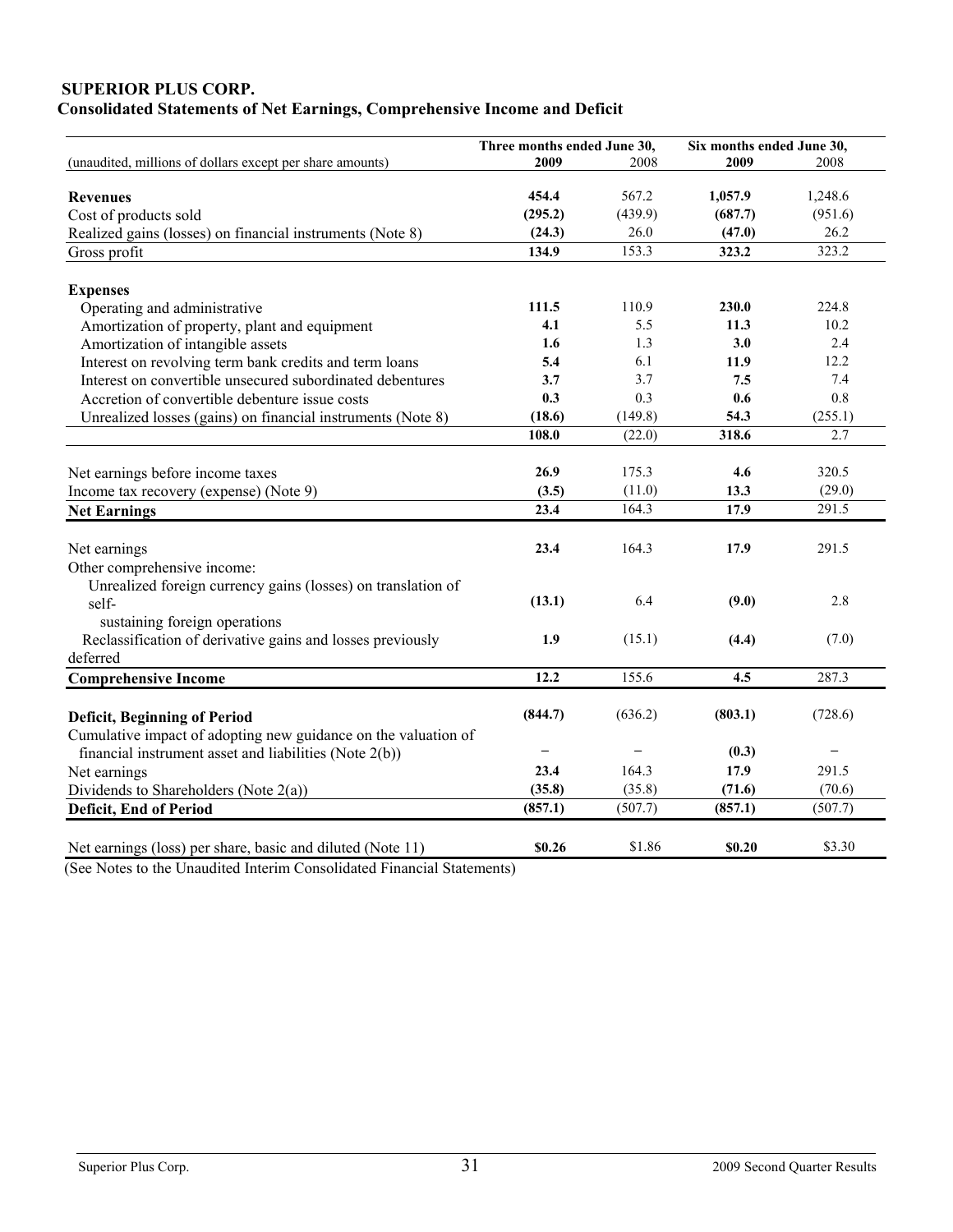## **SUPERIOR PLUS CORP. Consolidated Statements of Cash Flows**

|                                                 |                          | Three months ended June 30, |        | Six months ended June 30, |
|-------------------------------------------------|--------------------------|-----------------------------|--------|---------------------------|
| (unaudited, millions of dollars)                | 2009                     | 2008                        | 2009   | 2008                      |
| <b>Operating Activities</b>                     |                          |                             |        |                           |
| Net earnings                                    | 23.4                     | 164.3                       | 17.9   | 291.5                     |
| Items not affecting cash:                       |                          |                             |        |                           |
| Amortization of property, plant and equipment,  |                          |                             |        |                           |
| intangible assets and                           |                          |                             |        |                           |
| accretion of convertible                        | 6.0                      | 7.1                         | 14.9   | 13.4                      |
| debenture issue costs                           |                          |                             |        |                           |
| Amortization of customer contract related costs | 1.7                      | 1.7                         | 3.4    | 3.3                       |
| Amortization included in cost of sales          | 9.1                      | 9.1                         | 18.2   | 19.7                      |
| Pension expense                                 | 0.3                      | 0.6                         | 0.7    | 1.2                       |
| Unrealized losses (gains) on financial          | (18.6)                   | (149.8)                     | 54.3   | (255.1)                   |
| instruments                                     |                          |                             |        |                           |
| Future income tax expense (recovery)            | 2.3                      | 6.8                         | (19.5) | 23.1                      |
| Customer contract related costs                 | (1.2)                    | (1.7)                       | (2.1)  | (2.4)                     |
| Realized gain on financial instruments          | (6.3)                    | $\overline{\phantom{0}}$    | (6.3)  |                           |
| Decrease in non-cash operating working capital  | 58.3                     | 44.1                        | 76.9   | 50.7                      |
| items                                           |                          |                             |        |                           |
| Cash flows from operating activities            | 75.0                     | 82.2                        | 158.4  | 145.4                     |
|                                                 |                          |                             |        |                           |
| <b>Investing Activities</b>                     |                          |                             |        |                           |
| Purchase of property, plant and equipment       | (36.5)                   | (13.2)                      | (72.4) | (23.8)                    |
| Proceeds on disposal of property, plant and     | 1.1                      | 1.3                         | 2.9    | 1.5                       |
| equipment                                       |                          |                             |        |                           |
| Earn-out payment on prior acquisition           |                          |                             | (0.6)  | $\overline{\phantom{0}}$  |
| Acquisitions                                    |                          | (24.6)                      |        | (24.6)                    |
| Cash flows from investing activities            | (35.4)                   | (36.5)                      | (70.1) | (46.9)                    |
|                                                 |                          |                             |        |                           |
| <b>Financing Activities</b>                     |                          |                             |        |                           |
| Revolving term bank credits and term loans      | 36.1                     | (9.2)                       | (23.0) | 64.8                      |
| Net repayment of accounts receivable sales      | (39.1)                   |                             | (14.1) | (100.0)                   |
| program                                         |                          |                             |        |                           |
| Dividends to Shareholders                       | (35.8)                   | (35.8)                      | (71.6) | (70.6)                    |
| Proceeds from distribution reinvestment program | $\overline{\phantom{0}}$ | $\overline{\phantom{0}}$    |        | 8.9                       |
| Realized gain on financial instruments          | 6.3                      |                             | 6.3    | -                         |
| Increase in non-cash working capital            | (3.5)                    | $\overline{\phantom{0}}$    | 12.0   | $\qquad \qquad -$         |
| Cash flows from financing activities            | (36.0)                   | (45.0)                      | (90.4) | (96.9)                    |
|                                                 |                          |                             |        |                           |
| Net increase (decrease) in cash                 | 3.6                      | 0.7                         | (2.1)  | 1.6                       |
| Cash and cash equivalents, beginning of period  | 10.4                     | 15.0                        | 16.1   | 14.1                      |
| Cash and cash equivalents, end of period        | 14.0                     | 15.7                        | 14.0   | 15.7                      |

(See Notes to the Unaudited Interim Consolidated Financial Statements)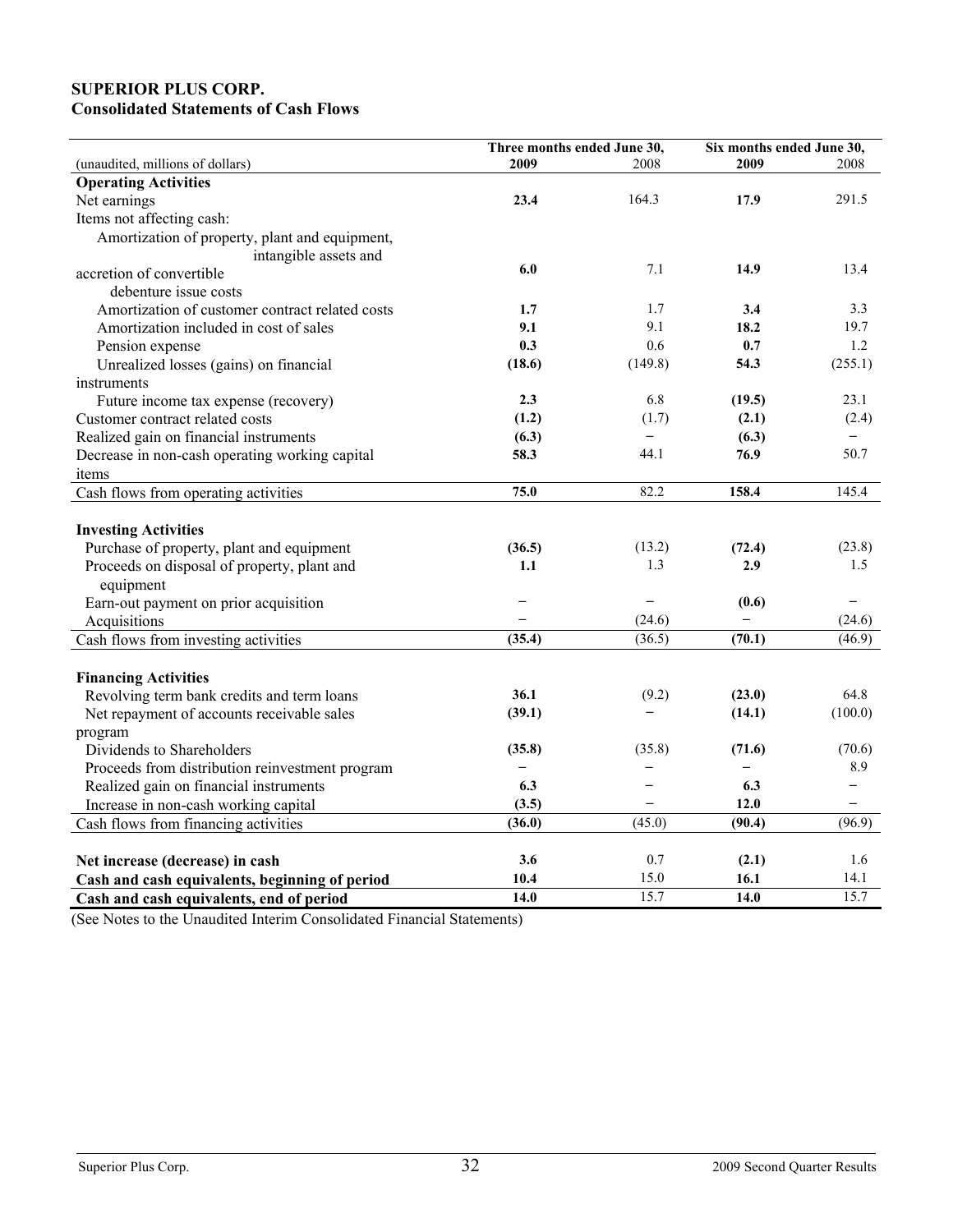#### **Notes to Interim Consolidated Financial Statements**

(unaudited, tabular amounts in Canadian millions of dollars, unless noted otherwise, except per share amounts)

#### **1. Organization**

Superior Plus Corp. (Superior) is a diversified business corporation, incorporated under the Canada Business Corporations Act. Superior holds 100% of Superior Plus LP (Superior LP), a limited partnership formed between Superior General Partner Inc., as general partner and Superior as limited partner. Superior holds 100% of the shares of Superior General Partner Inc. Superior does not conduct active business operations but rather distributes to shareholders the income it receives from Superior Plus LP in the form of partnership allocations, net of expenses and interest payable on the convertible unsecured subordinated debentures (the debentures). Superior's investments in Superior Plus LP are financed by share capital and debentures.

On December 31, 2008, Superior Plus Income Fund (the Fund) completed a transaction with Ballard Power Systems Inc. (Ballard) which resulted in Superior converting from a publicly traded income trust to a publicly traded corporation. The transaction resulted in the Unitholders of the Fund becoming Shareholders of Superior with no substantive changes to the underlying business operations.

#### **2. Accounting Policies**

#### **(a) Basis of Presentation**

The accompanying unaudited Interim Consolidated Financial Statements have been prepared according to Canadian generally accepted accounting principles (GAAP), applied on a consistent basis, and include the accounts of Superior and its wholly owned subsidiaries. Superior Plus Corp. is considered a continuation of Superior Plus Income Fund; as such, these consolidated financial statements follow the continuity of interests method of accounting. Under the continuity of interests method of accounting, Superior's transfer of the assets, liabilities and equity from the Fund to Superior upon the completion of its transaction with Ballard were recorded at their net book values. As a result of the application of the continuity of interests method of accounting, certain terms such as shareholder/unitholder and dividend/distribution may be used interchangeably throughout these unaudited Interim Consolidated Financial Statements. For the period ended June 30, 2009, payments to Shareholders were in the form of dividends, whereas for the period ended June 30, 2008, payments to Unitholders were in the form of trust unit distributions. These unaudited Interim Consolidated Financial Statements do not conform in all respects to the note disclosure requirement of GAAP for annual financial statements as certain information and disclosures included in the annual financial statements notes have been condensed or omitted. These unaudited Interim Consolidated Financial Statements and notes thereto should be read in conjunction with Superior's financial statements for the year ended December 31, 2008, and the accounting policies applied are consistent with this period except as noted in Note 2(b). All significant transactions and balances between Superior and Superior's subsidiaries have been eliminated on consolidation.

#### **(b) Changes in Accounting Policies**

#### *Financial Assets and Financial Liabilities*

On January 1, 2009, Superior adopted the requirements of guidance provided by the CICA related to the application of credit risk and the determination of the fair value of financial assets and liabilities. Superior adopted the guidance retrospectively, but did not restate prior periods. Accordingly, Superior decreased the carrying value of its net financial instrument assets and liabilities as at January 1, 2009, by \$0.4 million, with a corresponding increase of \$0.1 million to Superior's future income tax asset and an increase of \$0.3 million to Superior's opening accumulated deficit; comparative earnings and financial assets and liabilities for prior periods have not been restated.

#### *Goodwill and Intangible Assets*

On January 1, 2009, Superior adopted CICA Handbook Section 3064 *Goodwill and Intangible Assets*. This standard provides more specific guidance on the recognition of internally developed intangible assets and requires that research and development expenditures be evaluated against the same criteria as expenditures for intangible assets. The Section harmonizes Canadian GAAP with International Financial Reporting Standards (IFRS). Adoption of this standard did not have an impact on Superior.

#### **(c) Future Accounting Changes**

#### *International Financial Reporting Standards*

The Accounting Standards Board of Canada (AcSB) has announced plans that will require the convergence of Canadian GAAP with IFRS for publicly accountable enterprises, including Superior. The changeover date from Canadian GAAP to IFRS is for annual and interim financial statements relating to fiscal years beginning on or after January 1, 2011. Superior is currently assessing the future impact of these new standards on its consolidated financial statements.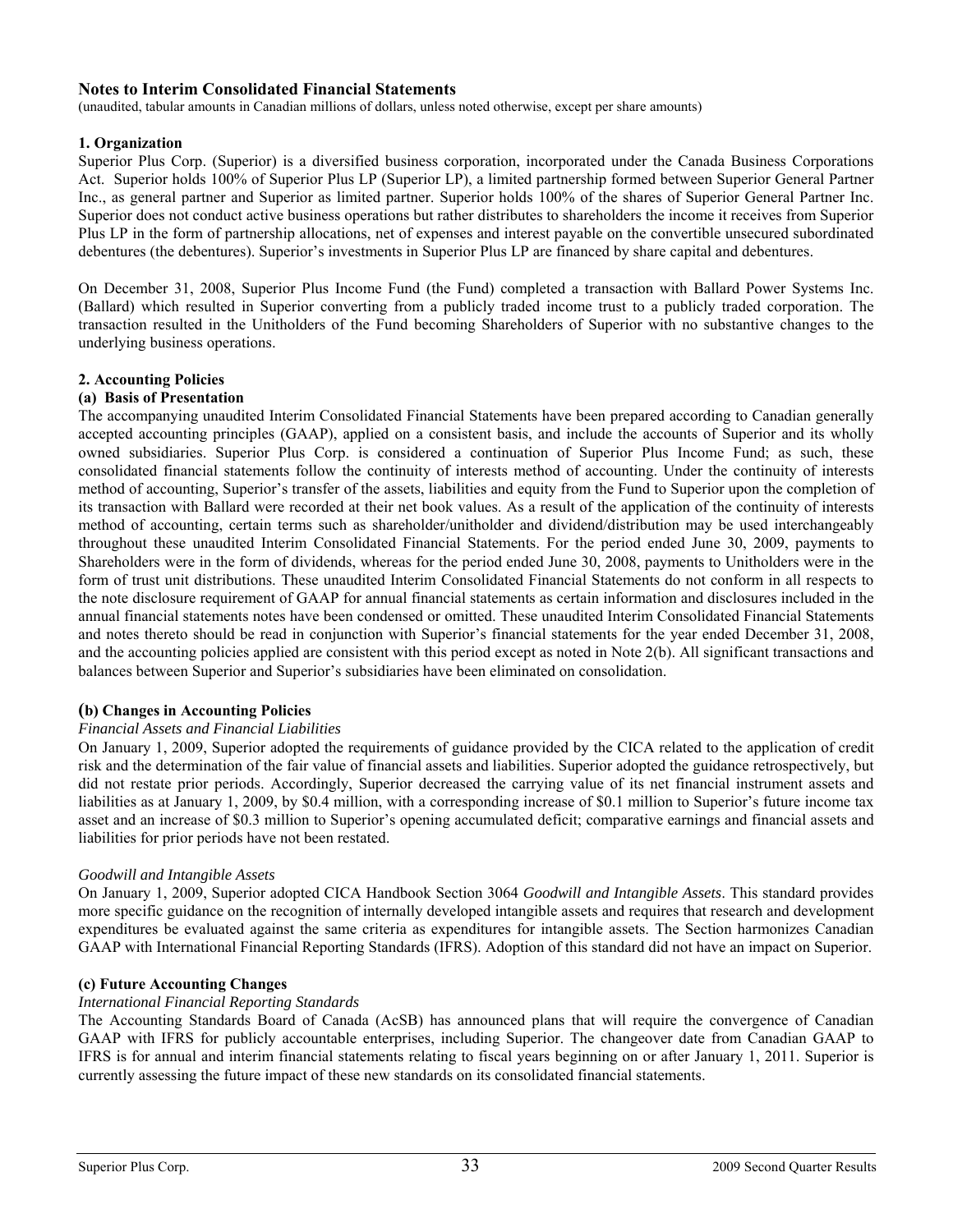#### *Financial Instruments – Disclosure*

The CICA has amended Handbook Section 3862 *Financial Instruments – Disclosure.* These amendments require enhanced disclosure on the fair value of certain financial instruments. The amendments are effective for annual financial statements on or after September 30, 2009. Superior does not anticipate that these amendments will have a significant impact on its consolidated financial statements.

#### **(d) Business Segments**

Superior operates four distinct business segments: a propane distribution and related services business operating under the Superior Propane trade name; a specialty chemicals manufacturer operating under the ERCO Worldwide trade name (ERCO); a construction products distribution business operating under the Winroc trade name; and a fixed-price energy services business operating under the Superior Energy Management trade name (SEM). (See Note 12.)

#### **3. Seasonality of Operations**

#### **Superior Propane**

Propane sales typically peak in the first quarter when approximately one-third of annual propane sales volumes and gross profits are generated due to the demand from heating end-use customers. They then decline through the second and third quarters rising seasonally again in the fourth quarter with heating demand. Similarly, net working capital levels are typically at seasonally high levels at the end of the first quarter, and normally decline to seasonally low levels in the second and third quarters. Net working capital levels are also significantly influenced by wholesale propane prices.

#### **Winroc**

Winroc's sales typically peak during the second and third quarters with the seasonal increase in building and remodeling activities. They then decline through the first and fourth quarters. Similarly, net working capital levels are typically at seasonally high levels during the second and third quarter, and normally decline to seasonally low levels in the first and fourth quarters.

#### **4. Accounts Receivable and Other**

Superior sells, with limited recourse, certain trade accounts receivable on a revolving basis to an entity sponsored by a Canadian chartered bank. The accounts receivable are sold at a discount to face value based on prevailing money market rates. Superior has retained the servicing responsibility for the accounts receivable sold and has therefore recognized a servicing liability. The level of accounts receivable sold under the program fluctuates seasonally with the level of accounts receivable. As at June 30, 2009, proceeds of \$85.9 million (December 31, 2008 – \$100.0 million) had been received. The existing accounts receivable securitization program matures on December 29, 2009.

| A summary of accounts receivable and other is as follows: | <b>June 30,</b> | December 31. |  |  |
|-----------------------------------------------------------|-----------------|--------------|--|--|
|                                                           | 2009            | 2008         |  |  |
| Accounts receivable trade                                 | 153.0           | 225.5        |  |  |
| Accounts receivable other                                 | 3.6             | 5.9          |  |  |
| Prepaid expenses                                          | 9.8             | 15.4         |  |  |
| Accounts receivable and other                             | 166.4           | 246.8        |  |  |

#### **5. Inventories**

For the three and six months ended June 30, 2009 inventories of \$252.9 million and \$591.7 million were expensed through cost of products sold. For the three and six months ended June 30, 2008 inventories of \$335.4 million and \$773.0 million were expensed through cost of products sold. No write-downs of inventory or reversals of write-downs were recorded during the three and six months ended June 30, 2009 and 2008.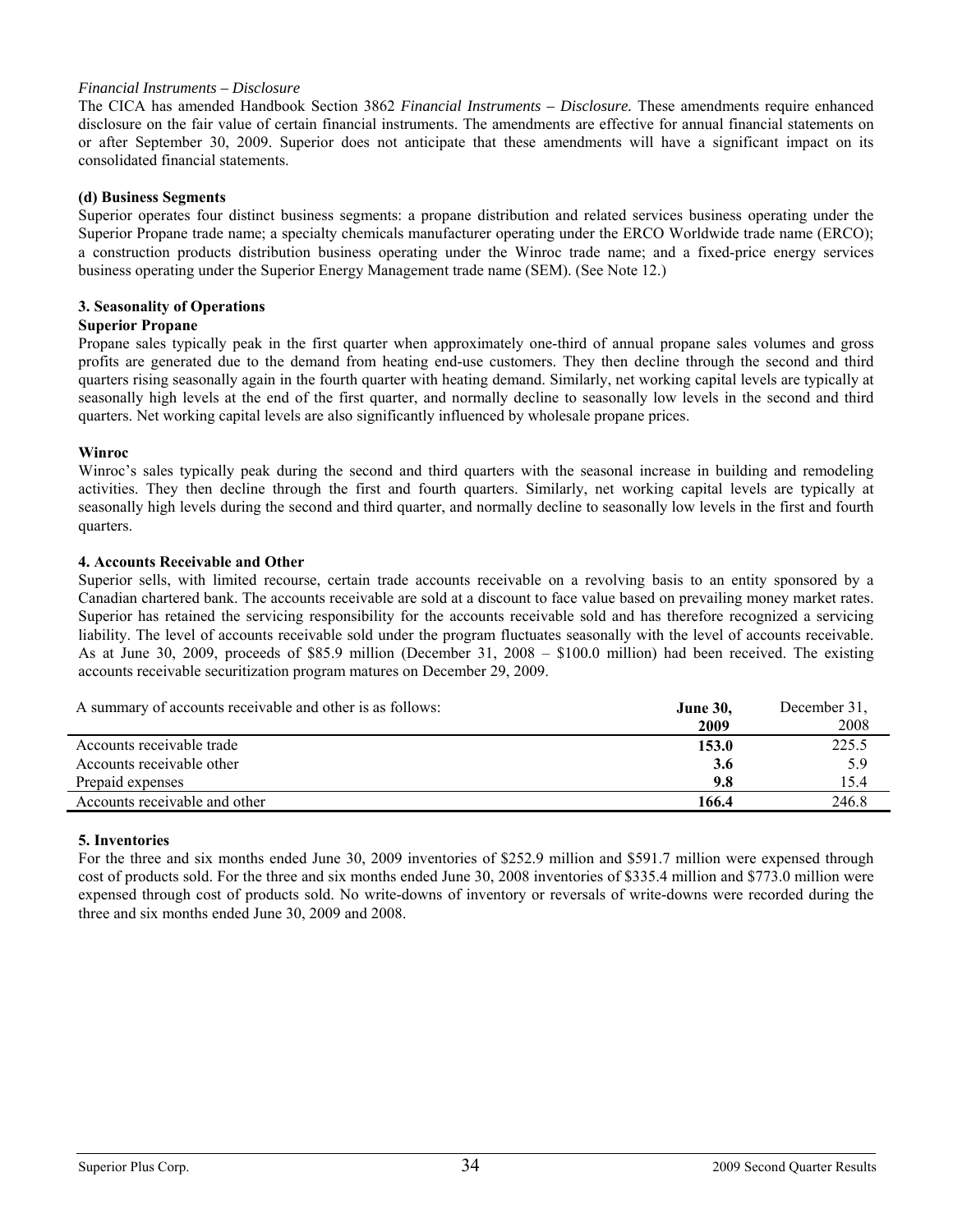#### **6. Revolving Term Bank Credits and Term Loans**

|                                                                     | Year of   |                                | <b>June 30,</b> | December 31. |
|---------------------------------------------------------------------|-----------|--------------------------------|-----------------|--------------|
|                                                                     | Maturity  | <b>Effective Interest Rate</b> | 2009            | 2008         |
| Revolving term bank credits <sup>(1)</sup>                          |           |                                |                 |              |
|                                                                     |           | Floating BA rate plus          |                 |              |
| Bankers Acceptances (BA)                                            | 2011      | applicable credit spread       | 187.6           | 168.9        |
| <b>LIBOR Loans</b>                                                  |           | Floating LIBOR rate plus       |                 |              |
| (US\$58.3 million; 2008 – US\$71.6 million)                         | 2011      | applicable credit spread       | 67.8            | 90.1         |
|                                                                     |           |                                | 255.4           | 259.0        |
| <b>Other Debt</b>                                                   |           |                                |                 |              |
| Notes payable                                                       | 2010      | Prime                          | 0.6             | 6.2          |
| Deferred consideration                                              | 2010      | Non-interest bearing           | 2.4             | 4.8          |
| Loan payable                                                        | 2009-2014 | $6.3\%$                        | -               | 11.8         |
|                                                                     |           |                                | 3.0             | 22.8         |
| <b>Senior Secured Notes</b>                                         |           |                                |                 |              |
| Senior secured notes subject to floating interest                   |           |                                |                 |              |
| rates (US\$60.0 million; $2008 - US$60.0$ million) <sup>(2)</sup>   | 2009-2015 | Floating LIBOR rate plus 1.7%  | 69.8            | 73.5         |
| Senior secured notes subject to fixed interest                      |           |                                |                 |              |
| rates (US\$100.0 million; $2008 - US$100.0$ million) <sup>(2)</sup> | 2009-2015 | 6.65%                          | 116.2           | 122.4        |
|                                                                     |           |                                | 186.0           | 195.9        |
| Total revolving term bank credits and term loans before deferred    |           |                                |                 |              |
| financing fees                                                      |           |                                | 444.4           | 477.7        |
| Deferred financing fees                                             |           |                                | (4.8)           | (1.9)        |
| Revolving term bank credits and term loans                          |           |                                | 439.6           | 475.8        |
| Current maturities                                                  |           |                                | (5.3)           | (13.0)       |
| Revolving term bank credits and term loans                          |           |                                | 434.3           | 462.8        |

(1) Superior and its wholly-owned subsidiaries, Superior Plus US Holdings Inc. and Commercial e Industrial (Chile) Limitada, have revolving term bank credit borrowing capacity of \$570.0 million. The credit facility matures on June 28, 2011 These facilities are secured by a general charge over the assets of Superior and certain of its subsidiaries. As at June 30, 2009, Superior had \$19.4 million of outstanding letters of credit (December 31, 2008 - \$41.5 million). The fair value of Superior's revolving term bank credits and other debt approximates its carrying value as a result of the market based interest rates and the short-term nature of the underlying debt instruments.

(2) Senior secured notes (the Notes) totaling US\$160.0 million (CDN\$186.0 million at June 30, 2009 and CDN\$195.9 million at December 31, 2008) are secured by a general charge over the assets of Superior and certain of its subsidiaries. Principal repayments begin in 2009. Management has estimated the fair value of the Notes based on comparisons to treasury instruments with similar maturities, interest rates and credit risk profiles. The estimated fair value of the Notes at June 30, 2009 was CDN\$180.5 million (December 31, 2008 – CDN\$183.8 million). In conjunction with the issue of the Notes, Superior swapped US\$60.0 million (CDN \$69.8 million) (December 31, 2008 – US\$60.0 million (CDN \$73.5 million)) of the fixed rate obligation into a US dollar floating rate obligation.

Repayment requirements of the revolving term bank credits and term loans are as follows:

| Current portion    | 5.3   |
|--------------------|-------|
| Due in $2011$      | 294.9 |
| Due in $2012$      | 37.2  |
| Due in $2013$      | 37.2  |
| Due in $2014$      | 34.9  |
| Subsequent to 2014 | 34.9  |
| Total              | 444.4 |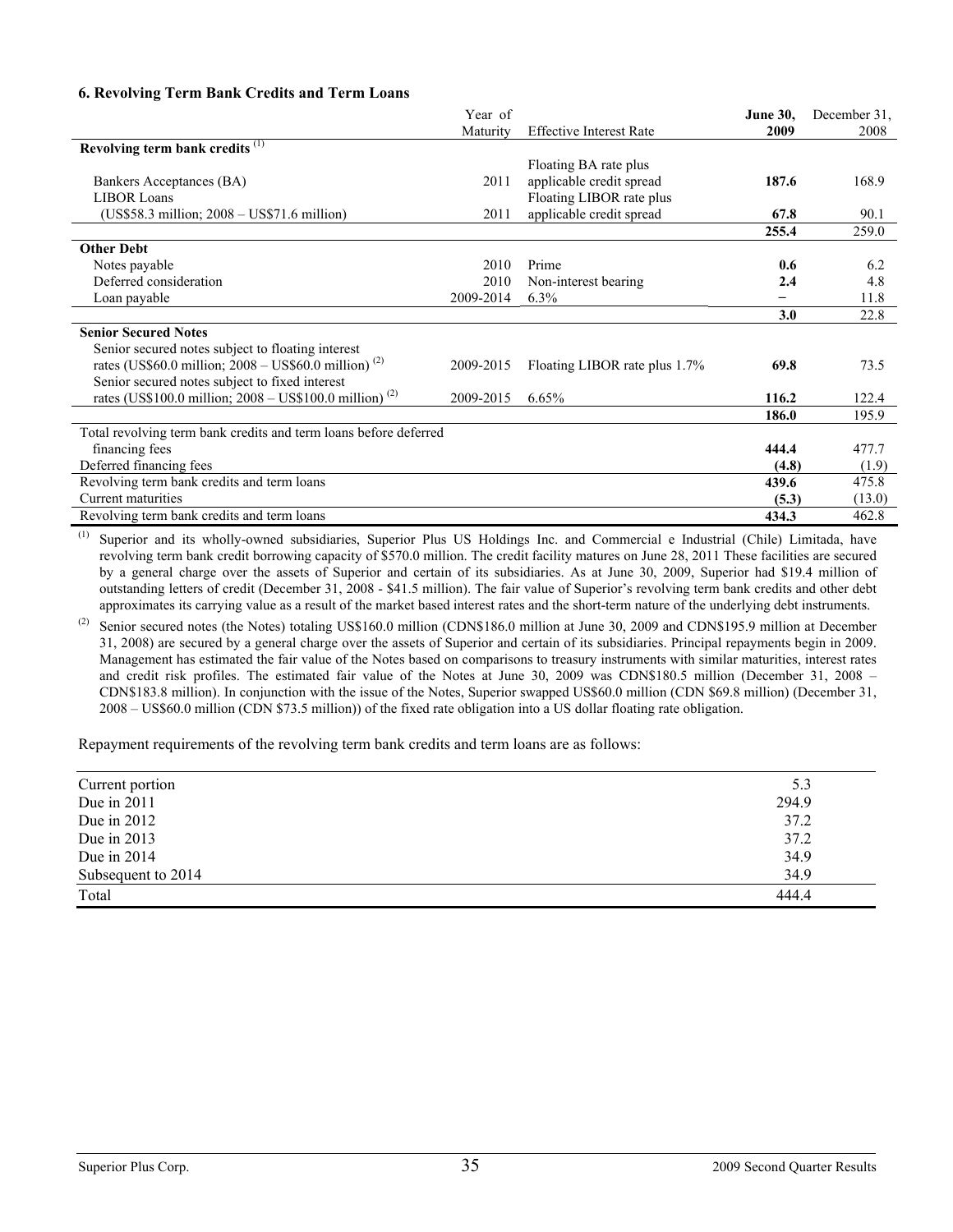#### **7. Convertible Unsecured Subordinated Debentures**

Superior has issued two series of debentures denoted as 5.75% Series 1 and 5.85% Series 1 as follows:

|                                                       |                 |                 |                 | .        |
|-------------------------------------------------------|-----------------|-----------------|-----------------|----------|
|                                                       |                 |                 | Unamortized     | Carrying |
|                                                       | <b>Series 1</b> | <b>Series 1</b> | <b>Discount</b> | Value    |
|                                                       | December 31.    | October 31.     |                 |          |
| Maturity date                                         | 2012            | 2015            |                 |          |
| Interest rate                                         | 5.75%           | 5.85%           |                 |          |
| Conversion price per share                            | \$36.00         | \$31.25         |                 |          |
| Debentures outstanding as at December 31, 2008        | 174.9           | 75.0            | (2.3)           | 247.6    |
| Conversion and repayment/redemption of debentures and |                 |                 |                 |          |
| accretion of discount during 2009                     |                 |                 | 0.4             | 0.4      |
| Deferred issue costs                                  | (3.4)           | (2.0)           |                 | (5.4)    |
| Debentures outstanding as at June 30, 2009            | 171.5           | 73.0            | (1.9)           | 242.6    |
| Quoted market value as at June 30, 2009               | 173.2           | 67.5            |                 |          |
| Ouoted market value as at December 31, 2008           | 141.7           | 52.5            |                 |          |

The debentures may be converted into shares at the option of the holder at any time prior to maturity and may be redeemed by Superior in certain circumstances. Superior may elect to pay interest and principal upon maturity or redemption by issuing shares to a trustee in the case of interest payments, and to the debenture holders in the case of payment of principal. The number of any shares issued will be determined based on market prices for the shares at the time of issuance.

#### **8. Financial Instruments**

The fair value of a financial instrument is the amount of consideration that would be estimated to be agreed upon in an arm's length transaction between knowledgeable, willing parties who are under no compulsion to act. Fair values are determined by reference to quoted bid or asking prices, as appropriate, in the most advantageous active market for that instrument to which Superior has immediate access. Where bid and ask prices are unavailable, Superior uses the closing price of the most recent transaction of the instrument. In the absence of an active market, Superior estimates fair values based on prevailing market rates (bid and ask prices, as appropriate) for instruments with similar characteristics and risk profiles or internal or external valuation models, such as discounted cash flow analysis, using, to the extent possible, observable market-based inputs.

Fair values determined using valuation models require the use of assumptions concerning the amount and timing of estimated future cash flows and discount rates. In determining those assumptions, Superior looks primarily to available readily observable external market inputs including factors such as forecasted commodity price curves, interest rate yield curves, currency rates, and price and rate volatilities as applicable. With respect to the valuation of ERCO's fixed-price electricity agreement, the valuation of this agreement requires Superior to make assumptions about the long-term price of electricity in electricity markets for which active market information is not available. The impact of the assumption for the long-term forward price curve of electricity has a material impact on the fair value of this agreement. A \$1/MWh change in the forecasted price of electricity would result in a change in the fair value of this agreement of \$1.2 million, with a corresponding impact to net income before income taxes. Any changes in the fair values of financial instruments classified or designated as held-for-trading are recognized in net income.

**Total**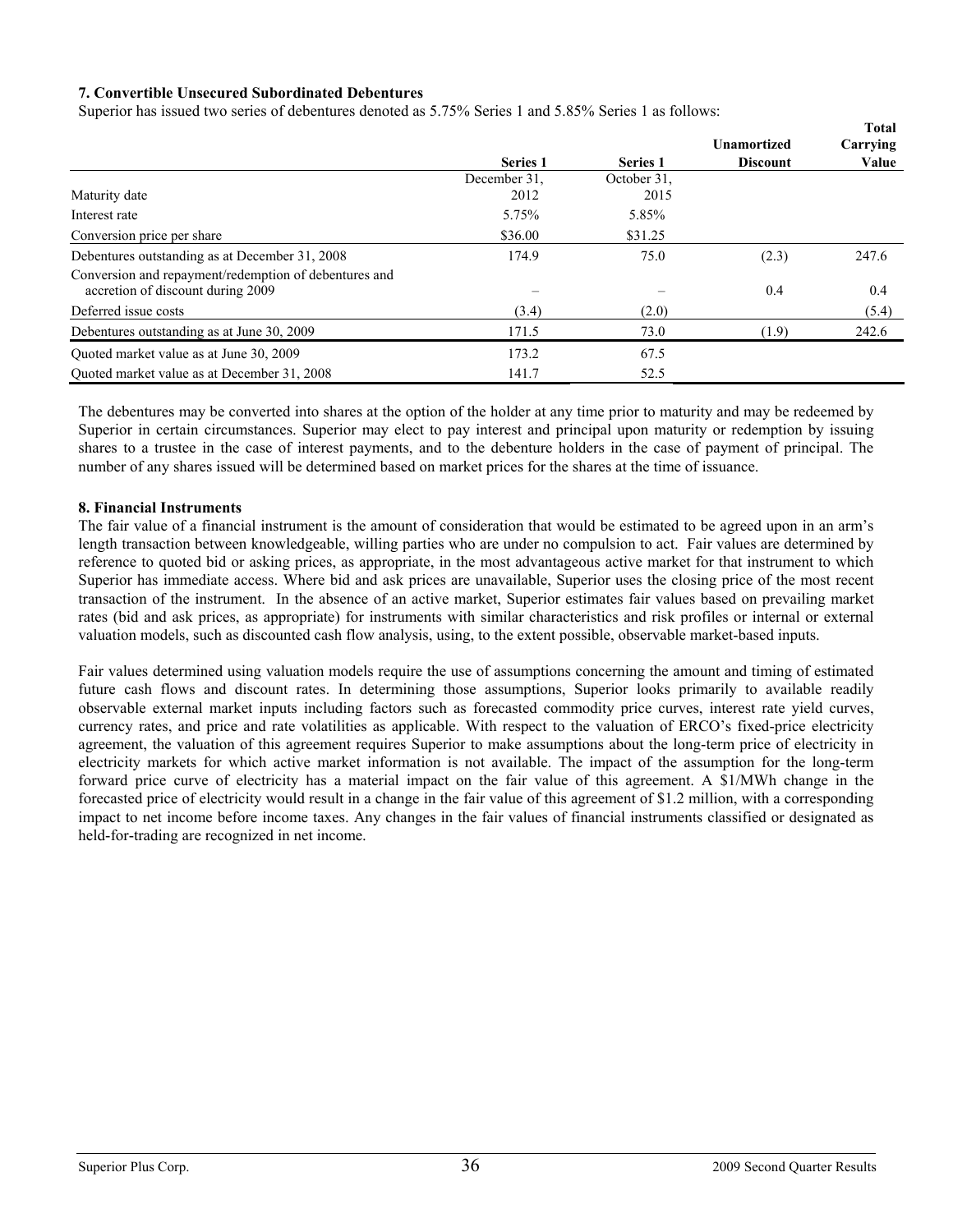#### **Financial and Non-Financial Derivatives**

| <b>Description</b>                           | Notional <sup>(1)</sup>    | <b>Term</b> | <b>Effective Rate</b>                   | <b>Asset (Liability)</b><br>as at June<br>30, 2009 | Asset (Liability)<br>as at December<br>31, 2008 |
|----------------------------------------------|----------------------------|-------------|-----------------------------------------|----------------------------------------------------|-------------------------------------------------|
| Natural gas financial swaps-NYMEX            | $16.2 \text{ GJ}^{(2)}$    | 2009-2011   | <b>US\$7.83/GJ</b>                      | (47.1)                                             | (33.5)                                          |
| Natural gas financial swaps-AECO             | $36.7 \,\mathrm{GJ}^{(2)}$ | 2009-2014   | CDN\$7.81/GJ                            | (60.2)                                             | (34.8)                                          |
| Foreign currency forward contracts, net sale | $US$169.8^{(4)}$           | 2009-2015   | 1.14                                    | (12.9)                                             | (11.5)                                          |
| Foreign currency forward contracts           | EURO€8.2 <sup>(4)</sup>    | 2009-2011   | 1.58                                    | (0.3)                                              |                                                 |
| Interest rate swaps                          | $US$60.0^{(4)}$            | 2013-2015   | <b>Floating LIBOR</b><br>rate plus 1.7% | 6.5                                                | 11.7                                            |
| Propane wholesale purchase and sale          |                            |             |                                         |                                                    |                                                 |
| contracts, net sale                          | $10.0$ USG <sup>(5)</sup>  | 2009-2010   | \$1.02/USG                              | 1.7                                                | (1.3)                                           |
| Butane wholesale purchase and sale           |                            |             |                                         |                                                    |                                                 |
| contracts, net sale                          | $0.7$ USG <sup>(5)</sup>   | 2009-2010   | \$1.13/USG                              | 0.8                                                |                                                 |
| ERCO fixed-price electricity purchase        |                            |             |                                         |                                                    |                                                 |
| agreement                                    | 45 MW <sup>(3)</sup>       | 2009-2017   | \$45-\$52/MWh                           | 24.7                                               | 42.1                                            |
| SEM electricity swaps                        | $0.5 \text{ MWh}^{(6)}$    | 2009-2014   | \$63.5/MWh                              | (9.5)                                              | (0.9)                                           |

<sup>(1)</sup> Notional values as at June 30, 2009<sup>(2)</sup> Millions of gigajoules purchased <sup>(3)</sup> Mega watts (MW) on a 24/7 continual basis per year purchased  $(4)$  Millions of dollars/Euros  $(5)$  Millions of United States gallons purchased  $(6)$  Millions of mega watt hours (MWh)

All financial and non-financial derivatives are designated as held for trading upon their initial recognition.

|                                               | Current       | Long-term     | Current     | Long-term          |
|-----------------------------------------------|---------------|---------------|-------------|--------------------|
| <b>Description</b>                            | <b>Assets</b> | <b>Assets</b> | Liabilities | <b>Liabilities</b> |
| Natural gas financial swaps – NYMEX and AECO  | 16.4          | 5.0           | 83.9        | 44.8               |
| SEM electricity swaps                         |               |               | 4.1         | 5.4                |
| Foreign currency forward contracts, net       | 2.3           | 4.5           | 13.6        | 6.4                |
| Interest rate swaps                           |               | 6.5           | -           |                    |
| Propane wholesale purchase and sale contracts | 3.5           |               | 1.8         |                    |
| Butane wholesale purchase and sale contracts  | 1.8           |               | 1.0         |                    |
| ERCO fixed-price power purchase agreements    | 3.5           | 21.2          |             |                    |
| As at June 30, 2009                           | 27.5          | 37.2          | 104.4       | 56.6               |
| As at December 31, 2008                       | 42.0          | 108.1         | 87.8        | 90.5               |

|                                                               | For the three months ended<br>June 30, 2009 |                 | For the three months ended<br>June 30, 2008 |             |  |
|---------------------------------------------------------------|---------------------------------------------|-----------------|---------------------------------------------|-------------|--|
|                                                               | Realized gain                               | Unrealized gain | Realized gain                               | Unrealized  |  |
| <b>Description</b>                                            | (loss)                                      | (loss)          | (loss)                                      | gain (loss) |  |
| Natural gas financial swaps - NYMEX and AECO                  | (28.2)                                      | 20.3            | 19.7                                        | 140.4       |  |
| SEM electricity swaps                                         | (1.3)                                       | (5.6)           |                                             | 1.7         |  |
| Foreign currency forward contracts, net                       | (1.4)                                       | (12.1)          | (3.6)                                       | (1.2)       |  |
| Interest rate swaps                                           | 1.4                                         | (5.8)           | 1.4                                         | (3.4)       |  |
| Foreign currency forward contracts –                          |                                             |                 |                                             |             |  |
| balance sheet related                                         | 6.3                                         |                 |                                             |             |  |
| Propane wholesale purchase and sale contracts                 |                                             | 7.0             |                                             | 0.4         |  |
| Butane wholesale purchase and sale contracts                  |                                             | 0.8             |                                             |             |  |
| ERCO fixed-price power purchase agreements                    | (1.1)                                       | (1.6)           | 8.5                                         | 8.3         |  |
| Total realized and unrealized gains (losses) on financial and |                                             |                 |                                             |             |  |
| non-financial derivatives                                     | (24.3)                                      | 3.0             | 26.0                                        | 146.2       |  |
| Foreign currency translation of senior secured notes          |                                             | 15.6            |                                             | 1.6         |  |
| Foreign currency translation of ERCO royalty assets           |                                             |                 |                                             | 2.0         |  |
| Total realized and unrealized gains (losses)                  | (24.3)                                      | 18.6            | 26.0                                        | 149.8       |  |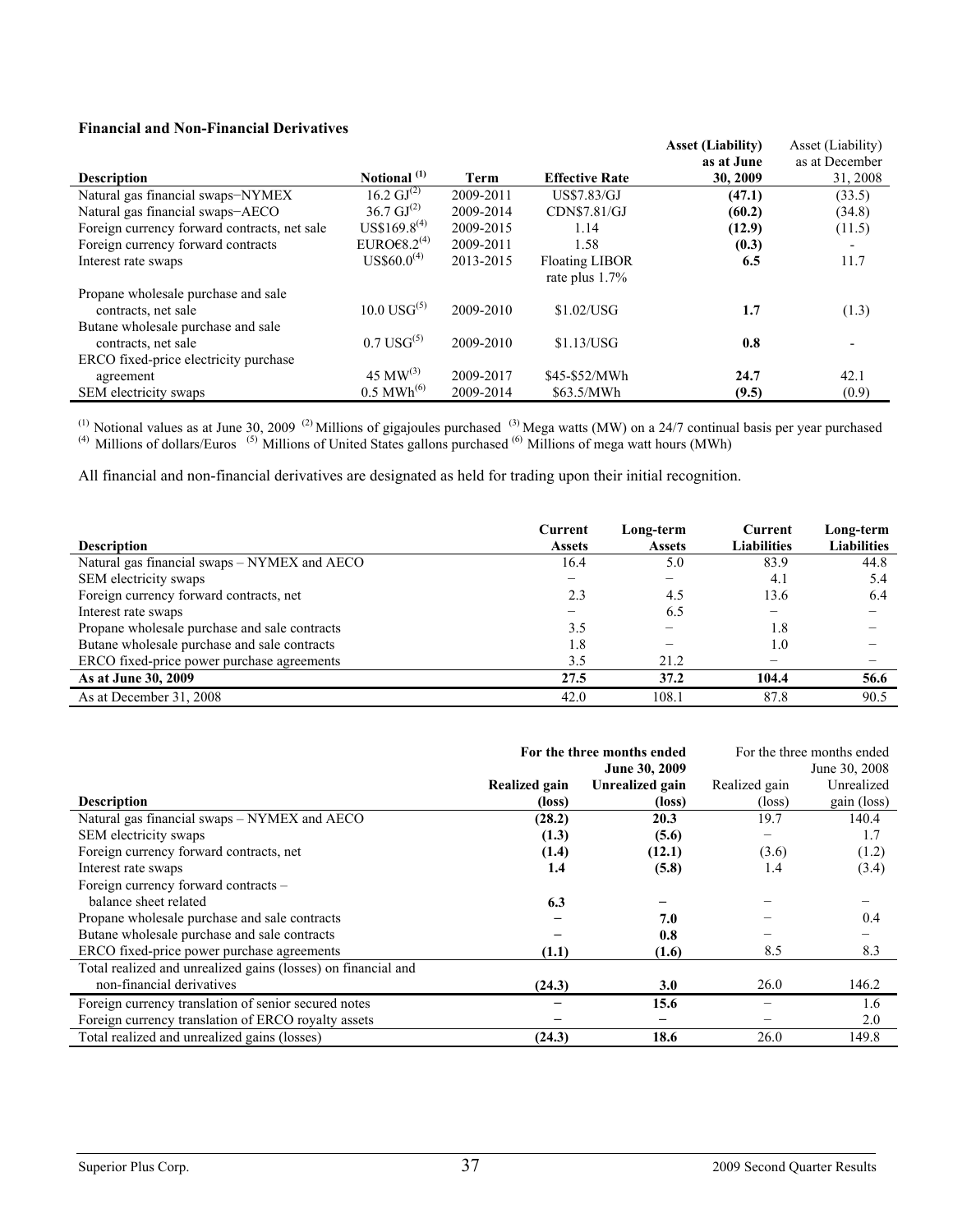|                                                               | For the six months ended |                 | For the six months ended |             |  |
|---------------------------------------------------------------|--------------------------|-----------------|--------------------------|-------------|--|
|                                                               | June 30, 2009            |                 | June 30, 2008            |             |  |
|                                                               | Realized gain            | Unrealized gain | Realized gain            | Unrealized  |  |
| <b>Description</b>                                            | (loss)                   | (loss)          | $(\text{loss})$          | gain (loss) |  |
| Natural gas financial swaps - NYMEX and AECO                  | (45.6)                   | (31.5)          | 21.4                     | 225.0       |  |
| SEM electricity swaps                                         | (1.8)                    | (8.6)           |                          | 2.2         |  |
| Foreign currency forward contracts, net                       | (7.4)                    | (5.5)           | (8.4)                    | 9.5         |  |
| Interest rate swaps                                           | 1.4                      | (5.8)           | 1.4                      | (0.9)       |  |
| Foreign currency forward contracts -                          |                          |                 |                          |             |  |
| balance sheet related                                         | 6.3                      |                 |                          |             |  |
| Propane wholesale purchase and sale contracts                 |                          | 3.1             |                          | (2.6)       |  |
| Butane wholesale purchase and sale contracts                  |                          | 0.8             |                          |             |  |
| ERCO fixed-price power purchase agreements                    | 0.1                      | (16.7)          | 11.8                     | 25.5        |  |
| Total realized and unrealized gains (losses) on financial and |                          |                 |                          |             |  |
| non-financial derivatives                                     | (47.0)                   | (64.2)          | 26.2                     | 258.7       |  |
| Foreign currency translation of senior secured notes          |                          | 9.9             |                          | (4.8)       |  |
| Foreign currency translation of ERCO royalty assets           |                          |                 |                          | 1.2         |  |
| Total realized and unrealized gains (losses)                  | (47.0)                   | (54.3)          | 26.2                     | 255.1       |  |

#### **Non-Derivative Financial Instruments**

Superior's accounts receivables have been designated as available for sale due to Superior's accounts receivable securitization program, Superior's accounts payable, dividends and interest payable to shareholders and debentureholders, revolving term bank credits and term loans and debentures have been designated as other liabilities. The carrying value of Superior's cash, accounts receivable, accounts payable, and dividends and interest payable to shareholders and debenture holders approximates their fair value due to the short-term nature of these amounts. The carrying value and the fair value of Superior's revolving term bank credits and term loans, and debentures, is provided in Notes 6 and 7.

#### **Financial Instruments – Risk Management**

Derivative and non-financial derivatives are used by Superior to manage its exposure to fluctuations in foreign currency exchange rates, interest rates and commodity prices. Superior assesses the inherent risks of these instruments by grouping derivative and non-financial derivatives related to the exposures these instruments mitigate. Superior's policy is not to use derivative or non-financial derivative instruments for speculative purposes. Superior does not formally designate its derivatives as hedges, as a result, Superior does not apply hedge accounting and is required to designate its derivatives and non-financial derivatives as held for trading.

Effective 2008, SEM enters into natural gas financial swaps primarily with Constellation Energy Commodities Group Inc. for distributor billed natural gas business in Canada to manage its economic exposure of providing fixed-price natural gas to its customers. Additionally, SEM continues to maintain its historical natural gas swap positions with seven additional counterparties. SEM monitors its fixed-price natural gas positions on a daily basis to monitor compliance with established risk management policies. SEM maintains a substantially balanced fixed-price natural gas position in relation to its customer supply commitments.

SEM enters into electricity financial swaps with three counterparties to manage the economic exposure of providing fixedprice electricity to its customers. SEM monitors its fixed-price electricity positions on a daily basis to monitor compliance with established risk management policies. SEM maintains a substantially balanced fixed-price electricity position in relation to its customer supply commitments.

ERCO has entered into a fixed-price electricity purchase agreement to manage the economic exposure of certain of its chemical facilities to changes in the market price of electricity, in a market where the price of electricity is not fixed. The fair value with respect to this agreement is with a single counterparty.

Superior Propane enters into various propane forward purchase and sale agreements with more than twenty counterparties to manage the economic exposure of its wholesale customer supply contracts. Superior Propane monitors its fixed-price propane positions on a daily basis to monitor compliance with established risk management policies. Superior Propane maintains a substantially balanced fixed-price propane gas position in relation to its wholesale customer supply commitments.

Superior, on behalf of its operating divisions, enters into foreign currency forward contracts with ten counterparties to manage the economic exposure of Superior's operations to movements in foreign currency exchange rates. SEM and Superior Propane contract a portion of their fixed-price natural gas, and propane purchases and sales in US dollars and enter into forward US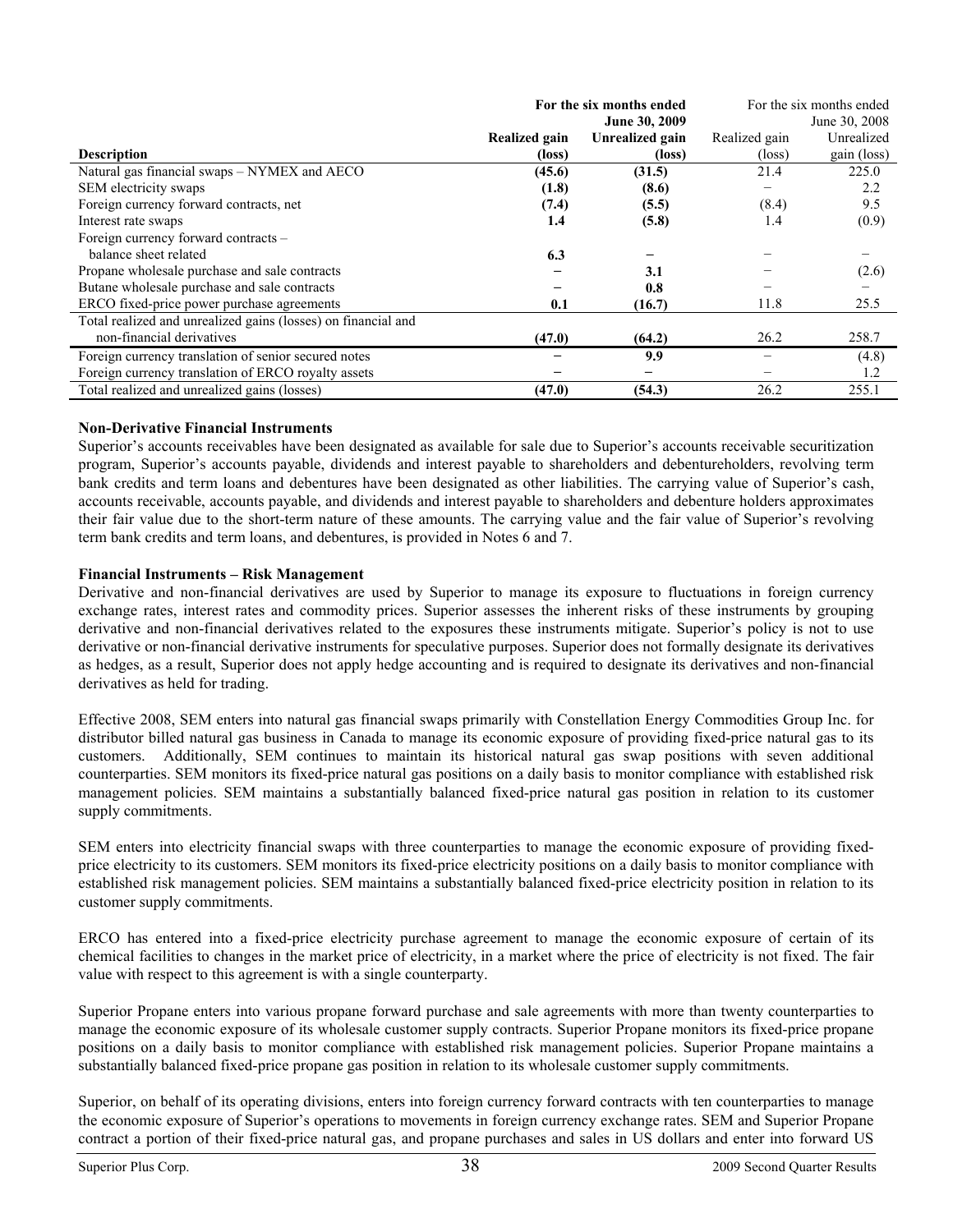dollar purchase contracts to create an effective Canadian dollar fixed-price purchase cost. ERCO Worldwide enters into US dollar forward sales contracts on an ongoing basis to mitigate the impact of foreign exchange fluctuations on sales margins on production from its Canadian plants that is sold in US dollars. Interest expense on Superior's US dollar debt is also used to mitigate the impact of foreign exchange fluctuations.

Superior has interest rate swaps with a single counterparty to manage the interest rate mix of its total debt portfolio and related overall cost of borrowing. Superior manages its overall liquidity risk in relation to its general funding requirements by utilizing a mix of short-term and longer-term maturity debt instruments. Superior reviews its mix of short-term and longer-term debt instruments on an on-going basis to ensure it is able to meet its liquidity requirements.

Superior utilizes a variety of counterparties in relation to its derivative and non-financial derivative instruments in order to mitigate its counterparty risk. Superior assesses the credit worthiness of its significant counterparties at the inception and throughout the term of a contract. Superior is also exposed to customer credit risk. Superior Propane and Winroc deal with a large number of small customers, thereby reducing this risk. ERCO, due to the nature of its operations, sells its products to a relatively small number of customers. ERCO mitigates its customer credit risk by actively monitoring the overall credit worthiness of its customers. SEM has minimal exposure to customer credit risk as local natural gas and electricity distribution utilities have been mandated, for a nominal fee, to provide SEM with invoicing, collection and the assumption of bad debts risk for residential customers. SEM actively monitors the credit worthiness of its commercial customers.

Allowance for doubtful accounts and past due receivables are reviewed by Superior at each balance sheet reporting date. Superior updates its estimate of the allowance for doubtful accounts based on the evaluation of the recoverability of accounts receivable balances of each customer taking into account historic collection trends of past due accounts and current economic conditions. Accounts receivable are written-off once it is determined they are not collectable.

Pursuant to their respective terms, trade accounts receivable, before deducting an allowance for doubtful accounts, are aged as follows:

|                                  | <b>June 30, 2009</b> | December 31, 2008 |
|----------------------------------|----------------------|-------------------|
| Current                          | 121.2                | 150.5             |
| Past due less than 90 days       | 29.1                 | 67.6              |
| Past due over 90 days            | 9.1                  | 16.7              |
| Trade accounts receivable, total | 159.4                | 234.8             |

Superior's trade accounts receivable are stated after deducting a provision of \$6.4 million as at June 30, 2009 (December 31, 2008 - \$9.3 million). The movement in the provision for doubtful accounts was as follows:

|                                          | Six months ended | Twelve months ended |
|------------------------------------------|------------------|---------------------|
|                                          | June 30, 2009    | December 31, 2008   |
| Allowance for doubtful accounts, opening | (9.3)            | (5.1)               |
| Bad debt expense, net of recoveries      | (2.4)            | (8.1)               |
| Written-off                              | 5.3              | 3.9                 |
| Allowance for doubtful accounts, ending  | (6.4)            | 9.3                 |

Superior's contractual obligations associated with its financial liabilities are as follows:

|      |       |                          |                          |       | 7019 анч          |              |
|------|-------|--------------------------|--------------------------|-------|-------------------|--------------|
| 2010 | 2011  | 2012                     | 2013                     | 2014  | <b>Thereafter</b> | <b>Total</b> |
| 5.3  | 294.9 | 37.2                     | 37.2                     | 34.9  | 34.9              | 444.4        |
|      |       |                          |                          | 174.9 | 75.0              | 249.9        |
|      |       |                          |                          |       |                   |              |
| 57.5 | 68.0  | 6.0                      |                          |       |                   | 131.5        |
| 64.7 | 111.4 | 64.5                     | 32.5                     | 9.0   |                   | 282.1        |
| 2.8  | 5.1   | 0.3                      | -                        |       |                   | 8.2          |
| 8.9  | 17.7  | 17.7                     | 17.7                     | 17.7  | 70.8              | 150.5        |
| 17.6 | 28.9  | 7.5                      | 4.9                      | 3.4   |                   | 62.3         |
| 27.7 | 36.3  | 2.2                      | $\overline{\phantom{0}}$ |       |                   | 66.2         |
| 13.0 | 0.5   | $\overline{\phantom{0}}$ |                          |       |                   | 13.5         |
| 4.7  | 1.9   |                          |                          |       |                   | 6.6          |
|      |       |                          |                          |       |                   |              |

**2015 and**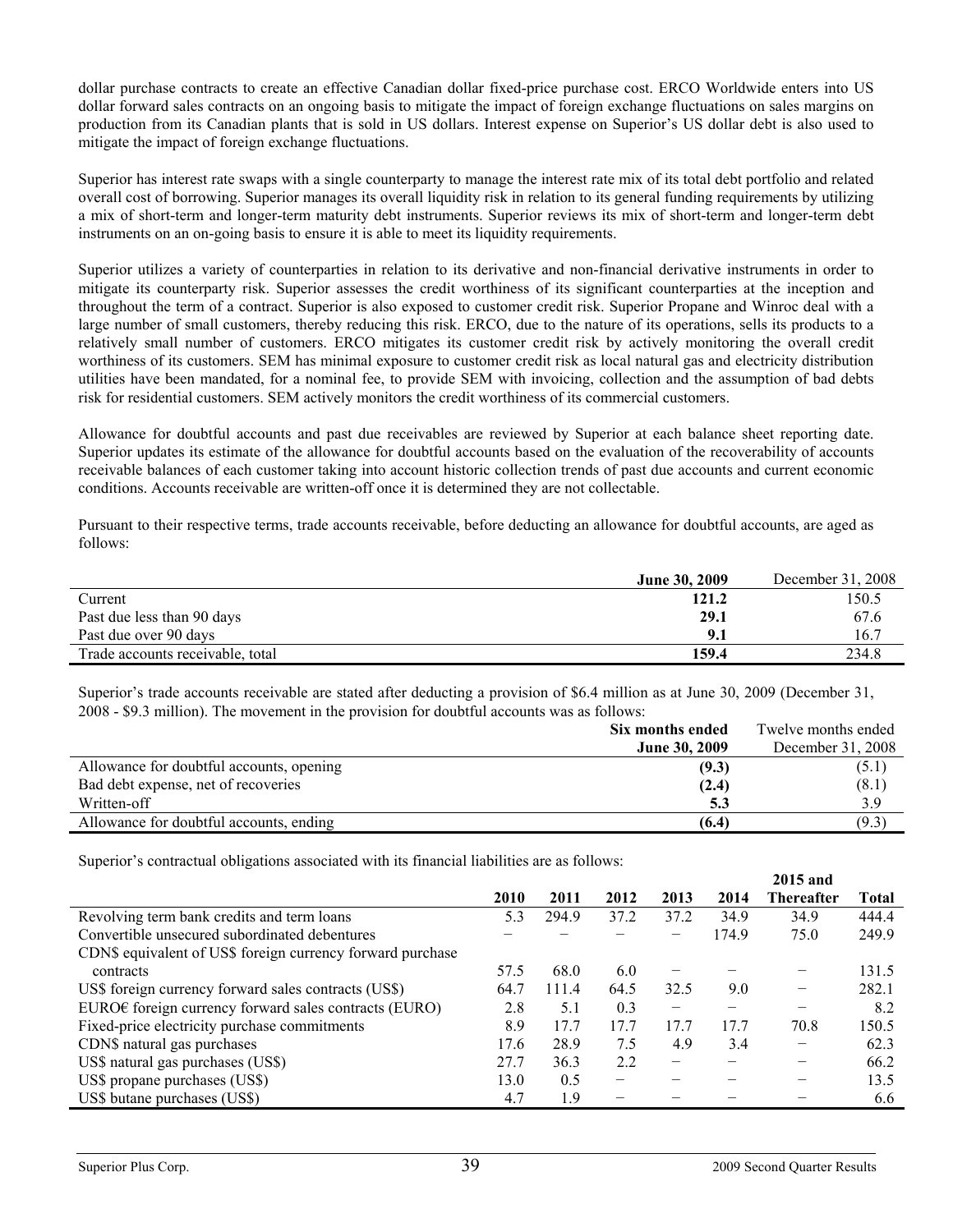Superior's contractual obligations are considered to be normal course operating commitments and do not include the impact of mark-to-market fair values on financial and non-financial derivatives. Superior expects to fund these obligations through a combination of cash flow from operations, proceeds on revolving term bank credits and proceeds on the issuance of share capital.

Superior's financial instruments' sensitivity to changes in foreign currency exchange rates, interest rates and various commodity prices and the impact to net earnings are detailed below:

|                                                                                          | Three and six        |
|------------------------------------------------------------------------------------------|----------------------|
|                                                                                          | months ended         |
|                                                                                          | <b>June 30, 2009</b> |
| Increase (decrease) to net earnings of a \$0.01 increase in the CDN\$ to the US\$        | 3.4                  |
| Increase (decrease) to net earnings of a 0.5% increase in interest rates                 | (0.8)                |
| Increase (decrease) to net earnings of a \$0.40/GJ increase in the price of natural gas  | 20.3                 |
| Increase (decrease) to net earnings of a \$0.04/litre increase in the price of propane   | 0.6                  |
| Increase (decrease) to net earnings of a \$0.04/litre increase in the price of butane    | 0.1                  |
| Increase (decrease) to net earnings of a \$1.00/KwH increase in the price of electricity | 1 Q                  |

The calculation of Superior's sensitivity to changes in foreign currency exchange rates, interest rates and various commodity prices represent the change in fair value of the financial instrument without consideration of the value of the underlying variable, for example, the underlying customer contracts. The recognition of the sensitivities identified above would have impacted Superior's unrealized gain (loss) on financial instruments and would not have a material impact on Superior's cash flow from operations.

#### **9. Income Taxes**

On December 31, 2008, Superior converted from a publicly traded income trust to a publicly traded corporation. As such, Superior's calculation of current and future income taxes for the three and six months ended June 30, 2009 is based on the conversion to a corporate structure effective December 31, 2008, whereas Superior's calculation of current and future income taxes for the three and six months ended June 30, 2008 is based on Superior being a publicly traded income trust. Consistent with prior periods, Superior recognizes a provision for income taxes for its subsidiaries that are subject to current and future income taxes, including United States income tax, United States non-resident withholding tax and Chilean income tax.

Total income tax recovery/expense, comprised of current and future taxes for the three and six months ended June 30, 2009 was a \$3.5 million expense and a \$13.3 million recovery, respectively, compared to an expense of \$11.0 million and \$29.0 million in the comparative period. Income taxes were impacted by Superior's conversion to a corporation on December 31, 2008 and unrealized gains and losses on financial instruments. For the three and six months ended June 30, 2009, future income tax recovery/expense from operations in Canada, the United States and Chile was a \$2.3 million expense and a \$19.5 million recovery, respectively, resulting in a corresponding total future income tax asset of \$253.7 million and a total deferred credit of \$281.2 million. Future income tax expense for the three and six months ended June 30, 2008 was \$6.8 million and \$23.1 million, respectively.

# **10. Shareholders' Equity**

## **Authorized**

Superior is authorized to issue an unlimited number of common shares and an unlimited number of preferred shares. The holders of common shares are entitled to dividends if, as and when declared by the board of directors; to one vote per share at meetings of the holders of common shares; and upon liquidation, dissolution or winding up of Superior to receive pro rata the remaining property and assets of Superior, subject to the rights of any shares having priority over the common shares of which none are outstanding.

Preferred shares are issuable in series with each class of preferred share having such rights as the board of directors may determine. Holders of preferred shares are entitled, in priority of holders of common shares, to be paid rateably with holders of each other series of preferred shares the amount of accumulated dividends, if any, specified to be payable preferentially to the holders of such series upon liquidation, dissolution or winding up of Superior to be paid rateably with holders of each other series of preferred shares the amount, if any, specified as being payable preferentially to holders of such series. Superior does not have any preferred shares outstanding.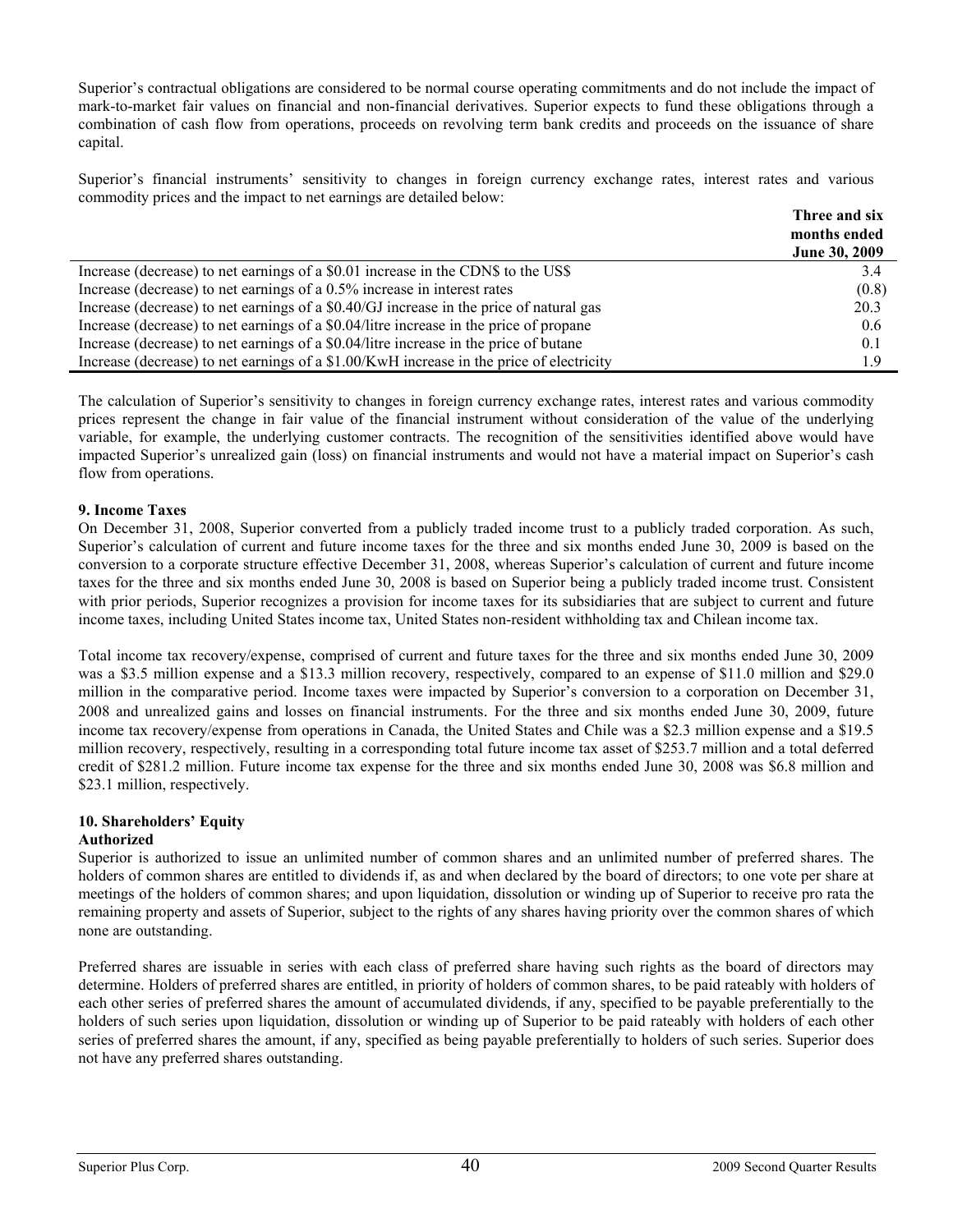|                                                                                     | <b>Issued Number</b>        |                                    |
|-------------------------------------------------------------------------------------|-----------------------------|------------------------------------|
|                                                                                     | of Common                   |                                    |
|                                                                                     | <b>Shares</b>               | Shareholders'                      |
|                                                                                     | $(Millions)$ <sup>(1)</sup> | Equity <sup><math>(1)</math></sup> |
| <b>Shareholders' equity, December 31, 2008</b>                                      | 88.4                        | 574.2                              |
| Net earnings                                                                        |                             | 17.9                               |
| Other comprehensive loss                                                            |                             | (13.4)                             |
| Cumulative impact of adopting new guidance on the valuation of financial instrument |                             |                                    |
| asset and liabilities (Note $2(b)$ )                                                |                             | (0.3)                              |
| Dividends to Shareholders <sup>(2)</sup>                                            |                             | (71.6)                             |
| <b>Shareholders' equity, June 30, 2009</b>                                          | 88.4                        | 506.8                              |

(1) On December 31, 2008, Superior redeemed its outstanding trust units in exchange for shares as a result of its conversion from a publicly traded income trust to a publicly corporation. (See Note 1.)

(2) Dividends to Shareholders are declared at the discretion of Superior.

Shareholders' capital, deficit and accumulated other comprehensive income (loss) as at June 30, 2009 and December 31, 2008 consists of the following components:

|                                                                              | June 30,  | December 31, |
|------------------------------------------------------------------------------|-----------|--------------|
|                                                                              | 2009      | 2008         |
| Shareholders' capital                                                        |           |              |
| Share capital                                                                | 1,370.9   | 1,370.9      |
|                                                                              | 1,370.9   | 1,370.9      |
|                                                                              |           |              |
| <b>Contributed Surplus</b>                                                   |           |              |
| Conversion feature on warrants and convertible debentures                    | 4.8       | 4.8          |
|                                                                              | 4.8       | 4.8          |
|                                                                              |           |              |
| <b>Accumulated deficit</b>                                                   |           |              |
| Retained earnings from operations                                            | 550.7     | 532.8        |
| Cumulative impact of adopting new guidance on the valuation of financial     |           |              |
| instrument asset and liabilities (Note $2(b)$ )                              | (0.3)     |              |
| Accumulated distributions                                                    | (1,407.5) | (1,335.9)    |
|                                                                              | (857.1)   | (803.1)      |
| Accumulated other comprehensive income (loss)                                |           |              |
| Balance at beginning of period                                               | 1.6       | (20.3)       |
| Unrealized foreign currency gains (losses) on translation of self-sustaining |           |              |
| foreign operations                                                           | (9.0)     | 30.1         |
| Reclassification of derivative gains and losses previously deferred          | (4.4)     | (8.2)        |
|                                                                              | (11.8)    | 1.6          |

#### **Additional Capital Disclosures**

Superior's objectives when managing capital are: (i) to maintain a flexible capital structure to preserve its ability to meet its financial obligations, including potential obligations from acquisitions; and (ii) safeguard Superior's assets while at the same time maximizing the growth of its businesses and returns to its shareholders.

In the management of capital, Superior includes shareholders' equity (excluding accumulated other comprehensive income) (AOCI), current and long-term debt, convertible debentures, securitized accounts receivable and cash and cash equivalents.

Superior manages its capital structure and makes adjustments in light of changes in economic conditions and nature of the underlying assets. In order to maintain or adjust the capital structure, Superior may adjust the amount of dividends to Shareholders, issue additional share capital, issue new debt or convertible debentures, issue new debt or convertible debentures with different characteristics and/or increase or decrease the amount of securitized accounts receivable.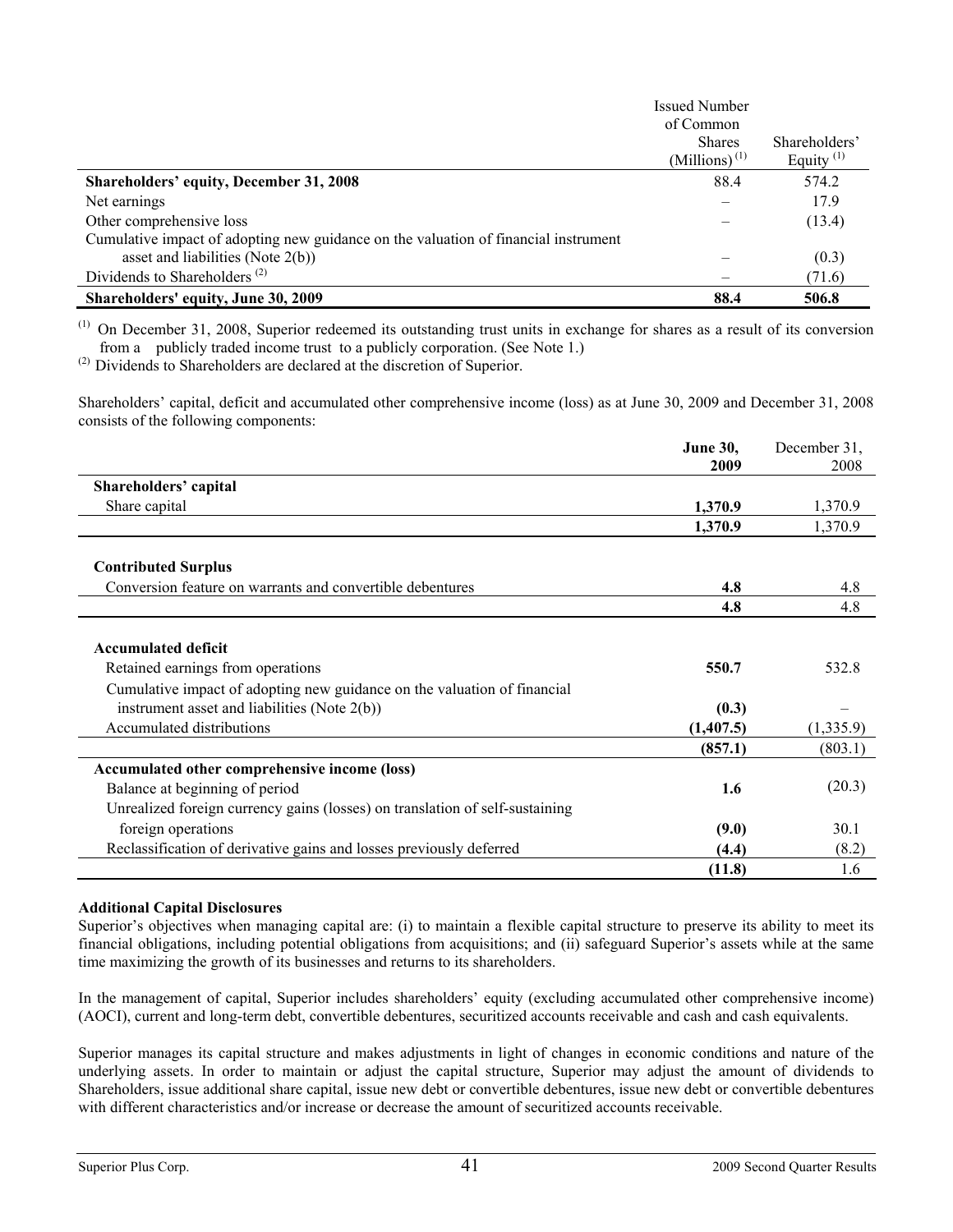Superior monitors its capital based on the ratio of senior debt outstanding to net earnings before interest, taxes, depreciation, amortization and other non-cash expenses (EBITDA), as defined by its revolving term credit facility, and the ratio of total debt outstanding to EBITDA. Superior's reference to EBITDA as defined by its revolving term credit facility may be referred to as compliance EBITDA in other public reports of Superior.

Superior is subject to various financial covenants in its credit facility agreements, including senior debt and total debt to EBITDA ratios, which are measured on a quarterly basis. As at June 30, 2009 and December 31 2008, Superior was in compliance with all of its financial covenants.

Superior's financial objectives and strategy related to managing its capital as described above have remained unchanged from the prior fiscal year. Superior believes that its debt to EBITDA ratios are within reasonable limits, in light of Superior's size, the nature of its businesses and its capital management objectives.

The capital structure of the Superior and the calculation of its key capital ratios are as follows:

|                                                              | <b>June 30,</b><br>2009 | December 31,<br>2008 |
|--------------------------------------------------------------|-------------------------|----------------------|
| Total shareholders' equity                                   | 506.8                   | 574.2                |
| Exclude accumulated other comprehensive loss (income)        | 11.8                    | (1.6)                |
| Shareholders' equity (excluding AOCI)                        | 518.6                   | 572.6                |
|                                                              |                         |                      |
| Current portion of term loans                                | 5.3                     | 13.0                 |
| Revolving term bank credits and term loans <sup>(1)</sup>    | 439.1                   | 464.7                |
| Accounts receivable securitization program                   | 85.9                    | 100.0                |
| Total senior debt                                            | 530.3                   | 577.7                |
| Convertible unsecured subordinated debentures <sup>(1)</sup> | 248.0                   | 247.6                |
| Total debt                                                   | 778.3                   | 825.3                |
|                                                              |                         |                      |
| Cash                                                         | (14.0)                  | (16.1)               |
|                                                              |                         |                      |
| Total capital                                                | 1,282.9                 | 1,381.8              |

|                                                           | <b>Twelve months ended</b> Twelve months ended<br><b>June 30,</b> | December 31, |
|-----------------------------------------------------------|-------------------------------------------------------------------|--------------|
|                                                           | 2009                                                              | 2008         |
| Net earnings (loss)                                       | (205.9)                                                           | 67.7         |
| Adjusted for:                                             |                                                                   |              |
| Interest on revolving term bank credits and term loans    | 23.4                                                              | 23.7         |
| Interest on convertible unsecured subordinated debentures | 14.9                                                              | 14.8         |
| Accretion of convertible debenture issue costs            | 1.2                                                               | 1.4          |
| Amortization of property, plant and equipment             | 19.4                                                              | 18.3         |
| Amortization included in cost of sales                    | 37.4                                                              | 38.9         |
| Amortization of intangible assets                         | 5.9                                                               | 5.3          |
| Income tax expense (recovery)                             | (32.4)                                                            | 9.9          |
| Unrealized (gains) losses on financial instruments        | 370.6                                                             | 61.2         |
| Gain on sale of facility                                  | (4.0)                                                             | (4.0)        |
| Superior Propane non-cash pension expense                 | 1.9                                                               | 2.4          |
| EBITDA <sup>(2)</sup>                                     | 232.4                                                             | 239.6        |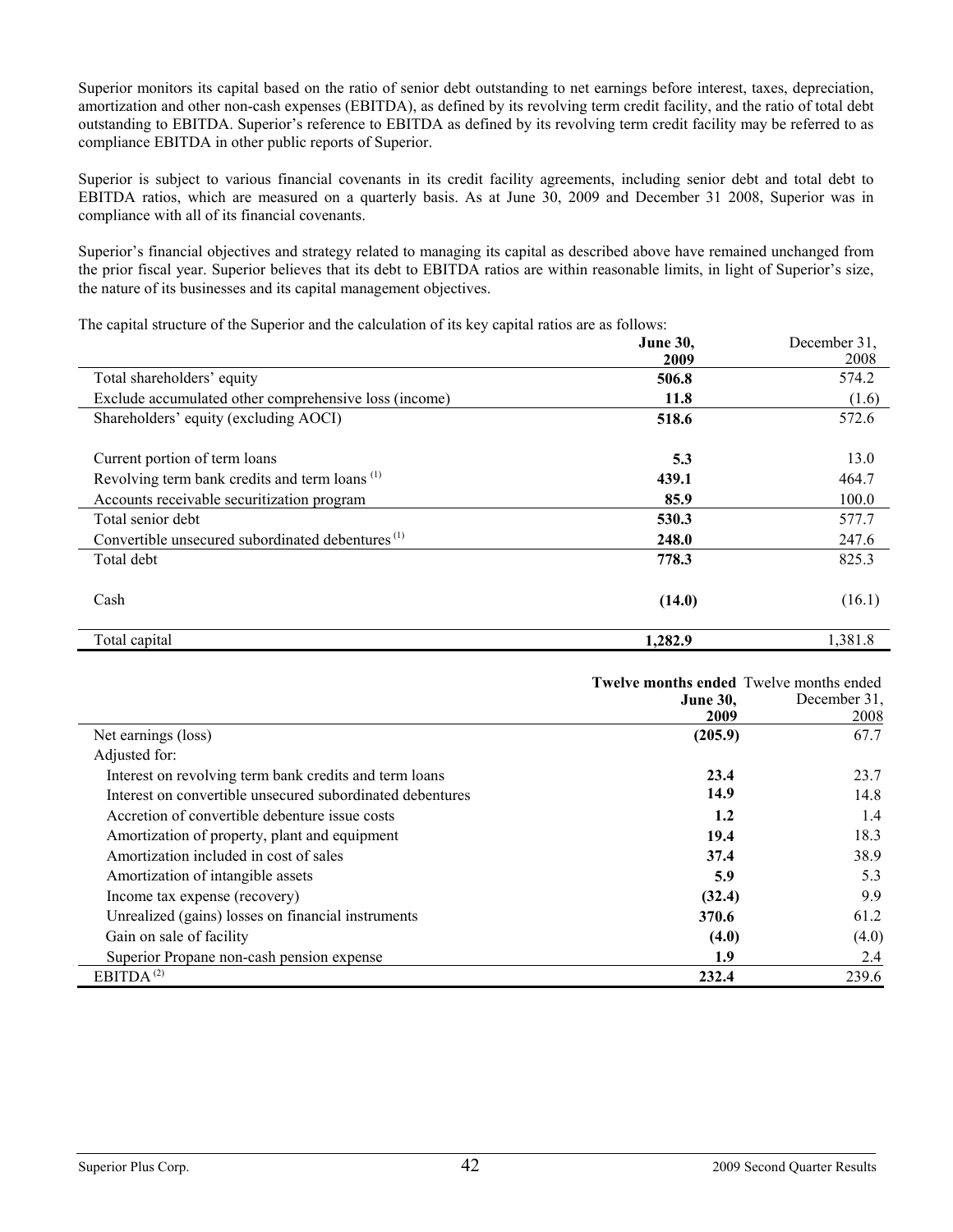|                            |                 | <b>June 30,</b> | December 31. |
|----------------------------|-----------------|-----------------|--------------|
|                            | Target          | 2009            | 2008         |
| Senior debt to $EBITDA(2)$ | $1.5:1 - 2.0:1$ | 2.3:1           | 2.4:1        |
| Total debt to $EBITDA(2)$  | $2.5:1 - 3.0:1$ | 3.3:1           | 3.4:1        |

(1) Revolving term bank credits and term loans and convertible unsecured subordinated debentures are before deferred issue costs.

 $^{(2)}$  EBITDA, as defined by Superior's revolving term credit facility, is calculated on a trailing twelve month basis taking into consideration the proforma impact of acquisitions and dispositions in accordance with the requirements of Superior's credit facility. Superior's calculation of EBITDA and debt to EBITDA may differ from those of similar entities.

#### **11. Net Earnings per Share**

|                                                                      | Three months<br>ended | Six months ended<br><b>June 30,</b> |        |        |
|----------------------------------------------------------------------|-----------------------|-------------------------------------|--------|--------|
|                                                                      | <b>June 30,</b>       |                                     |        |        |
|                                                                      | 2009                  | 2008                                | 2009   | 2008   |
| Net earnings per share computation, basic and diluted <sup>(1)</sup> |                       |                                     |        |        |
| Net earnings                                                         | 23.4                  | 164.3                               | 17.9   | 291.5  |
| Weighted average shares outstanding                                  | 88.4                  | 88.4                                | 88.4   | 88.3   |
| Net earnings per share, basic and diluted                            | \$0.26                | \$1.86                              | \$0.20 | \$3.30 |

(1) All outstanding debentures have been excluded from this calculation as they were anti-dilutive.

#### **12. Business Segments**

Superior operates four distinct business segments: a propane distribution and related services business operating under the Superior Propane trade name; a specialty chemicals manufacturer operating under the ERCO Worldwide trade name (ERCO); a construction products distribution business operating under the Winroc trade name; and a fixed-price energy services business operating under the Superior Energy Management trade name (SEM). Superior's corporate office arranges intersegment foreign exchange contracts from time to time between its business segments. Realized gains and losses pertaining to intersegment foreign exchange gains and losses are eliminated under the corporate cost column.

|                                                    | <b>Superior</b> |             |        |            |           | <b>Total</b> |
|----------------------------------------------------|-----------------|-------------|--------|------------|-----------|--------------|
| For the three months ended June 30, 2009           | Propane         | <b>ERCO</b> | Winroc | <b>SEM</b> | Corporate | Consolidated |
| <b>Revenues</b>                                    | 158.7           | 120.1       | 98.2   | 77.4       |           | 454.4        |
| Cost of products sold                              | (108.9)         | (72.5)      | (73.9) | (39.9)     |           | (295.2)      |
| Realized gains (losses) on financial instruments   | 1.7             | (3.6)       |        | (30.1)     | 7.7       | (24.3)       |
| Gross profit                                       | 51.5            | 44.0        | 24.3   | 7.4        | 7.7       | 134.9        |
| <b>Expenses</b>                                    |                 |             |        |            |           |              |
| Operating and administrative                       | 49.8            | 32.9        | 21.0   | 4.6        | 3.2       | 111.5        |
| Amortization of property, plant and equipment      | 3.2             |             | 0.9    |            |           | 4.1          |
| Amortization of intangible assets                  |                 | 1.4         | 0.2    |            |           | 1.6          |
| Interest on revolving term bank                    |                 |             |        |            |           |              |
| credits and term loans                             |                 |             |        |            | 5.4       | 5.4          |
| Interest on convertible unsecured                  |                 |             |        |            |           |              |
| subordinated debentures                            |                 |             |        |            | 3.7       | 3.7          |
| Accretion of convertible debenture issue costs     |                 |             |        |            | 0.3       | 0.3          |
| Unrealized losses (gains) on financial instruments | (7.8)           | 1.7         |        | (14.8)     | 2.3       | (18.6)       |
|                                                    | 45.2            | 36.0        | 22.1   | (10.2)     | 14.9      | 108.0        |
| Net earnings (loss) before income taxes            | 6.3             | 8.0         | 2.2    | 17.6       | (7.2)     | 26.9         |
| Income tax expense                                 |                 | —           |        | —          | (3.5)     | (3.5)        |
| <b>Net Earnings (Loss)</b>                         | 6.3             | 8.0         | 2.2    | 17.6       | (10.7)    | 23.4         |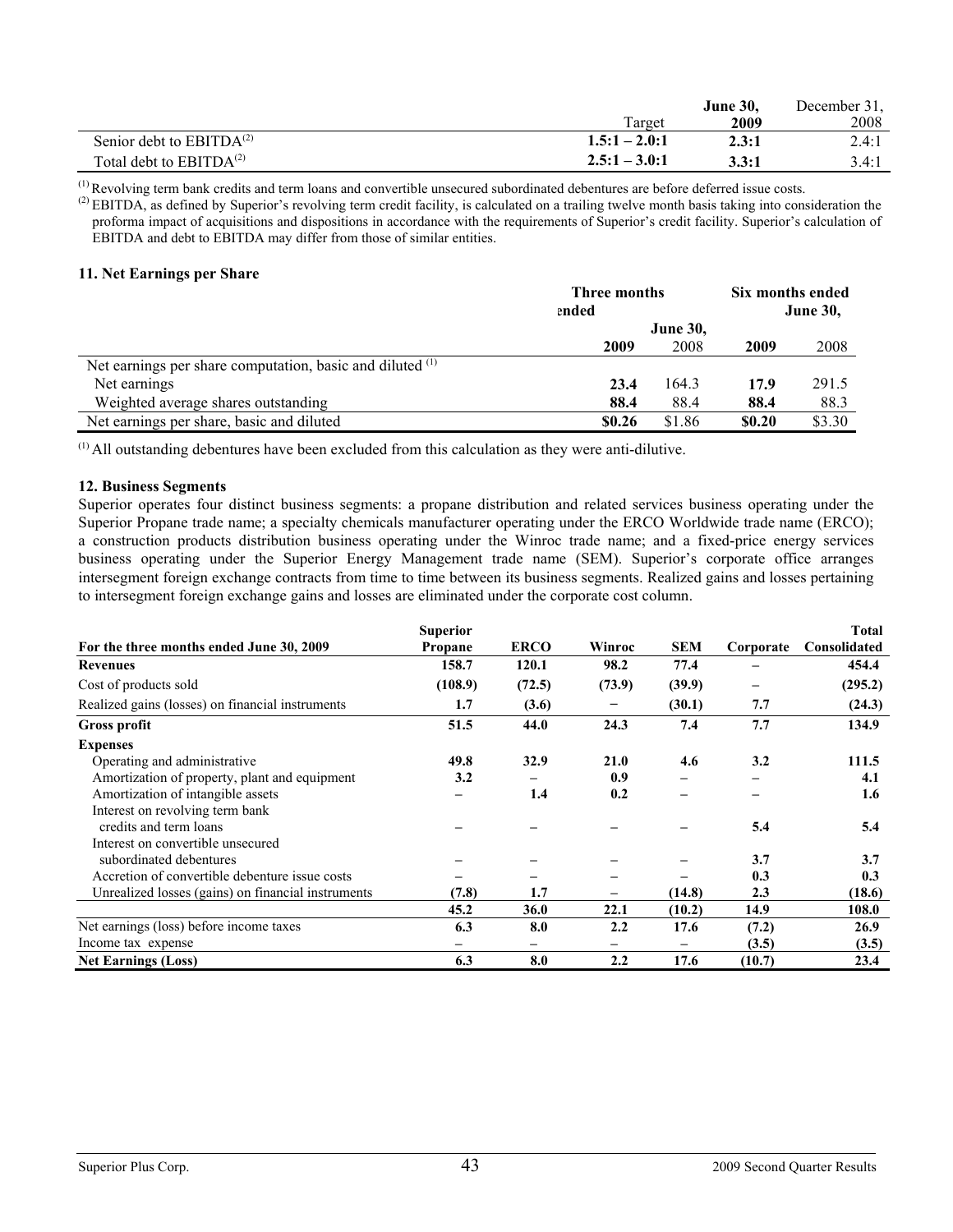|                                                        | <b>Superior</b> |             |         |            |                          | <b>Total</b> |
|--------------------------------------------------------|-----------------|-------------|---------|------------|--------------------------|--------------|
| For the three months ended June 30, 2008               | <b>Propane</b>  | <b>ERCO</b> | Winroc  | <b>SEM</b> | Corporate                | Consolidated |
| <b>Revenues</b>                                        | 228.1           | 112.0       | 141.5   | 85.6       |                          | 567.2        |
| Cost of products sold                                  | (166.2)         | (78.1)      | (105.4) | (90.2)     |                          | (439.9)      |
| Realized gains (losses) on financial instruments       | 0.4             | 10.8        |         | 13.4       | 1.4                      | 26.0         |
| Gross profit                                           | 62.3            | 44.7        | 36.1    | 8.8        | 1.4                      | 153.3        |
| <b>Expenses</b>                                        |                 |             |         |            |                          |              |
| Operating and administrative                           | 50.0            | 28.1        | 25.1    | 5.7        | 2.0                      | 110.9        |
| Amortization of property, plant and equipment          | 3.9             | 0.7         | 0.9     |            |                          | 5.5          |
| Amortization of intangible assets                      |                 | 1.1         | 0.1     | 0.1        | $\overline{\phantom{0}}$ | 1.3          |
| Interest on revolving term bank credits and term loans |                 |             |         |            | 6.1                      | 6.1          |
| Interest on convertible unsecured                      |                 |             |         |            |                          |              |
| subordinated debentures                                |                 |             |         |            | 3.7                      | 3.7          |
| Accretion of convertible debenture issue costs         |                 |             |         |            | 0.3                      | 0.3          |
| Unrealized losses (gains) on financial instruments     | (0.4)           | (10.3)      | -       | (142.1)    | 3.0                      | (149.8)      |
|                                                        | 53.5            | 19.6        | 26.1    | (136.3)    | 15.1                     | (22.0)       |
| Net earnings (loss) before income taxes                | 8.8             | 25.1        | 10.0    | 145.1      | (13.7)                   | 175.3        |
| Income tax expense                                     |                 |             |         |            | (11.0)                   | (11.0)       |
| <b>Net Earnings (Loss)</b>                             | 8.8             | 25.1        | 10.0    | 145.1      | (24.7)                   | 164.3        |

|                                                    | <b>Superior</b> |             |         |            |           | Total        |
|----------------------------------------------------|-----------------|-------------|---------|------------|-----------|--------------|
| For the six months ended June 30, 2009             | Propane         | <b>ERCO</b> | Winroc  | <b>SEM</b> | Corporate | Consolidated |
| <b>Revenues</b>                                    | 467.8           | 244.0       | 192.3   | 153.8      |           | 1,057.9      |
| Cost of products sold                              | (311.6)         | (140.4)     | (143.6) | (92.1)     | —         | (687.7)      |
| Realized gains (losses) on financial instruments   | (0.9)           | (6.7)       |         | (47.1)     | 7.7       | (47.0)       |
| Gross profit                                       | 155.3           | 96.9        | 48.7    | 14.6       | 7.7       | 323.2        |
| <b>Expenses</b>                                    |                 |             |         |            |           |              |
| Operating and administrative                       | 106.4           | 62.8        | 43.9    | 10.3       | 6.6       | 230.0        |
| Amortization of property, plant and equipment      | 9.4             |             | 1.9     |            |           | 11.3         |
| Amortization of intangible assets                  |                 | 2.5         | 0.3     | 0.2        |           | 3.0          |
| Interest on revolving term bank                    |                 |             |         |            |           |              |
| credits and term loans                             |                 |             |         |            | 11.9      | 11.9         |
| Interest on convertible unsecured                  |                 |             |         |            |           |              |
| subordinated debentures                            |                 |             |         |            | 7.5       | 7.5          |
| Accretion of convertible debenture issue costs     |                 |             |         |            | 0.6       | 0.6          |
| Unrealized losses (gains) on financial instruments | (3.9)           | 16.8        |         | 40.0       | 1.4       | 54.3         |
|                                                    | 111.9           | 82.1        | 46.1    | 50.5       | 28.0      | 318.6        |
| Net earnings (loss) before income taxes            | 43.4            | 14.8        | 2.6     | (35.9)     | (20.3)    | 4.6          |
| Income tax recovery                                |                 |             |         |            | 13.3      | 13.3         |
| <b>Net Earnings (Loss)</b>                         | 43.4            | 14.8        | 2.6     | (35.9)     | (7.0)     | 17.9         |

|                                                        | <b>Superior</b> |             |                          |                          |        | Total                         |
|--------------------------------------------------------|-----------------|-------------|--------------------------|--------------------------|--------|-------------------------------|
| For the six months ended June 30, 2008                 | <b>Propane</b>  | <b>ERCO</b> | Winroc                   | <b>SEM</b>               |        | <b>Corporate Consolidated</b> |
| <b>Revenues</b>                                        | 598.8           | 225.4       | 256.9                    | 167.5                    |        | 1,248.6                       |
| Cost of products sold                                  | (443.9)         | (155.4)     | (192.2)                  | (160.1)                  |        | (951.6)                       |
| Realized gains (losses) on financial instruments       | (0.6)           | 16.6        |                          | 8.8                      | 1.4    | 26.2                          |
| <b>Gross profit</b>                                    | 154.3           | 86.6        | 64.7                     | 16.2                     | 1.4    | 323.2                         |
| <b>Expenses</b>                                        |                 |             |                          |                          |        |                               |
| Operating and administrative                           | 104.7           | 54.6        | 48.9                     | 11.1                     | 5.5    | 224.8                         |
| Amortization of property, plant and equipment          | 7.7             | 0.7         | 1.8                      | -                        |        | 10.2                          |
| Amortization of intangible assets                      |                 | 2.1         | 0.2                      | 0.1                      |        | 2.4                           |
| Interest on revolving term bank credits and term loans |                 |             | $\overline{\phantom{0}}$ | $\overline{\phantom{0}}$ | 12.2   | 12.2                          |
| Interest on convertible unsecured                      |                 |             |                          |                          |        |                               |
| subordinated debentures                                |                 |             |                          |                          | 7.4    | 7.4                           |
| Accretion of convertible debenture issue costs         |                 |             |                          |                          | 0.8    | 0.8                           |
| Unrealized losses (gains) on financial instruments     | 2.6             | (26.7)      | -                        | (227.2)                  | (3.8)  | (255.1)                       |
|                                                        | 115.0           | 30.7        | 50.9                     | (216.0)                  | 22.1   | 2.7                           |
| Net earnings (loss) before income taxes                | 39.3            | 55.9        | 13.8                     | 232.2                    | (20.7) | 320.5                         |
| Income tax expense                                     |                 |             | -                        |                          | (29.0) | (29.0)                        |
| <b>Net Earnings (Loss)</b>                             | 39.3            | 55.9        | 13.8                     | 232.2                    | (49.7) | 291.5                         |